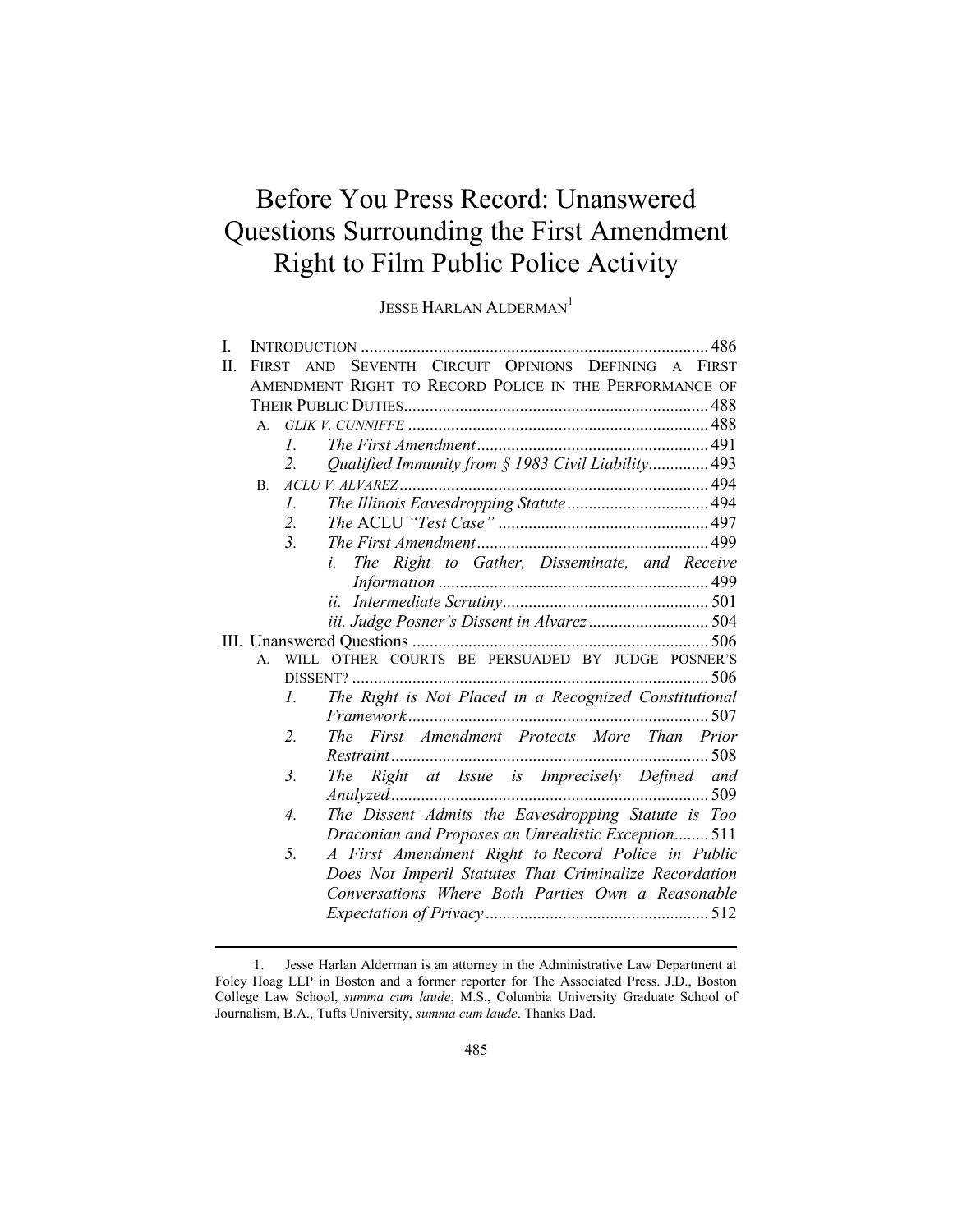*6. There is no Fourth Amendment Right to Privacy in the Contents of a Conversation Between a Citizen and a Police Officer Acting in His Official Capacity* ........................... 513 *7. A Positive First Amendment Right to Record Public Police Activity Does Not Jeopardize Arrests for Filming Police in Derogation of Other Laws* .............................................. 514 *8. The First Amendment Right Does Not Eliminate the Common Law "Invasion of Privacy" Torts* .................... 516 *9. The First Amendment Right Will Not Inhibit Effective Law Enforcement* .................................................................... 517 B. WHICH CONSTITUTIONAL STANDARD OF REVIEW WILL FUTURE COURTS APPLY? ......................................................................... 518 *1. The Content-Based vs. Content-Neutral Distinction* ....... 518 *2. Statutes That Create Exceptions for Police Officers, the Media, and Other Preferred Recording Parties are Content-Based and Deserve Strict Scrutiny* .................... 519 C. IS SURREPTITIOUS RECORDING OF POLICE IN THE PUBLIC PERFORMANCE OF THEIR DUTIES PROTECTED FROM PUNISHMENT BY THE FIRST AMENDMENT? ..................................................... 523 *1. The States that Proscribe Certain Surreptitious Recordation* ..................................................................... 524 *2. Enforcing the Distinction is Impracticable* ..................... 525 *3. Enforcing the Distinction Captures Too Much Important Political Speech to be Constitutional* .............................. 526 *4. The Government Interest in Protected Conversational Privacy is not Better Served by Laws Banning Surreptitious Recordation of Police Officers* ........................................ 530 D. ARE OFFICERS ENTITLED TO QUALIFIED IMMUNITY FROM CIVIL LIABILITY FOR UNCONSTITUTIONAL ARRESTS OF RECORDERS OF PUBLIC POLICE ACTIVITY? ......................................................... 531 *1. The "Clearly Established" Framework* .......................... 532 *2. There is a "Robust Consensus" of Persuasive Authority* ......................................................................... 533 *3.* Kelly *is Likely an Outlier*................................................ 535 IV. Conclusion ....................................................................................... 536

### I. INTRODUCTION

After a wave of high profile arrests of smartphone-toting citizens whose only crime was recording police officers in the exercise of their public duties, constitutional challenges to state wiretapping laws that prohibit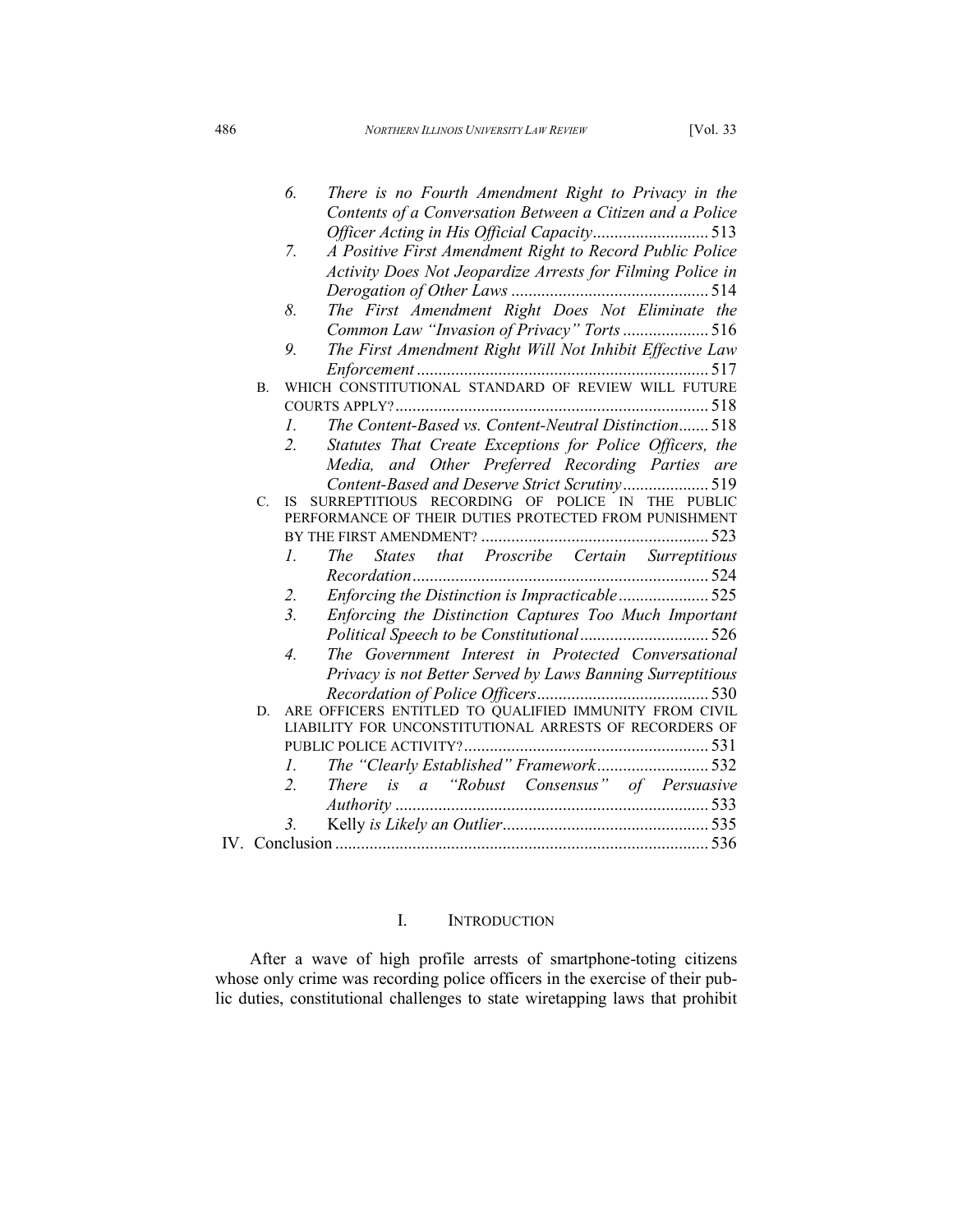such activity has reached two circuit courts of appeals.<sup>2</sup> In 2011, the U.S. Court of Appeals for the First Circuit issued its opinion in *Glik v. Cunniffe*, holding that not only did the First Amendment right to record police exist, but, despite a paucity of case law, this right was so "self-evident" to be considered of longstanding vintage.<sup>3</sup> In 2012, the U.S. Court of Appeals for the Seventh Circuit followed suit in *Alvarez v. ACLU*.<sup>4</sup> Like the First Circuit, the Seventh Circuit located the right to record police within the compass of the First Amendment's protection of the inextricably related constellation of rights to gather, disseminate, and receive information of public importance.<sup>5</sup> The court enjoined enforcement of Illinois's notably draconian eavesdropping statute as applied to civilian recordation of police officers in the public exercise of their official duties, over the dissent of conservative Judge Richard A. Posner.<sup>6</sup>

This Article examines the several unanswered legal questions that remain in the wake of *Glik* and *Alvarez*. Though *Glik* and *Alvarez* hold sway only within their respective jurisdictions, it seems likely that the right to record public police activity will be treated as universal. Opinions of the Ninth and Eleventh Circuits contain terse recognition dicta of such a First Amendment liberty, while no courts have rendered an opinion to the contrary.<sup>7</sup> Indeed, the U.S. Supreme Court denied a petition for certiorari from the Cook County State's Attorney's office in *Alvarez*.<sup>8</sup> However, there remain questions regarding the definition of the right and its placement in existing

 $\overline{a}$ 

<sup>2</sup>*. See, e.g.*, Jacob Sullum, *Eavesdropping Law Shields Officials*, CHI. SUN TIMES, Sept. 27, 2011, http://www.suntimes.com/news/otherviews/7905816-452/eavesdroppinglaw-shields-officials.html (describing the arrest of Michael Allison for recording conversations with police officers at court hearing); Douglas Stanglin, *Woman Arrested in Her Yard While Videotaping Police*, USA TODAY, June 23, 2011, http://content.usatoday.com/communities/ondeadline/post/2011/06/woman-in-her-frontyard-arrested-while-videotaping-police-at-a-traffic-stop-at-curb/1#.UZ0FPb\_vzjA (describing the arrest of Emily Good for filming officers engaged in traffic stop from her driveway); Daniel Rowinski, *Police Fight Cellphone Recordings: Witnesses Taking Audio of Officers Arrested, Charged with Illegal Surveillance*, BOS. GLOBE, Jan. 12, 2010, http://www.boston.com/news/local/massachusetts/articles/2010/01/12/police\_fight\_cellphon e\_recordings/ (recounting the arrest of Simon Glik for recording the arrest of a man on Boston Common and several other similar arrests under the Massachusetts wiretap statute).

<sup>3.</sup> Glik v. Cunniffe, 655 F.3d 78 (1st Cir. 2011).

<sup>4.</sup> ACLU v. Alvarez, 679 F.3d 583 (7th Cir. 2012).<br>5 *Alvarez*. 679 F.3d at 595-603; *Glik*, 655 F.3d at 8

<sup>5</sup>*. Alvarez,* 679 F.3d at 595-603; *Glik*, 655 F.3d at 82-84.

<sup>6</sup>*. Alvarez*, 679 F.3d at 608-14.

<sup>7.</sup> Smith v. City of Cumming, 212 F.3d 1332, 1333 (11th Cir. 2000) (recognizing the First Amendment right to "record matters of public interest"); Fordyce v. City of Seattle, 55 F.3d 436, 439 (9th Cir. 1995) (also recognizing the First Amendment right to "record matters of public interest").

<sup>8.</sup> Tal Kopen, *Supreme Court Won't Hear Police Recording Case*, POLITICO, Nov. 26, 2012, *available at* http://www.politico.com/blogs/under-the-radar/2012/11/supremecourt-wont-hear-police-recording-case-150290.html (last visited Jan. 28, 2013).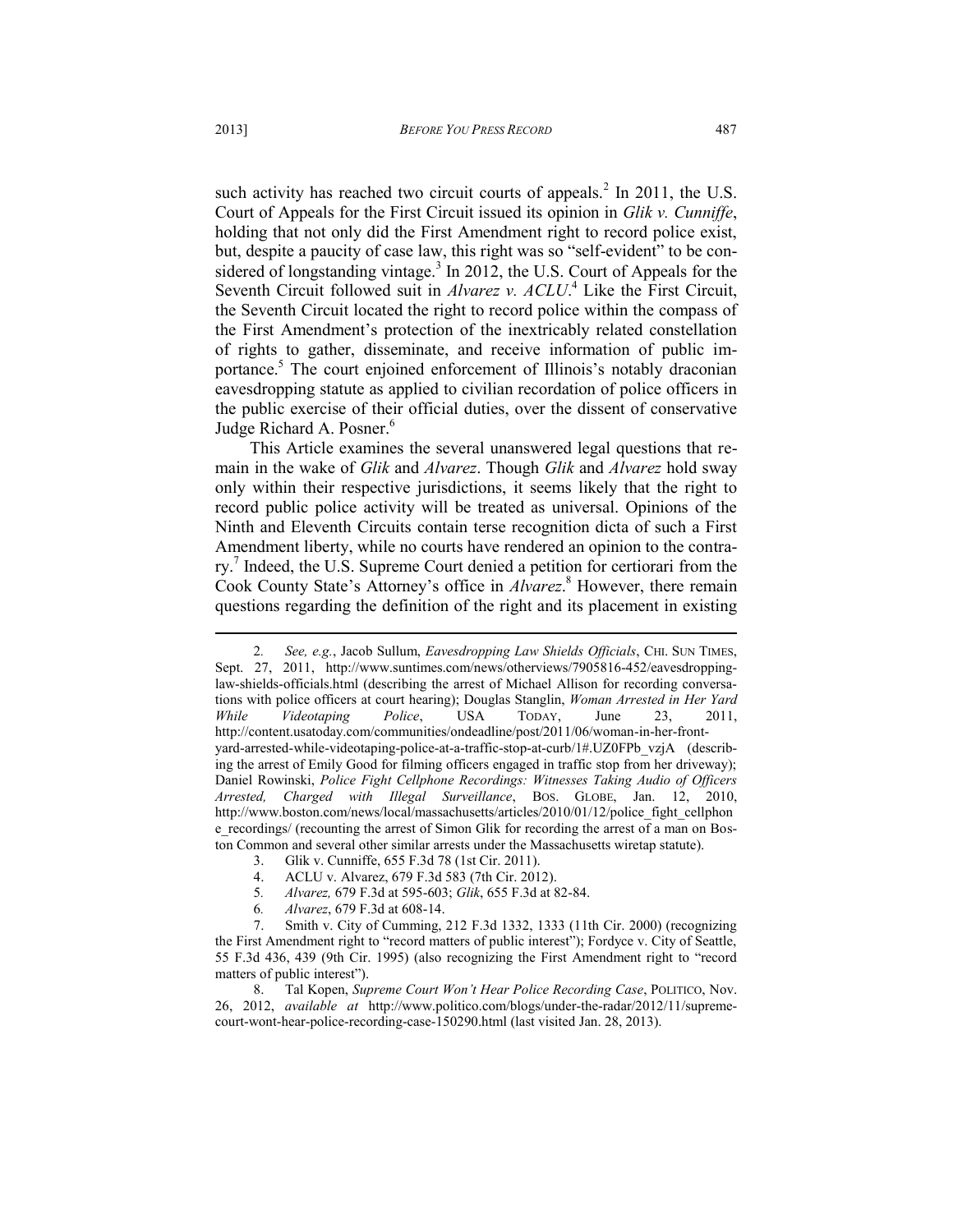First Amendment jurisprudence. Similarly, it has been left unsettled whether the right is one that will be susceptible to vindication in civil rights actions pursuant to 42 U.S.C. § 1983 ("§ 1983").

Part II of this Article provides summaries of the *Glik* and *Alvarez* opinions and recites the key arguments in Judge Posner's dissent. Part III identifies four unanswered questions that remain unsettled in the wake of the *Glik* and *Alvarez* holdings. Part III.A. examines whether future courts analyzing the issue will be persuaded by Judge Posner's dissent and determines that the dissent—while a thought provoking commentary—is too divorced from cognizable First Amendment jurisprudence to be persuasive. Part III.B. asks which constitutional standard of review future courts will apply when laws that interfere with the right to record public police activity are challenged. After analysis of the Seventh Circuit's justification for application of "intermediate scrutiny," this Part concludes that more substantial constitutional arguments militate in favor of testing these challenges under "strict scrutiny." Part III.C. acknowledges that both *Glik* and *Alvarez* only stand for the proposition that "open" recordation of police is safeguarded by the First Amendment. After a brief summary of states that prohibit at least some forms of surreptitious recording of police, Part II.C. proposes that an open-surreptitious dichotomy in the enforcement of wiretapping laws, as applied to recorders of police, is untenable, and criminalization of surreptitious recording of police officers performing their public duties should fail even under the more deferential intermediate scrutiny calculus. Finally, Part III.D. examines whether the right to record police is "clearly established" under the First Amendment, a finding that, if made by future courts, would vitiate qualified immunity from civil liability for government actors who violate the right.

### II. FIRST AND SEVENTH CIRCUIT OPINIONS DEFINING A FIRST AMENDMENT RIGHT TO RECORD POLICE IN THE PERFORMANCE OF THEIR PUBLIC DUTIES

A recitation of the important holdings in *Glik* and *Alvarez* is provided in Parts A and B of this Section. Judge Posner's dissent in *Alvarez* is discussed in Part C.

#### A. *GLIK V. CUNNIFFE*

In August 2011, the U.S. Court of Appeals for the First Circuit was the first court to establish a positive First Amendment right to record official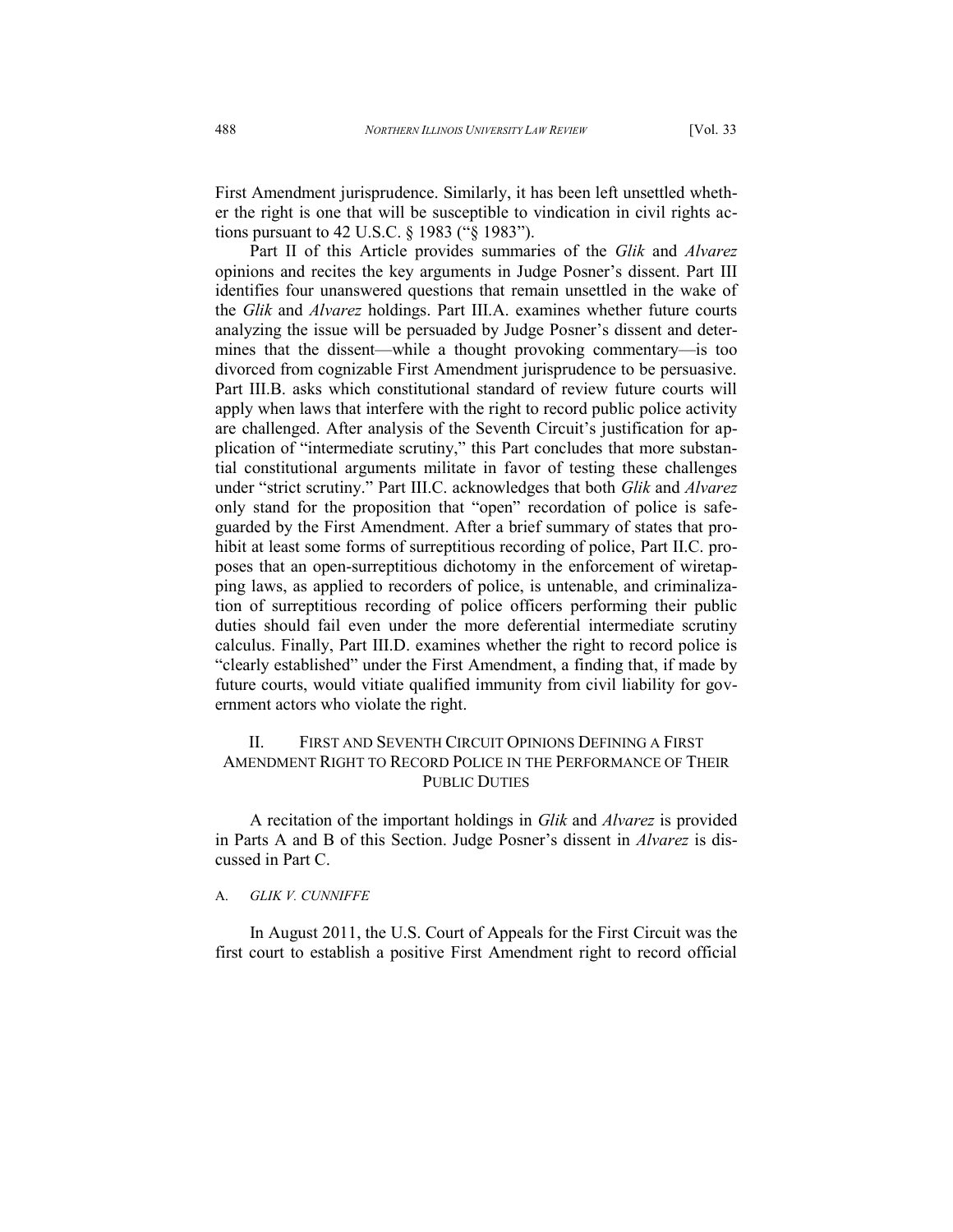police activity in public.<sup>9</sup> On the evening of October 1, 2007, a young attorney named Simon Glik was walking in Boston Common, which the First Circuit aptly described as "the oldest city park in the United States and the apotheosis of a public forum."<sup>10</sup> In the distance, three police officers were arresting another man.<sup>11</sup> Glik approached and heard another bystander say: "You are hurting him, stop."<sup>12</sup> He took from his pocket the most ubiquitous symbol of modern America: his cell phone.<sup>13</sup>Activating the camera application, he stood at a ten-foot distance and recorded video footage of the arrest.<sup>14</sup>After placing the suspect in handcuffs, one of the officers turned to Glik and said, "I think you have taken enough pictures."<sup>15</sup> The officer asked if Glik's cell phone recorded audio, which Glik answered affirmatively.<sup>16</sup> Glik was then arrested for unlawful interception of an oral communication in violation of the Massachusetts wiretap statute, disturbing the peace, and aiding in the escape of a prisoner (this being the "non-escaped" prisoner who, like Glik, was carted off to booking).<sup>17</sup> The arrest led to the first of two circuit court declarations in favor of a First Amendment right to film public police activity in less than a year, and not just reams of bad press for the City of Boston but \$170,000 to settle Glik's subsequent civil rights suit.<sup>18</sup> Though untold hundreds—or thousands—of citizens have been ar-

11*. Glik*, 655 F.3d at 79. The three Boston police officers were John Cunniffe, Peter J. Savalis, and Jerome Hall-Brewster. *Id.* at 78. Glik brought suit against them in their individual capacities and against the City of Boston pursuant to 42 U.S.C. § 1983, which creates a private cause of action for vindication of one's civil rights when violated by anyone acting under color of law. *Id.* at 79.

13*. Id.* at 80.

- 15*. Id.*
- 16*. Id.*
- 17*. Glik*, 655 F.3d at 80. *See* MASS. GEN. LAWS ch. 272 § 99(B)(4) (2008) (defining "interception" to mean "to secretly hear, secretly record, or aid another to secretly hear or record the contents of any wire or oral communication through the use of any intercepting device by any person other than a person given prior authority by all parties to such communication"); *Id.* § 99(C)(1) (prohibiting the willful "interception . . . of any wire or oral communication"). The statute imposes maximum penalties of \$10,000 in fines and five years in prison, or both. *Id.*

18*. Glik*, 655 F.3d at 82-84. *See* ACLU v. Alvarez, 679 F.3d 583, 595-603 (7th Cir. 2012); McCullagh, *supra* note 10.

<sup>9.</sup> Glik v. Cunniffe, 655 F.3d 78, 83 (1st Cir. 2011). The First Amendment of the U.S. Constitution provides: "Congress shall make no law respecting an establishment of religion, or prohibiting the free exercise thereof; or abridging the freedom of speech, or of the press; or the right of the people peaceably to assemble, and to petition the Government for a redress of grievances." U.S. CONST. amend I.

<sup>10</sup>*. Glik*, 655 F.3d at 79, 84. *See* Declan McCullagh, *Boston Admits It: Cell Phone Photography Is Not a Crime*, CNET NEWS, Mar. 27, 2012, *available at*  http://news.cnet.com/8301-31921\_3-57405594-281/boston-admits-it-cell-phonephotography-is-not-a-crime/ (last visited Dec. 30, 2012).

<sup>12</sup>*. Glik*, 655 F.3d at 79.

<sup>14</sup>*. Id.*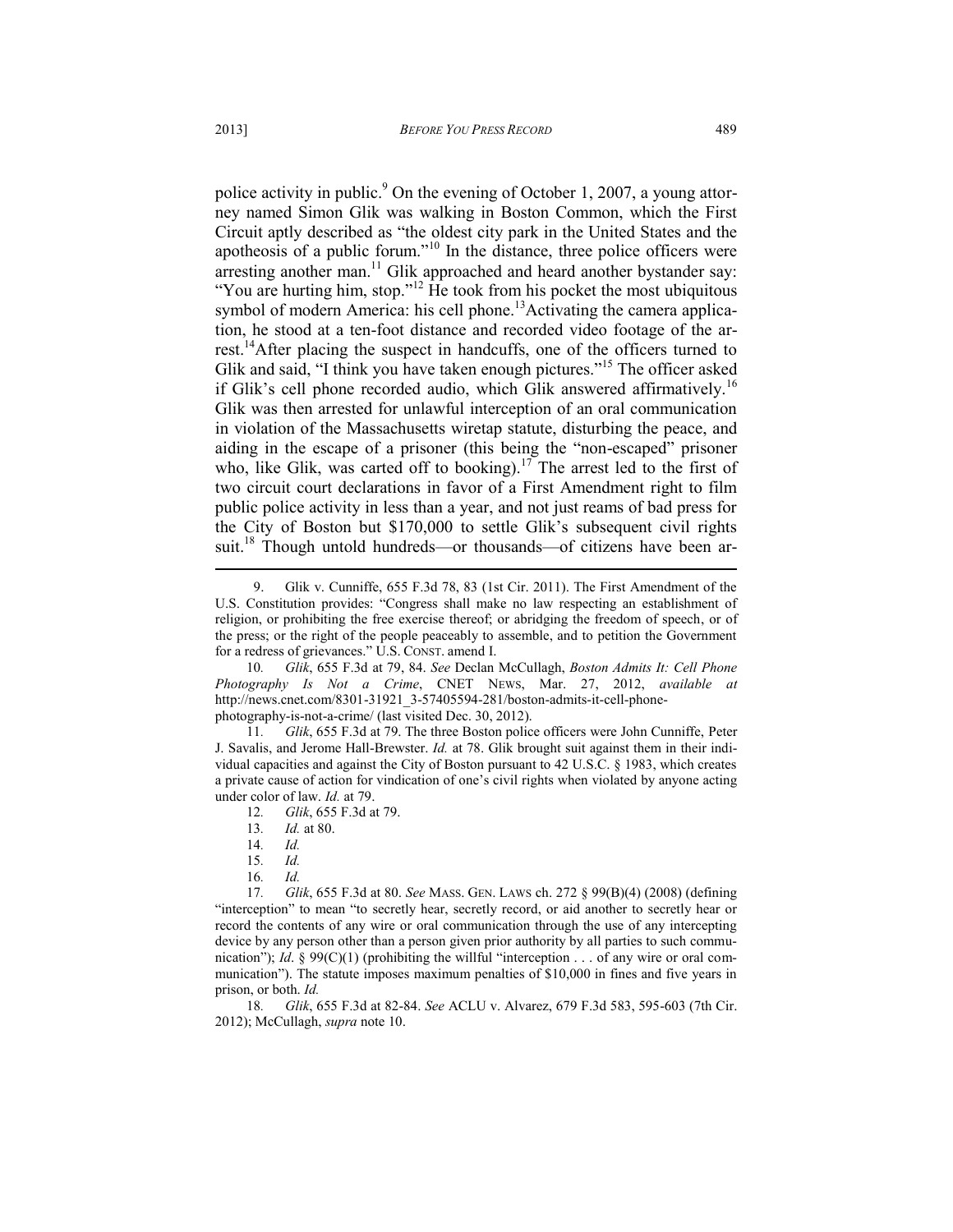rested for the same spurious "wiretapping offense," this time they messed with a defense attorney.<sup>19</sup>

Glik successfully defended the charge in court.<sup>20</sup> A municipal judge ruled that Glik could not have contravened the wiretap statute by holding his phone in plain view, where the statute plainly proscribes only "secret" interception of a conversation without the consent of all parties to that communication.<sup>21</sup> The municipal judge also laid the groundwork for the First Circuit's holding that Glik's recording found shelter in the Constitution, writing that the "officers were unhappy that they were being recorded during an arrest . . . does not make a lawful exercise of a First Amendment right a crime."<sup>22</sup> Glik then filed an internal affairs complaint with the Boston Department, which was never investigated.<sup>23</sup>

Undeterred, Glik filed a civil rights action against the officers and the City of Boston under  $\S$  1983.<sup>24</sup> The defendants filed a motion to dismiss.<sup>25</sup> The defendants first argued that the First Amendment does not protect Glik's acts of audio-recording police officers in the pursuit of their public duties.<sup>26</sup> In the alternative, the defendants argued that they were entitled to qualified immunity from civil liability because even if protected by the constitution, the right was not "clearly established" at the time of violation.<sup>27</sup> This argument falls under the qualified immunity doctrine, in which all federal circuits impose essentially the same standard barring claims under § 1983 unless (i) the right at issue was "clearly established" at the time of the alleged civil rights violation, and (ii) "a reasonable defendant would have understood that his conduct violated the plaintiff  $s$  constitutional rights.<sup>"28</sup> Here, had the right to record police been of new vintage, and not clearly enshrined in the law, the individual officers would not be liable.

<sup>19</sup>*. See* Sullum, *supra* note 2; Stanglin, *supra* note 2; Rowinski, *supra* note 2 (examples of arrests).

<sup>20</sup>*. See* Mass. v. Glik, No. 0701 CR 6687, slip op. at 2-3 (Boston Mun. Ct. Jan. 31, 2008).

<sup>21</sup>*. Id. See* MASS. GEN. LAWS ch. 272 §§ 99(B)(4) & (C)(1) (2008). *See also* Commonwealth v. Hyde, 750 N.E.2d 963 (Mass. 2001) (holding the wiretap statute extends protection from non-consensual, surreptitious recording to all "members of the public, including . . . police officers or other public officials interacting with members of the public").

<sup>22</sup>*. Glik*, 655 F.3d at 80.

<sup>23</sup>*. Id.*

<sup>24</sup>*. Id.*

<sup>25</sup>*. Id.*

<sup>26</sup>*. Id.* at 80-81.

<sup>27</sup>*. Glik*, 655 F.3d at 81. *See* Michael Potere, Note, *Who Will Watch the Watchmen?: Citizens Recording Police Conduct*, 106 NW. U. L. REV. 273, 286-89 (2012) (discussing qualified immunity doctrine).

<sup>28</sup>*. Glik*, 655 F.3d at 81.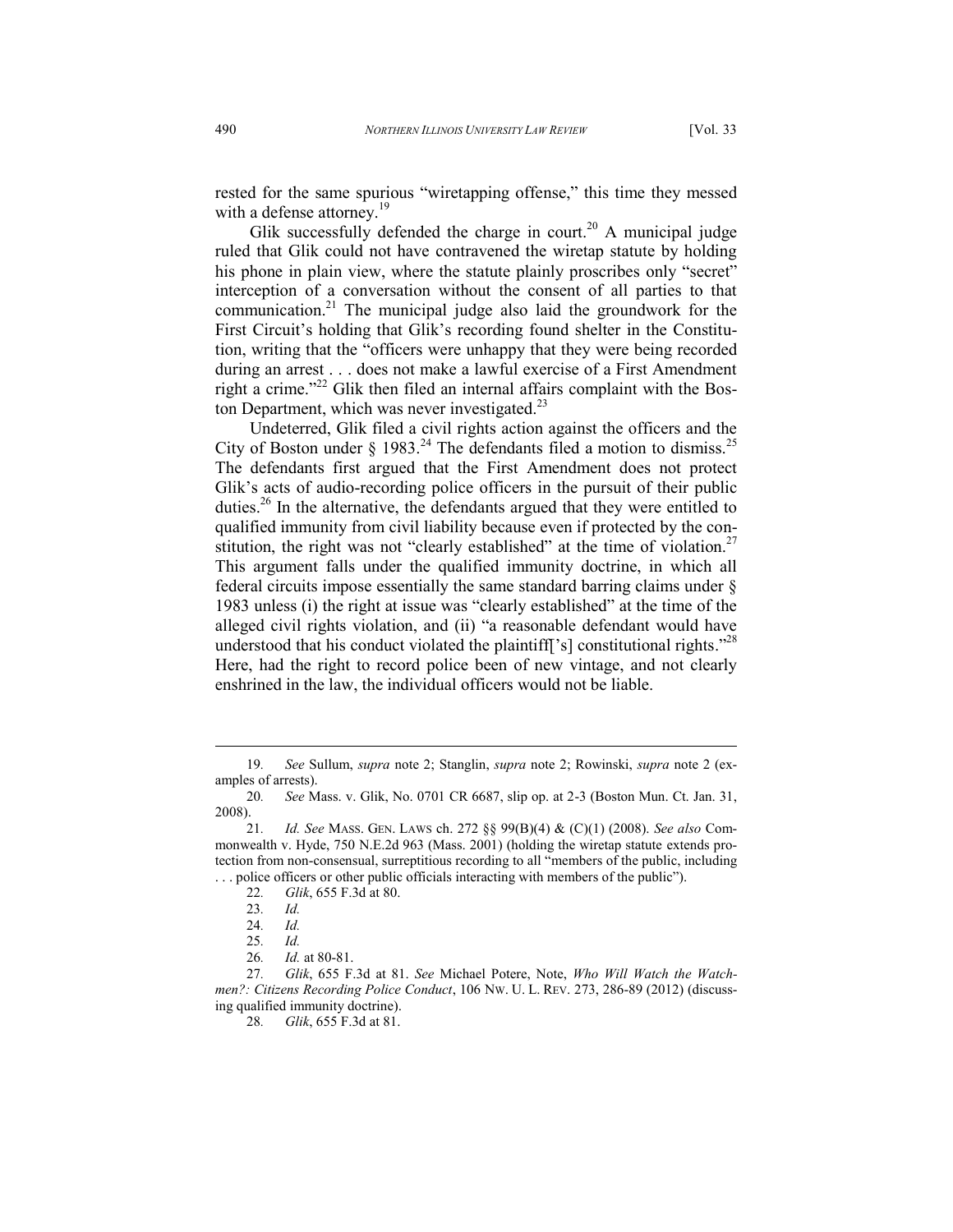#### *1. The First Amendment*

On the first point, the First Circuit held unambiguously that there is a constitutionally protected right to videotape police carrying out their duties in public.<sup>29</sup> The First Circuit held that this constitutional protection is located in the First Amendment's broad prohibition against government efforts "limiting the stock of information from which the public may draw."<sup>30</sup> Under the aegis of the First Amendment's clause safeguarding "freedom . . . of the press," the court held that the Constitution protects the interconnected rights of citizens "to gather news from any source by means within the law" and, concomitantly, "to receive information and ideas."<sup>31</sup> The court elaborated that filming police officers in the exercise of their public duties promotes the "cardinal First Amendment interest in protecting and promoting 'the free discussion of governmental affairs.'"<sup>32</sup> Such political speech has long been recognized to form the core of the First Amendment.<sup>33</sup> In no small measure did the unique status of police officers influence the court's holding. It wrote: "This is particularly true of law enforcement officials, who are granted substantial discretion that may be misused to deprive individuals of their liberties."<sup>34</sup> The court further noted that its prior opinion affirming an unpublished opinion of the U.S. District Court for the District of Massachusetts in *Iacobucci v. Boulter* stood for the proposition that "the videotaping of public officials is an exercise of First Amendment liber-

- 31*. Glik*, 655 F.3d at 82.
- 32*. Id.*
- 33*. Id.*

<sup>29</sup>*. Id.* at 82.

<sup>30.</sup> Id. It is critical to note that this somewhat amorphous right—to gather, disseminate and receive information—is drawn from the First Amendment's guarantee of "freedom of press." *Id.* at 82; ACLU v. Alvarez, 679 F.3d 583, 585 (7th Cir. 2012). There is no distinction between the press rights of the institutional media and the speech rights of ordinary citizens. The U.S. Supreme Court has held that the freedom of the press is coextensive with the rights afforded under the constitution to the general public and provides no special privileges to members of the professional media. Branzburg v. Hayes, 408 U.S. 665, 684 (1972) ("It has generally been held that the First Amendment does not guarantee the press a constitutional right of special access to information not available to the public generally."). In this context, the point is significant, given that mobile devices with recording capability and the advent of social media sites, like Facebook and YouTube, are, perhaps unwittingly, turning individual members of the general population into "citizen journalists" and eroding the distinction between the professional class of reporters and the average person.

<sup>34</sup>*. Id.* The court cited with favor *Gentile v. State Bar of Nev.*, 501 U.S. 1030, 1035- 36 (1991), in which the Court "recognized a core First Amendment interest in 'the dissemination of information relating to alleged government misconduct.'" The court also favorably cited *Press-Enter. Co. v. Superior Court*, 478 U.S. 1, 8 (1986) for the proposition that public scrutiny of police "will have a salutary effect on the functioning of government more generally." Gilk, 655 F.3d at 82-83.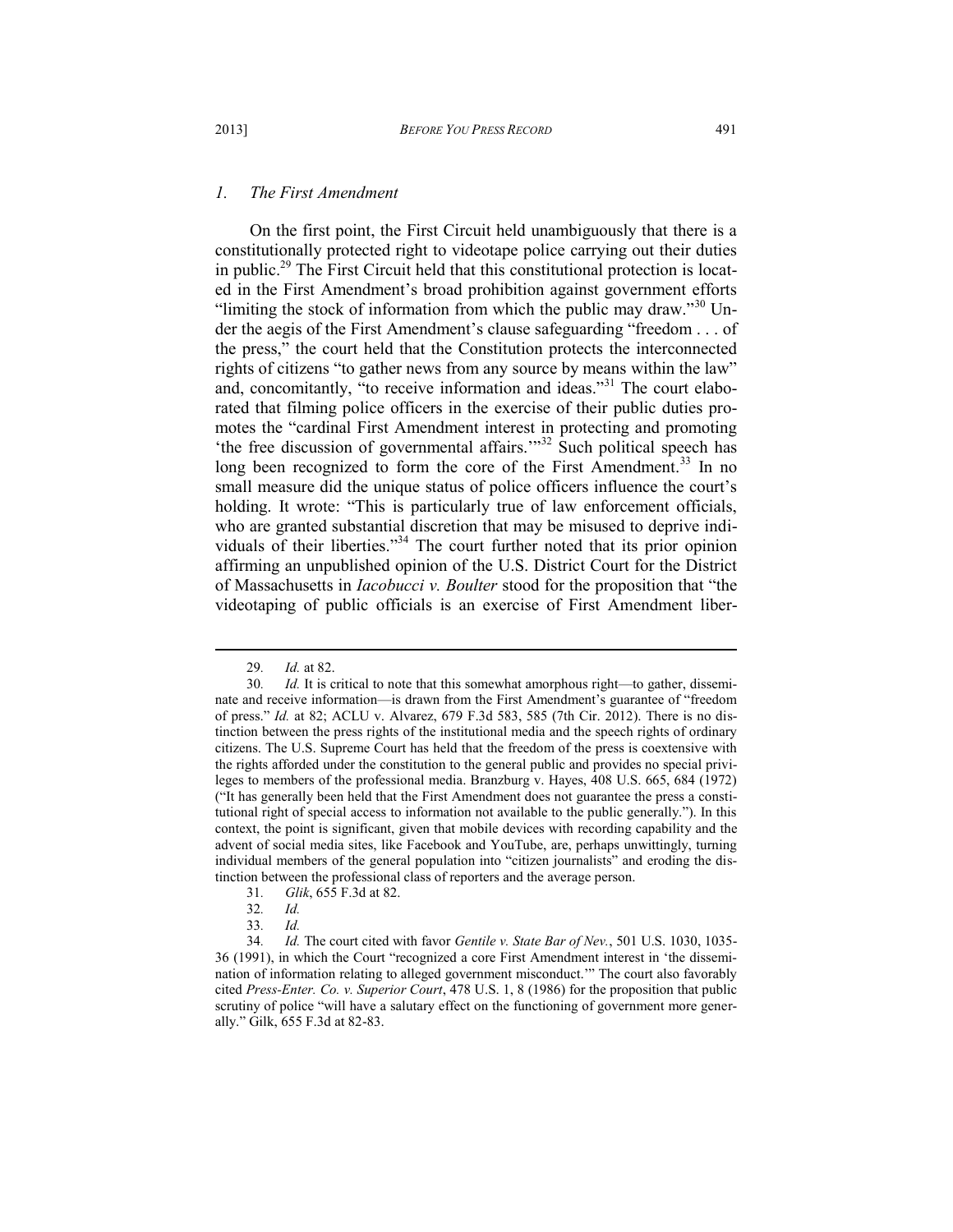ties."<sup>35</sup> There, a "citizen journalist" initiated a  $\S$  1983 claim after his arrest for refusing to heed a police officer's demand to stop filming members of a historic district commission in a hallway outside a public meeting.<sup>36</sup> Although *Iacobucci* was decided largely on Fourth Amendment grounds, the *Glik* court made much of dicta accompanying the denial of the officer's claim of qualified immunity.<sup>37</sup> In so deciding, the First Circuit affirmed that the journalist's acts were "peaceful, not performed in derogation of any law, and done in the exercise of his First Amendment rights."<sup>38</sup>

The court offered the inescapable caveat that, like all First Amendment rights, filming public police activity is subject to content-neutral and reasonable time, place, and manner restrictions.<sup>39</sup> The court stated it was not necessary to probe the fringe of such permissible restrictions where Glik's exercise of protected activity fell so comfortably within the scope of constitutional protection. $40$  The court noted that Glik filmed police officers (i) peacefully, (ii) in a public forum where First Amendment rights are most robust, (iii) at a safe remove from the officers, and (iv) without molesting the performance of their duties. $41$  Moving from constitutional pedagogue to schoolroom scold, the court reminded that "police officers are expected to endure significant burdens caused by citizens' exercise of their First Amendment rights," and, therefore, "restraint . . . must be expected when they are merely the subject of videotaping that memorializes, without impairing, their work in public spaces."<sup>42</sup>

 $\overline{a}$ 

<sup>35</sup>*. Glik*, 655 F.3d at 83 (citing Iacobucci v. Boulter, 193 F.3d 14, 25 (1st Cir. 1999)).

<sup>36</sup>*. Id.*

<sup>37</sup>*. Id.*

<sup>38</sup>*. Id.* The Court stated that its recognition of a First Amendment right to film police officers in public accords with jurisprudence in other jurisdictions. *Id.* at 83 (citing Smith v. City of Cumming, 212 F.3d 1332, 1333 (11th Cir. 2000) (recognizing the First Amendment right to "record matters of public interest")); Fordyce v. City of Seattle, 55 F.3d 436, 439 (9th Cir. 1995); Demarest v. Athol/Orange Cmty. Television, Inc*.*, 188 F. Supp. 2d 82, 94-95 (D. Mass. 2002) (holding it was "highly probable" that recordation of public official on the street outside his home was protected by the First Amendment); Channel 10, Inc. v. Gunnarson, 337 F. Supp. 634, 638 (D. Minn. 1972) (seizure of television camera at crime scene held to be unlawful "prior restraint" under First Amendment); Connell v. Town of Hudson, 733 F. Supp. 465, 471-72 (D.N.H. 1990) (rejecting the police chief's assertion of qualified immunity from § 1983 claim for preventing freelance photographer from taking pictures of accident scene).

<sup>39</sup>*. Glik*, 655 F.3d at 84. *See generally* Cox v. New Hampshire, 312 U.S. 569 (1941) (holding government cannot regulate content of speech without infringing the First Amendment but may impose reasonable time, place, and manner restrictions).

<sup>40</sup>*. Glik*, 655 F.3d at 84.

<sup>41</sup>*. Id.*

<sup>42</sup>*. Id.*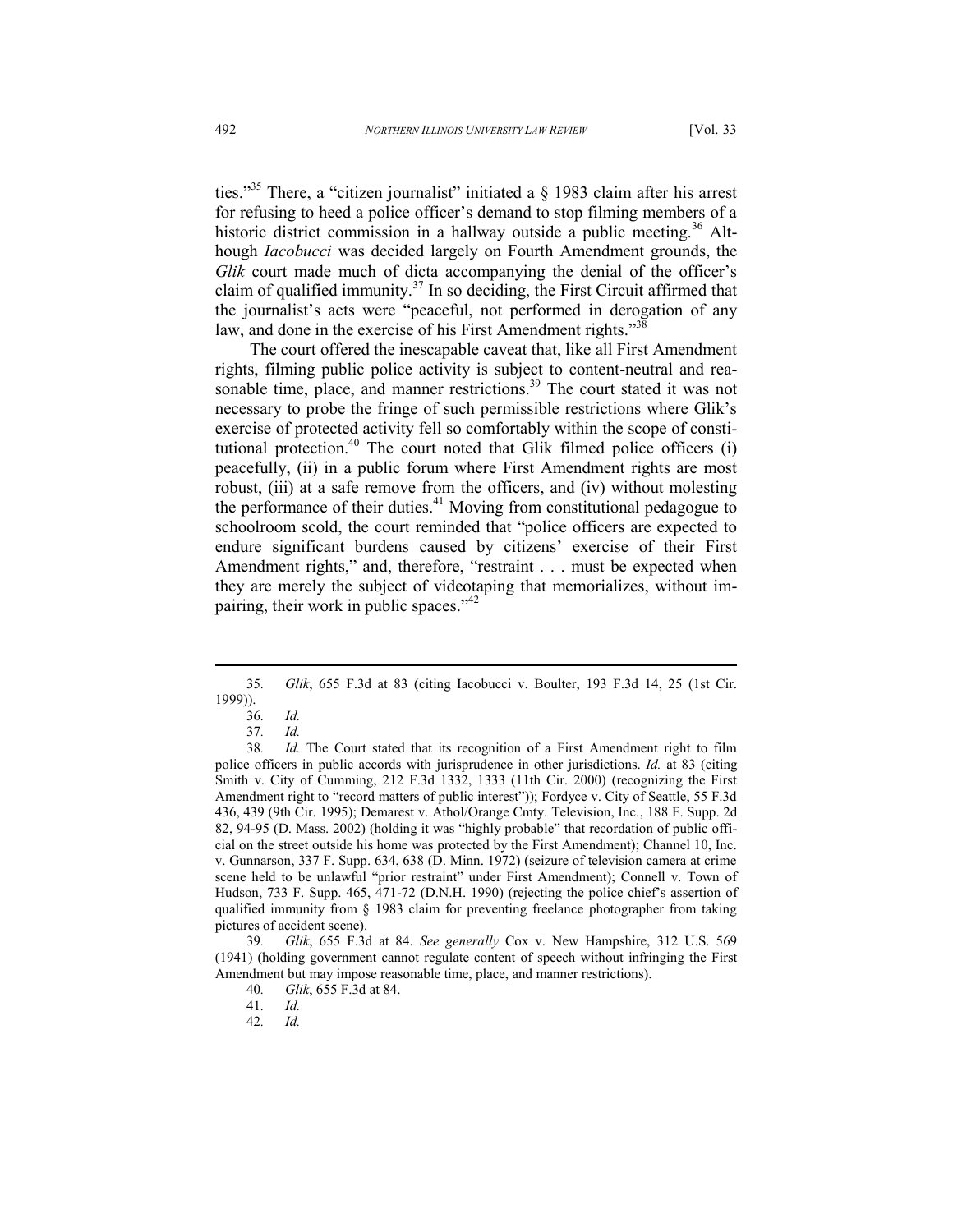### *2. Qualified Immunity from § 1983 Civil Liability*

Regarding the officers' assertion of qualified immunity, the First Circuit readily determined that the First Amendment right violated by the officers was "clearly established." Thus, the officers' affirmative defense of qualified immunity was rejected.<sup>43</sup> The court, while noting that "the 'clearly established' inquiry does 'not require a case directly on point,'" concluded that *Iacobucci* gave the officers fair warning that their particular conduct was unconstitutional.<sup>44</sup> Turning the relative paucity of case law on the subject to its advantage, the court—quite cleverly—observed that the "brevity" of the discussion in other tangentially relevant court opinions "speaks to the fundamental and virtually self-evident nature of the First Amendment's protection in this area."<sup>45</sup> The court distinguished arguably contrary persuasive authority from the Third Circuit in *Kelly v. Borough of Carlisle*. 46 There, the Third Circuit held that the right to film police officers in the administration of their public duties was not "clearly established," however, on a set of markedly distinct facts from *Glik*. <sup>47</sup> For one, the § 1983 plaintiff, Kelly, filmed the officer during a traffic stop in which he was a passenger in the detained automobile.<sup>48</sup> Second, he recorded the officer from a "video" camera in his lap . . . allegedly without [the officer's] knowledge or consent."<sup>49</sup> In short, compared to Glik's conspicuous recording in a public forum, Kelly's recording was arguably clandestine and in the somewhat *sui generis* context of a traffic stop of the camera operator.<sup>50</sup> Echoing the same point, the First Circuit concluded "*Kelly* is clearly distinguishable on its facts; a traffic stop is worlds apart from an arrest on Boston Common in the circumstances alleged."<sup>51</sup>

 $\overline{a}$ 

49*. Id.* at 251. According to the facts recited by the Third Circuit, the recording was almost certainly surreptitious. *Id.* at 251-52. At the end of the stop, the officer informed Kelly that he was recording their conversation, as was Department policy, at which point he claimed he "noticed" that Kelly was also recording the encounter on the device in his lap. *Id.*

50*. Id.* at 262.

51*. Glik*, 655 F.3d at 85. Glik also claimed that his Fourth Amendment rights were violated because the officers lacked probable cause to effectuate his arrest. *Id.* at 86-87. The Court held that, indeed, the officers lacked the requisite probable cause. As stated, Massachusetts wiretap statute criminalizes "an interception . . . of any wire or oral communication," and, in turn, "interception" is defined to mean "to *secretly* hear, *secretly* record the contents of any wire or oral communication through the use of any intercepting device by any person other than a person given prior authority by all parties to the communication." MASS. GEN. LAWS ch. 272, §§ 99(B)(4) &  $(C)(1)$  (emphasis added). Likewise, the Massa-

<sup>43</sup>*. Id.* at 85.

<sup>44</sup>*. Id.* at 84.

<sup>45</sup>*. Glik*, 655 F.3d at 85.

<sup>46</sup>*. Id.*; *See* Kelly v. Borough of Carlisle, 622 F.3d 248, 251-52 (3d Cir. 2010).

<sup>47</sup>*. Glik*, 655 F.3d at 85; *Kelly*, 622 F.3d at 251-52.

<sup>48</sup>*. Kelly*, 622 F.3d at 251-52.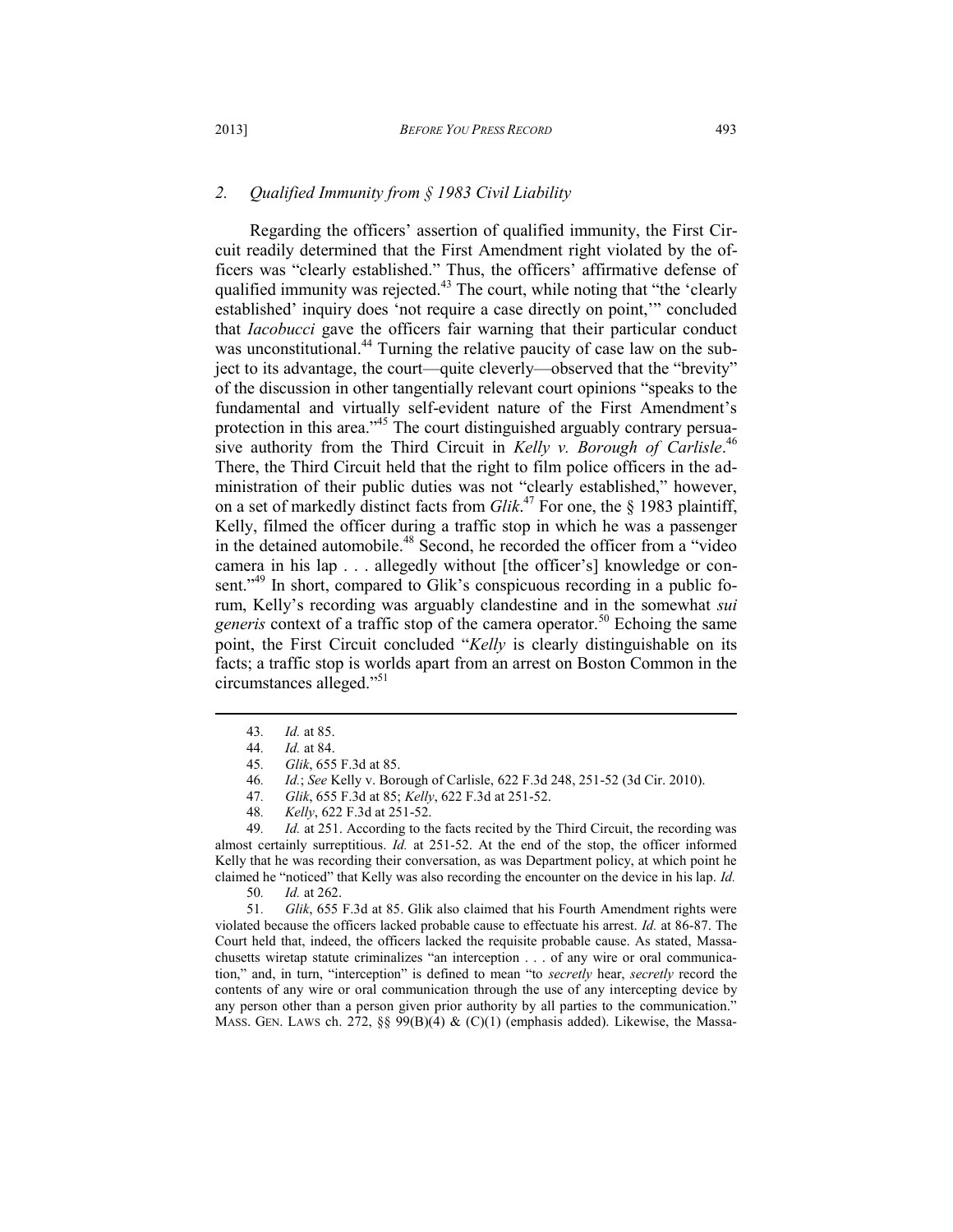### B. *ACLU V. ALVAREZ*

Where the *Glik* opinion was the first, the U.S. Court of Appeals for the Seventh Circuit's ruling in  $ACLU$  v. Alvarez was the splashiest.<sup>52</sup> In a splitdecision, the Seventh Circuit (over the dissent of the notable Judge Richard A. Posner) enjoined, as violative of the First Amendment, enforcement of the Illinois eavesdropping statute as applied to open audio recordings of police officers in the performance of their public duties.<sup>53</sup>

### *1. The Illinois Eavesdropping Statute*

Prior to recitation of the court's holding, it is critical to note—as the Seventh Circuit acknowledged—that Illinois's eavesdropping statute was the most draconian in the nation and to place that designation in the proper context.<sup>54</sup> Every state except Vermont, as well as the U.S. Congress, has

52*. See generally* ACLU v. Alvarez, 679 F.3d 583 (7th Cir. 2012). The decision received significant media coverage. *See, e.g.*, Jason Keyser, *Court Strikes Blow To Illinois Eavesdropping Law*, THE ASSOC. PRESS, May 8, 2012, http://www.huffingtonpost.com/2012/05/09/court-strikes-blow-to-ill\_0\_n\_1502475.html; *Illinois Eavesdropping Law Reversed: Court Sides With ACLU Over Police Recordings*, THE HUFFINGTON POST, May 9, 2012, http://www.huffingtonpost.com/2012/05/09/illinoiseavesdropping-la\_n\_1500272.html.

chusetts Supreme Judicial Court held that a recording is not "secret" within the definition provided by the wiretap statute where the recorder "held the tape recorder in plain sight." Commonwealth v. Hyde, 750 N.E.2d 963, 971 (Mass. 2001). *Cf.* Commonwealth v. Rivera, 833 N.E.2d 113, 125 (Mass. 2005) (stating the defendant's unawareness of security cameras did not render recording "secret" where cameras were "in plain sight"). In *Glik*, from the face of the facts alleged in the criminal complaint no less, the officers admitted Glik was "openly recording them" and, what's more, acknowledged their actual notice of his recording by the statement of one of the officers that Glik had "taken enough pictures." *Glik*, 655 F.3d at 87. The Court stated that it was of no consequence that cell phones could be used for other functions aside from audio recording, such as traditional photography, holding that no affirmative evidence is needed that a device held in plain sight is capable of audio recording. *Id.* at 88. The Court was clear that a "recording made with a device known to record audio and held in plain view" is demonstrably not "secret." *Id.* Holding that the absence of probable cause was not even arguable, the Court concluded Glik's Fourth Amendment rights were "clearly established," thus depriving the officers of qualified immunity on the Fourth Amendment claim. *Id.*

<sup>53</sup>*. See generally Alvarez*, 679 F.3d at 583.

<sup>54</sup>*. Id.* at 595 n.4, (citing Jesse Harlan Alderman, *Police Privacy in the iPhone Era? The Need for Safeguards in State Wiretapping Statutes to Preserve the Civilian's Right to Record Public Police Activity*, 9 FIRST AMEND. L. REV. 487, 533-45 (2011)). Illinois's statute is the only statute in the country that prohibits recording of police officers without all-party consent even when (i) the recording is open, and (ii) the officers' lack a reasonable expectation of privacy. *Id.* at 489-96 & app. 1 (collecting state statutes). While Oregon's statute also prohibits open recording of police, even when there exists no reasonable expectation of privacy, the Oregon counterpart provides an exemption for "unconcealed" recordings at "public events" or when the recorded parties are informed that they are being recorded. *Id.*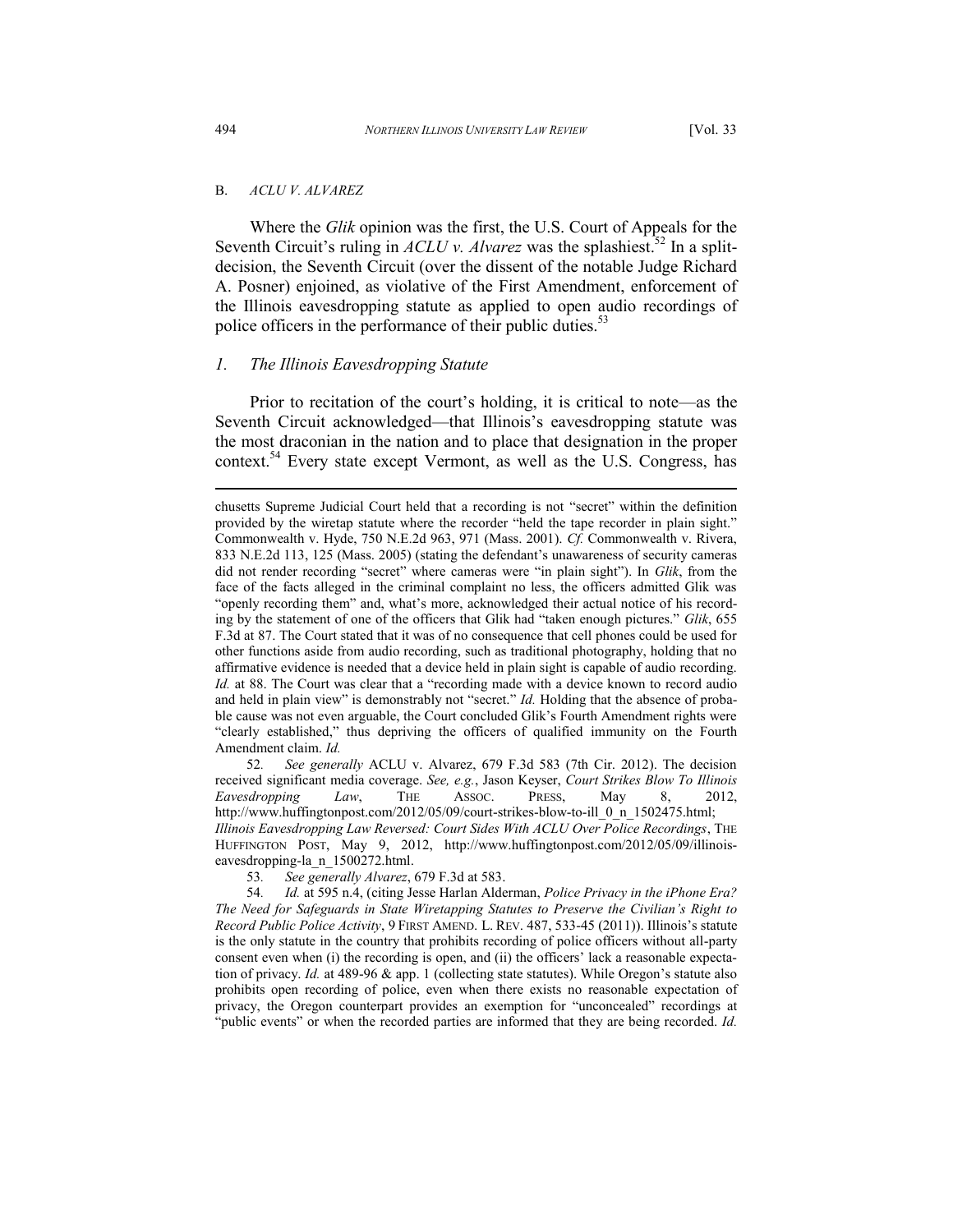adopted a statute criminalizing some forms of nonconsensual interception of oral communications by use of electronic recording devices.<sup>55</sup> Emerging decades before the digital era, these are referred to by the antiquated, yet enduring, label "wiretapping" statutes because of the physical line that had to be intercepted to record conversations before videotape, digital cameras, and smartphones.<sup>56</sup> The various state laws and their federal counterpart often depart from the other one based on three critical distinctions:

> (1) whether criminal punishment requires a surreptitious or otherwise concealed recording or whether open recording is still prohibited;

> (2) whether the consent of one party to the conversation, typically the recording party, insulates the recorder from criminal liability, or whether the interception remains illicit absent the consent of all parties to the communication; and

> (3) whether the statute's penalties apply when the party recorded owns no "reasonable expectation of privacy . . . .,57

Most statutes mirror the federal statute, Title III of the Omnibus Crime Control and Safe Streets Act of 1968 (Title III), which is a one-party consent statute that only criminalizes interception where the recorded party objectively owns a "reasonable expectation of privacy."<sup>58</sup> Therefore, most  $\overline{a}$ 

The Oregon law, while by no means exemplary, provides escape hatches clearly unavailable in the Illinois eavesdropping statute. *See id.*

57. Alderman, *supra* note 54, at 489-96 & app. 1. In *Katz v. United States*, in a concurring opinion eclipsing even the majority's watershed ruling that individuals own a personal privacy right in the contents of conversations that they shelter from public inspection, Justice Harlan introduced the enduring principle of a "reasonable expectation of privacy." Katz v. United States, 389 U.S. 347, 351-52, 361 (1967). The concurrence established a two-tiered test for constitutional protection of personal conversations under the Fourth Amendment. *Id.* at 361 (Harlan, J., concurring). The test required "first that a person have exhibited an actual [subjective] expectation of privacy and, second, that the expectation be one that society is prepared to recognize as 'reasonable.'" *Id.* It has been said that Justice Harlan's "reasonable expectation of privacy" test is the "touchstone" of Fourth Amendment jurisprudence. Cal. v. Ciraolo, 476 U.S. 207, 211 (1986) ("The touchstone of Fourth Amendment analysis is whether a person has a 'constitutionally protected reasonable expectation of privacy.'"). For a broader conversation on the origins and applications of the "reasonable expectation of privacy" doctrine and its applicability to public police activity, see Alderman, *supra* note 54, at 489-519.

58. Omnibus Crime Control and Safe Streets Act, Pub. L. No. 90-351, 82 Stat. 197 (codified as amended at 18 U.S.C. §§ 2510-2522 (2008)). Title III criminalizes "interception" of an "oral communication," and defines "oral communication" as a statement "uttered

<sup>55.</sup> Alderman, *supra* note 54, at 489-96 & app. 1.

<sup>56</sup>*. See id.*; *see also* MASS. GEN. LAWS ch. 272 § 99 (2008).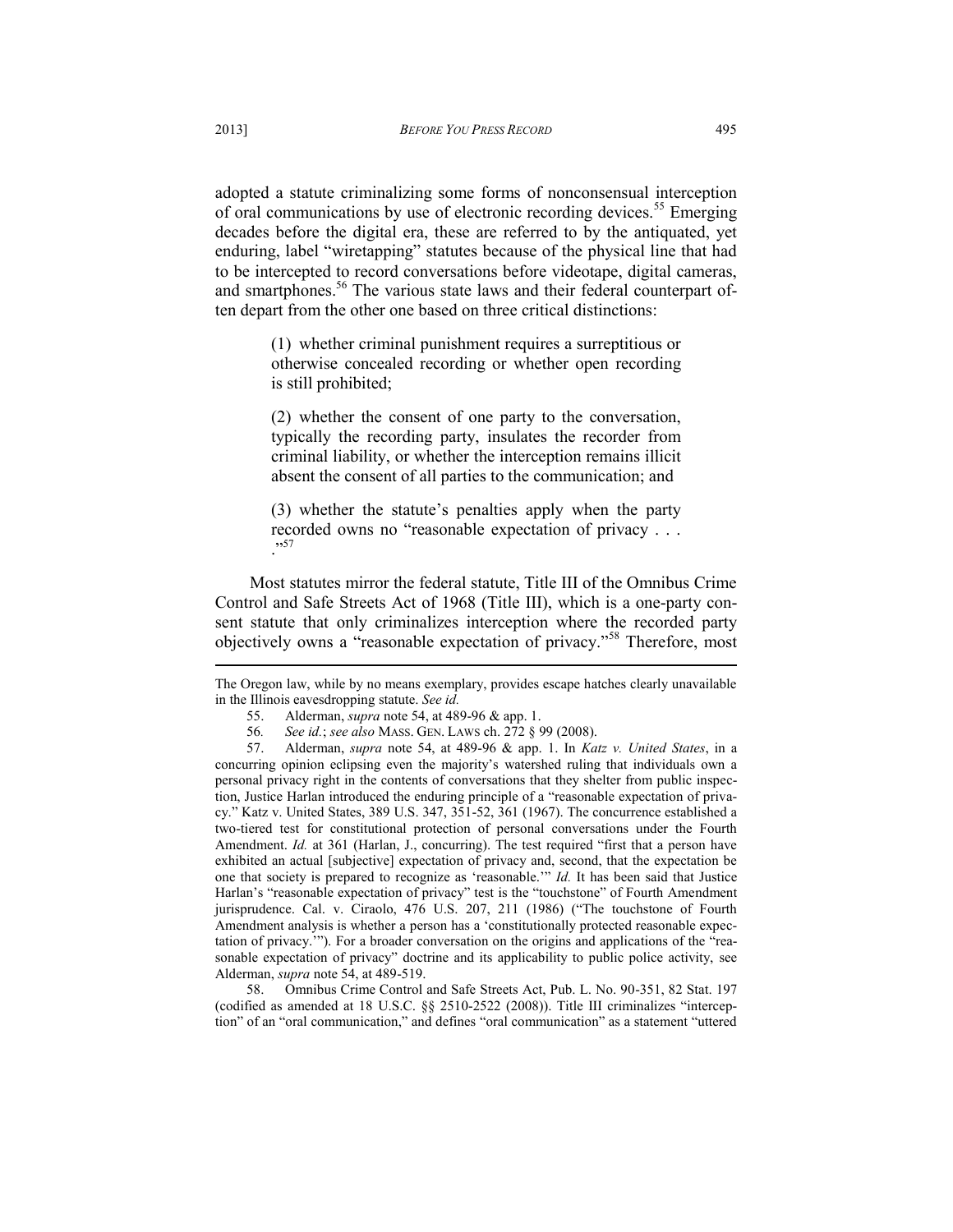state statutes, like Title III, do not collide with an individual First Amendment right to record police in the public performance of their duties.<sup>59</sup> First, the consent of the recorder draws the act outside the scope of proscribed activity. As such, if the recorder is a party to the conversation, and not a third party observer, recordation is permissible. Second, it is well settled, if not axiomatic, that police do not own an objective expectation of privacy in the exercise of their official duties in the public sphere; therefore, in most cases, these laws protect the recordation rights at issue in this Article.<sup>60</sup> On the other side of the conversation, in *Lopez v. United States*, the Supreme Court held that a civilian's statements to law enforcement agents typically lack a reasonable expectation of privacy because agents could repeat them or testify to them later. $61$ 

However, there are a handful of state laws that depart from this majority construct.<sup>62</sup> Massachusetts, where Simon Glik was arrested, is a notable exception, (i) prohibiting recordation even where the parties do not own a reasonable expectation of privacy in the communication, and (ii) requiring all-party consent.<sup>63</sup> Illinois, unlike Massachusetts, goes a step further by punishing (as a felony no less) (i) both secret *and* open recording, (ii) without all-party consent, and (iii) regardless of whether the recorded party owns a reasonable expectation of privacy.<sup>64</sup> Thus, the statute's criminal

61*. Lopez*, 373 U.S. at 437-39.

62*. See* Alderman, *supra* note 54, at 489-96 & app. 1 (discussing states that criminalize various recordings of police fulfilling their public duties).

63. MASS. GEN. LAWS ch. 272 § 99(B)(4); Commonwealth v. Hyde, 750 N.E.2d 963, 967 (Mass. 2001) (holding the wiretap statute extends protection from non-consensual, surreptitious recording to all "members of the public, including . . . police officers or other public officials interacting with members of the public").

64. Generally, the statute makes it a class 4 felony to use an "eavesdropping device" to record "all or any part of any conversation" unless all parties to the conversation give their consent. 720 ILL. COMP. STAT. § 5/14-2(a)(1) (Sate Bar Edition 2012). The statute defines the term "conversation" as "any oral communication between 2 or more persons regardless of whether one or more of the parties intended their communication to be of a private nature under circumstances justifying that expectation." *Id.* at  $\S 5/14$ -1(d). The operative definition of eavesdropping device is "any device capable of being used to hear or record oral conversation," even if the conversation takes place face-to-face. *Id.* at  $\S$  5/14-(1)(a).

by a person exhibiting an expectation that such communication is not subject to interception in circumstances justifying such expectation." 18 U.S.C. § 2510(2) (2008).

<sup>59</sup>*. See* ACLU v. Alvarez, 679 F.3d 583, 595 n.4; (7th Cir. 2012); Alderman, *supra* note 54, at 489-511 & app. 1.

<sup>60</sup>*. See* Lopez v. United States, 373 U.S. 427, 437-39 (1963); Beckamer v. McCarthy, 468 U.S. 420, 438 (1984) ("[T]he typical traffic stop is public."); Hornberger v. Am. Broad Co., 799 A.2d 566, 595 (N.J. Super Ct. App. Div. 2002) (stating police officers *qua* police officers lack reasonable expectation of privacy in conversations made within earshot of suspects or civilians and do not possess "personal privacy interests" public performance of their duties). *See also* Commonwealth v. Henlen, 564 A.2d 905, 906-07 (Pa. 1989); Alderman, *supra* note 54, at 514-19.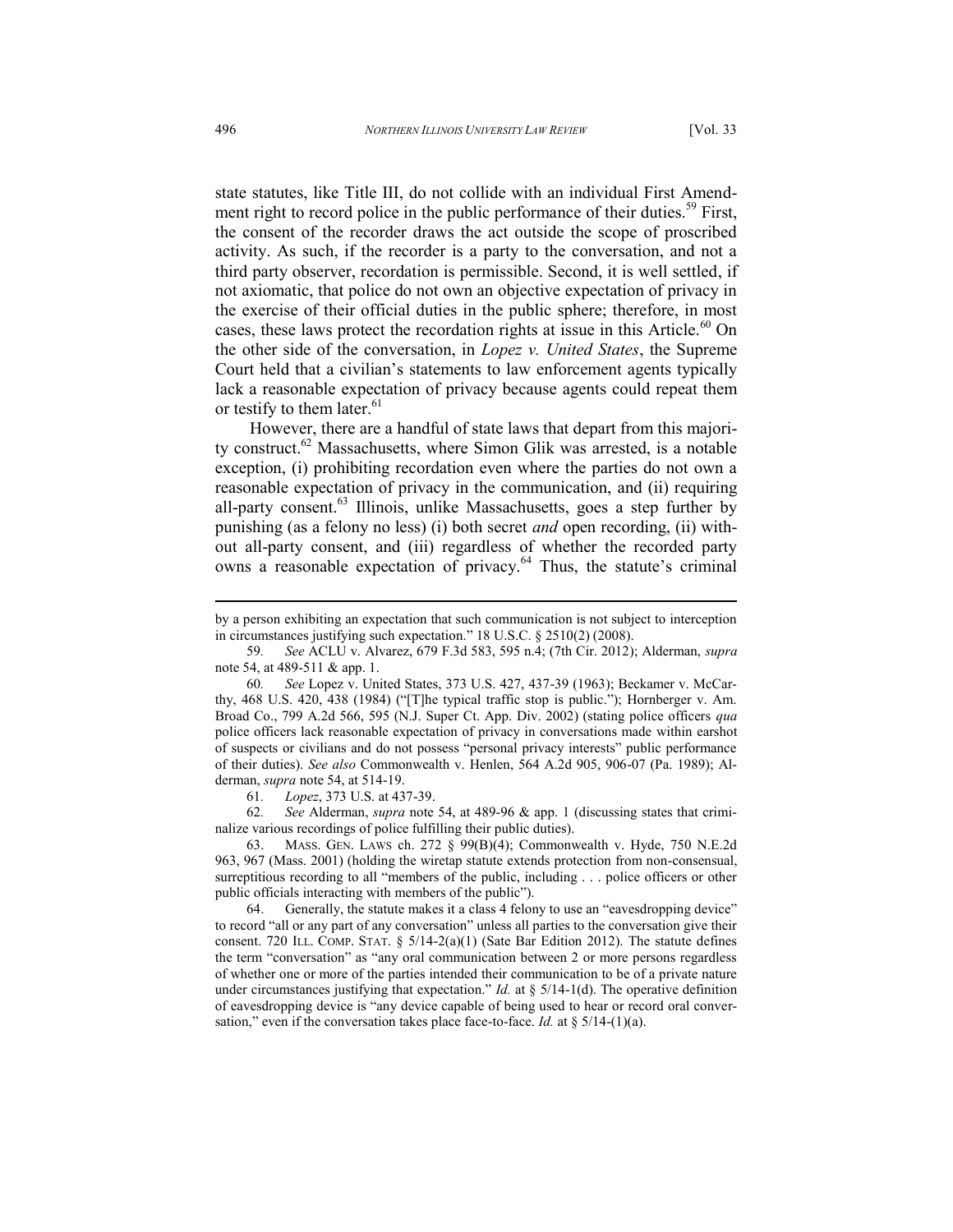penalties, without exception, reach any civilian who records public police activity without prior consent of the officer. $65$  In contrast to Massachusetts, where constructive notice in the form of "plain sight" recording conclusively establishes that the recording is not within the ambit of the statute's prohibition on "secret" recording, Illinois proscribes any recording absent affirmative evidence of "surrounding circumstances indicating that the party knowingly agreed to the surveillance."<sup>66</sup> Somewhat remarkably, the statute elevates the offense to a class 1 felony—with a possible prison term of four to fifteen years—if any of the recorded parties is performing duties as a law enforcement officer. $67$  This, in the magnanimous words of the Seventh Circuit, makes Illinois's statute "the broadest of its kind."<sup>68</sup>

# *2. The* ACLU *"Test Case"*

In *Alvarez*, the ACLU floated its challenge as a clear "test case."<sup>69</sup> The organization filed suit pursuant to § 1983 against Anita Alvarez, the State's Attorney for Cook County, which includes Chicago—Illinois's most populous city.<sup>70</sup> The ACLU sought declaratory and injunctive relief, enjoining enforcement of the eavesdropping statute against participants in the organization's "police accountability program."<sup>71</sup> Under that prospective program, the ACLU averred that volunteers endeavored to record police without their consent (i) in the performance of their public duties, (ii) in public places, (iii) when "the officers are speaking at a volume audible to the unassisted human ear," and (iv) "where the manner of recording is otherwise lawful."<sup>72</sup> The ACLU argued that the accountability program was protected by the First Amendment but nonetheless prohibited by the eavesdropping statute.<sup>73</sup>

The State's Attorney filed a motion to dismiss contending that the ACLU lacked standing and failed to state a violation of the First Amendment.<sup>74</sup> The district court granted the motion to dismiss, concluding that  $\overline{a}$ 

- 68*. Alvarez*, 679 F.3d at 595 n.4.
- 69*. Id.* at 586.

73*. Alvarez*, 679 F.3d at 588.

74*. Id.* Initially, the district court ordered dismissal without prejudice, holding that the ACLU lacked standing because it did not adequately allege a credible fear of prosecution. *Id.* at 591. The ACLU cured the jurisdictional defect by filing an amended complaint, adding as named plaintiffs ACLU employees that would be involved in the recording of

<sup>65.</sup> ACLU v. Alvarez, 679 F.3d 583, 608. (7th Cir. 2012).

<sup>66</sup>*. Id.*; People v. Ceja, 789 N.E.2d 1228, 1241 (Ill. 2003).

<sup>67. 720</sup> ILL. COMP. STAT. § 5/14-4(b) (State Bar Edition 2012). In a startling asymmetry, the statute carves out exceptions for police who intercept communications in a wide array of public encounters, including "traffic stops" and "requests for identification." *Id.* at §  $5/14-3(h)$ .

<sup>70</sup>*. Id.* 71*. Id.*

<sup>72</sup>*. Id.* at 588.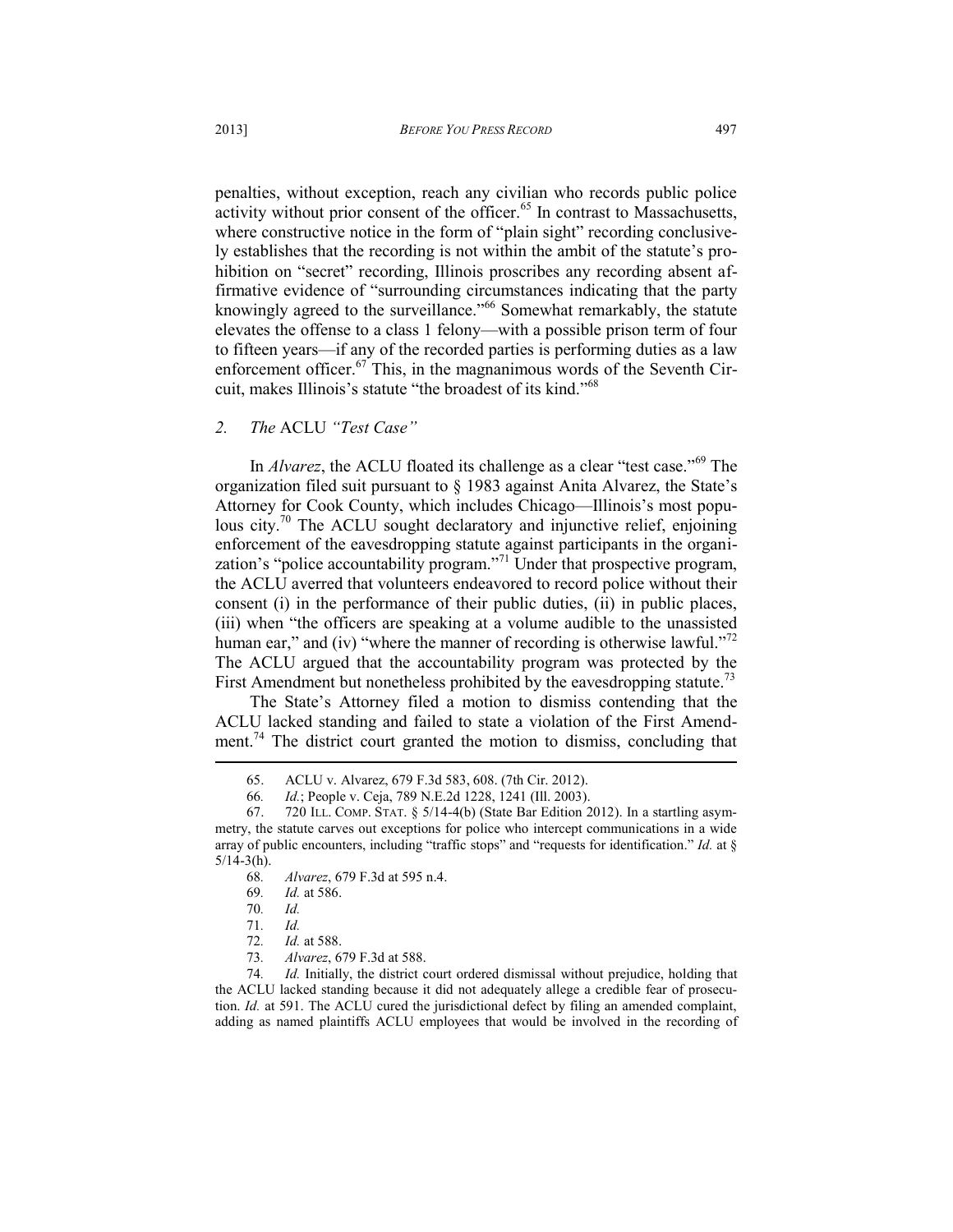"[t]he ACLU has not alleged a cognizable First Amendment injury" because the "right to audio record" is not protected speech within the shelter of the First Amendment.<sup>75</sup> Apparently, without awareness of the unbroken line of cases articulating clear protection for the right to gather and receive information under the "press" clause of the First Amendment, the court characterized the ACLU's claim as "an unprecedented expansion of the First Amendment."<sup>76</sup> Since, in the district court's view, the ACLU alleged no injury-in-fact, it ruled that the group lacked standing to sue.<sup>77</sup>

officers and providing more detail about the threat of prosecution. *Id.* On appeal, the State's Attorney argued again that the ACLU's amended complaint still did not raise a credible threat of prosecution. *Id.* at 592. The Seventh Circuit snuffed this argument, pointing out that (i) the statute incontrovertibly precludes the ACLU's proposed activity, and (ii) prosecutors, including those in Ms. Alvarez's office, brought no fewer than twelve criminal cases against defendants for allegedly filming police in public. *Id.* at 592-93 & n.2. The Cook County prosecutions identified by the court were: "People v. Drew, No. 10-cr-46 (Cook Cnty., Ill., Cir. Ct.), People v. Moore, No. 10-cr-15709 (Cook Cnty., Ill., Cir. Ct.), and People v. Tate, No. 11-cr-9515 (Cook Cnty., Ill., Cir. Ct.)," and the others were: "People v. Thompson, No. 04-cf-1609 (6th Cir., Champaign Cnty., Ill.); People v. Wight, No. 05-cf-2454 (17th Cir., Winnebago Cnty., Ill.); People v. Babarskas, No. 06-cf-537 (12th Cir., Will Cnty., Ill.); People v. Allison, No. 09-cf-50 (2d Cir., Crawford Cnty., Ill.); People v. Parteet, No. 10-cf-49 (16th Cir., DeKalb Cnty., Ill.); People v. Biddle, No. 10-cf-421 (16th Cir., Kane Cnty., Ill.); People v. Fitzpatrick, No. 10-cf-397 (5th Cir., Vermillion Cnty., Ill.); People v. Lee, No. 08-cf-1791 (12th Cir., Will Cnty., Ill.); and People v. Gordon, No. 10-cf-341 (11th Cir., Livingston Cnty., Ill.)."; *Id.* at 593 n. 2.2.

<sup>75</sup>*. Alvarez*, 679 F.3d at 589, 591.

<sup>76</sup>*. Id.* at 589.

<sup>77</sup>*. Id*. The well-settled standard for Article III standing requires a plaintiff in federal court to meet the burden of showing "he is [i] under threat of suffering 'injury in fact' that is concrete and particularized; [ii] the threat must be actual and imminent, not concrete or hypothetical; [iii] it must be fairly traceable to the challenged action of the defendant; and [iv] it must be likely that a favorable judicial decision will prevent or redress the injury." *Id.* at 590 (quoting Summers v. Earth Island Inst*.*, 555 U.S. 488, 493 (2009)). The majority disagreed with the lower court judge's conclusion that the ACLU failed to allege a recognizable injury. *Id.* at 591-93. Dissecting her rationale, the court discovered that she relied on a thin reed of dicta in Potts v. City of Lafayette, 121 F.3d 1106, 1111 (7th Cir. 1997), wherein the court stated, "there is nothing in the Constitution which guarantees the right to record a public event" in denying the challenge of an onlooker denied entry to a Ku Klux Klan rally because his video camera fit within a police ban on objects that could be used as a "weapon or projectile." *Alvarez*, 679 F.3d at 591-93. The judge, however, overlooked the court's immediately subsequent statement, explaining that, though the weapons ban implicated protected First Amendment interests, "[t]he right to gather information may be limited under . . . valid time, place, or manner regulation." *Id.* at 591-92. The judge's conflation of a permissible time, place, and manner restriction for a categorical rule that "audiovisual recording is wholly unprotected," exemplified a shocking dereliction of elementary First Amendment principles. *Id.* at 592. *See also id.* at 595 ("Audio and audiovisual recording are media of expression commonly used for the preservation and dissemination of information and ideas and thus are 'included within the free speech and free press guaranty of the First and Fourteenth Amendments.'" (quoting Burstyn v. Wilson*,* 343 U.S. 495, 502 (1952))).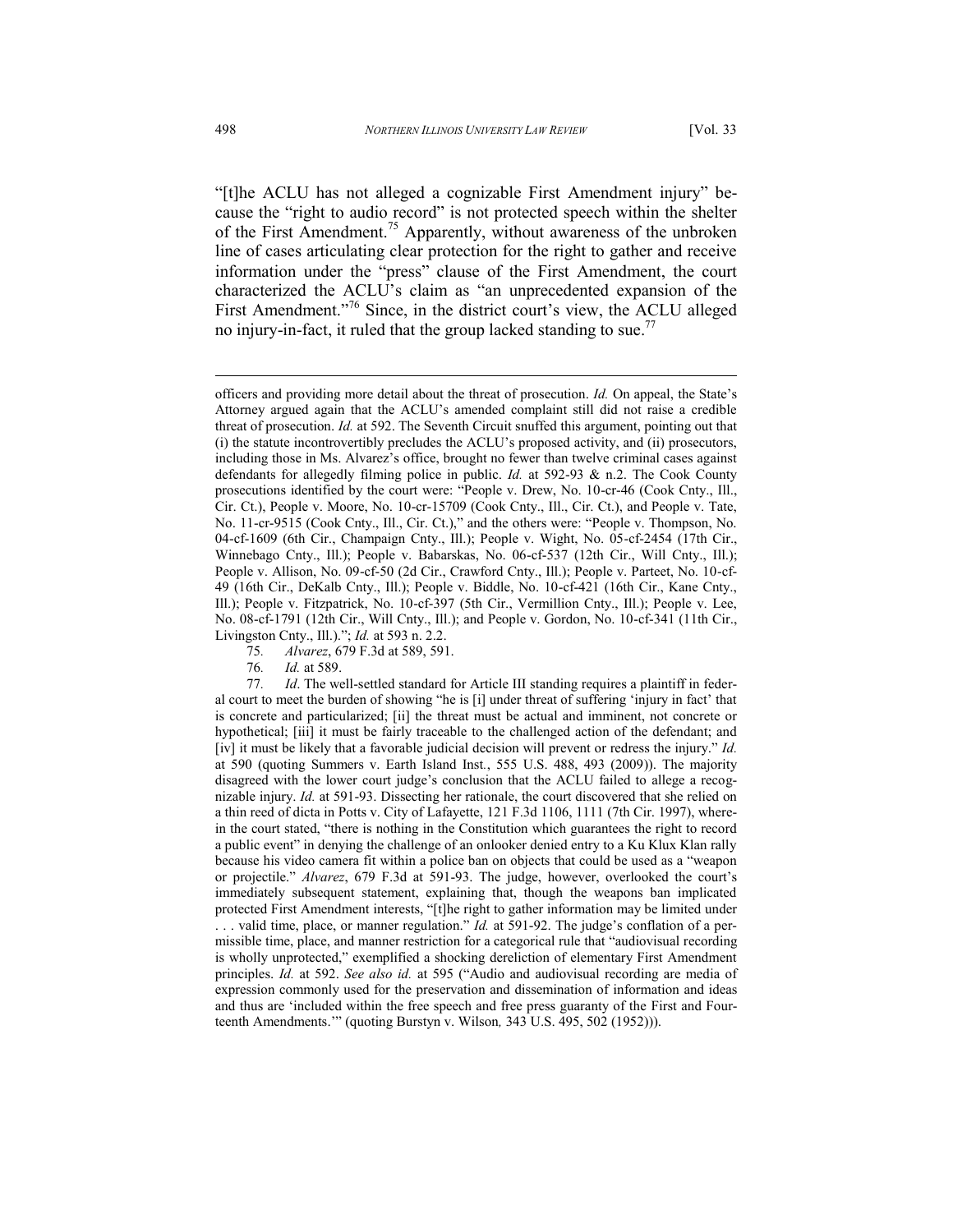#### *3. The First Amendment*

A two-judge majority of a Seventh Circuit panel—Judges Diane Sykes and David Hamilton—disagreed with the district court.<sup>78</sup> In an unmistakable rebuke, the court chided the State's Attorney's "extreme position" that "openly recording what police officers say while performing their duties in traditional public fora—streets, sidewalks, plazas, and parks—is *wholly unprotected* by the First Amendment."<sup>79</sup> The court held that the "expansive" reach" of Illinois's statute cannot be reconciled with the First Amendment's protection of any "medium of expression" used to "gather and disseminate information."<sup>80</sup>

i. The Right to Gather, Disseminate, and Receive Information

Like the First Circuit before it, the gravamen of the *Alvarez* court's holding is that audiovisual recording of police in public infringes the protected First Amendment interest of the public to gather and disseminate information and concomitantly to receive such information and facilitate engagement in matters of democratic importance.<sup>81</sup> Unlike the First Circuit, the Seventh Circuit supports its holding with a lengthy exegesis, replete with insightful analysis of precedent and a somewhat supererogatory attempt at divination of the amendment's original intent.<sup>82</sup> To begin, the court short-circuited the speech-conduct dichotomy that would parse the "making" of an audiovisual recording as an unprotected "act," insufficiently tinged with a *modus operandi* of "expression.<sup>"83</sup> The court wrote:

> The act of *making* an audio or audiovisual recording is necessarily included within the First Amendment's guarantee of speech and press rights as a corollary of the right to disseminate the resulting recording. The right to publish or broadcast an audio or audiovisual recording would be insecure, or largely ineffective, if the antecedent act of *making*

l

83*. Id.* at 595-96.

<sup>78</sup>*. Id.* at 585.

<sup>79</sup>*. Id.* at 594.

<sup>80</sup>*. Alvarez*, 679 F.3d at 586, 595, 601.

<sup>81</sup>*. Id.* at 595-96. *See* Geoffrey R. Stone, *Content Regulation and the First Amendment*, 25 WM. & MARY L. REV. 189, 191 (1983).

<sup>82</sup>*. Alvarez*, 679 F.3d at 599-600. The court examined several texts, finding *inter alia* that prominent Whig commentators believed the First Amendment ensured "all honest Magistrates . . . have their Deeds openly examined, and publicly scann'd" and colonial writers exhorted the "right of the people to be informed of their governors' conduct so as to shape their own judgments on 'Public Matters' and be qualified to choose their representatives." *Id.* (citations omitted).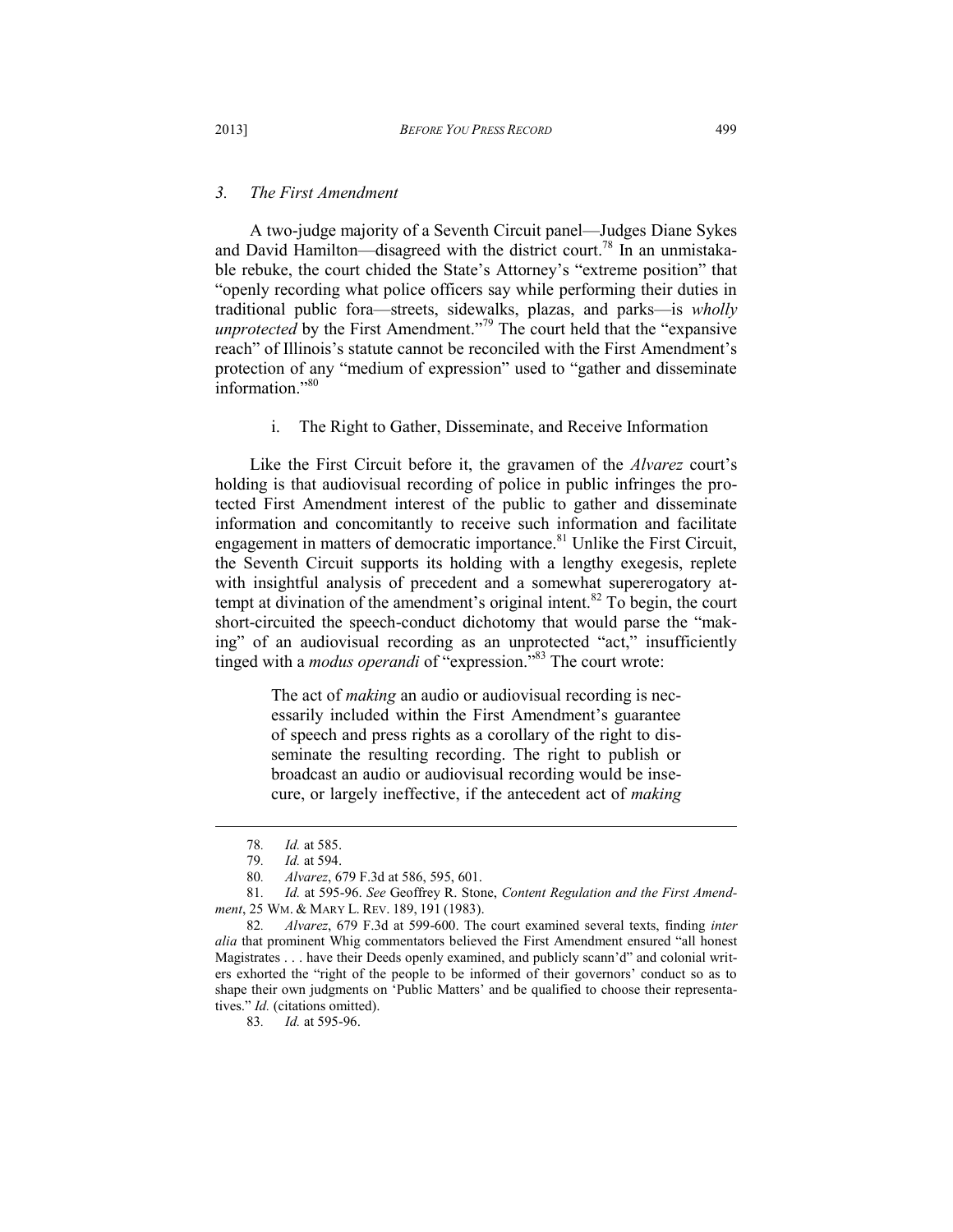the recording is wholly unprotected . . . By way of simple analogy, banning photography or note-taking at a public event would raise serious First Amendment concerns . . . Put differently, the eavesdropping statute operates at *the front end of the speech process* by restricting the use of a common, indeed ubiquitous, instrument of communication. Restricting the use of an audio or audiovisual recording device suppresses the speech just as effectively as restricting the dissemination of the resulting recording. $84$ 

Next, the majority placed in proportion the magnitude of the First Amendment interests imperiled by the eavesdropping statute.<sup>85</sup> The court stressed that the statute compromised "'our profound national commitment to the principle that debate on public issues should be uninhibited, robust, and wide-open.'"<sup>86</sup> Like the First Circuit, the court cautioned that the First Amendment "goes beyond protection of the press and self-expression of individuals to prohibit government from limiting the stock of information from which members of the public may draw."<sup>87</sup> At bottom, the court summarized the First Amendment interest at stake as "gathering news and information . . . about the affairs of government"—a cardinal purpose recognized throughout First Amendment jurisprudence.<sup>88</sup>

<sup>84</sup>*. Id.* (emphasis supplied). In an analogy incongruously equating the merit of *documenting* the acts of public officials performing their duties—noble or nefarious—with the merit of corporate *spending* on electioneering as controversially extended First Amendment protection by the Supreme Court, the majority argued that the same reasoning supporting campaign-finance jurisprudence applies to recording police. *Id.* ("The [Supreme] Court held long ago that campaign-finance regulations implicate core First Amendment interests because raising and spending money *facilitates* the resulting political speech."). *See* Citizens United v. FEC, 130 S. Ct. 876, 898 (2011).

<sup>85.</sup> *Alvarez*, 679 F.3d at 602. The court wrote: "[I]t should be clear now that [the statute's] effect on First Amendment interests is far from incidental . . . The law's legal sanction is directly leveled against the expressive element of an expressive activity." *Id.* at 602-03.

<sup>86</sup>*. Id.* at 597 (quoting N.Y. Times v. Sullivan, 376 U.S. 254, 270 (1964)).

<sup>87</sup>*. Id.* (quoting First Nat'l Bank of Boston v. Bellotti, 435 U.S. 765, 783 (1978)); *see* Glik v. Cunniffe, 655 F.3d 78, 82 (1st Cir. 2011).

<sup>88</sup>*. Id. See* Branzburg v. Hayes, 408 U.S. 665, 681 (1972) ("Nor is it suggested that news gathering does not qualify for First Amendment protection, without some protection for seeking out the news, freedom of press could be eviscerated."). The Seventh Circuit also acknowledged the *Branzburg* Court's instruction that the "institutional press 'has no special immunity from the application of general laws.'" *Alvarez*, 679 F.3d at 598 (quoting Ass'd Press v. NLRB, 301 U.S. 103, 132-33 (1937)). The Seventh Circuit also addressed the *Branzburg* Court's caveat that an expansive judicially administered right to gather information would "present practical and conceptual difficulties of a high order" but found the express statement that the right to gather information was deserving of "some protection" to be of paramount importance. *Id.* (quoting *Branzburg*, 408 U.S. at 703-04).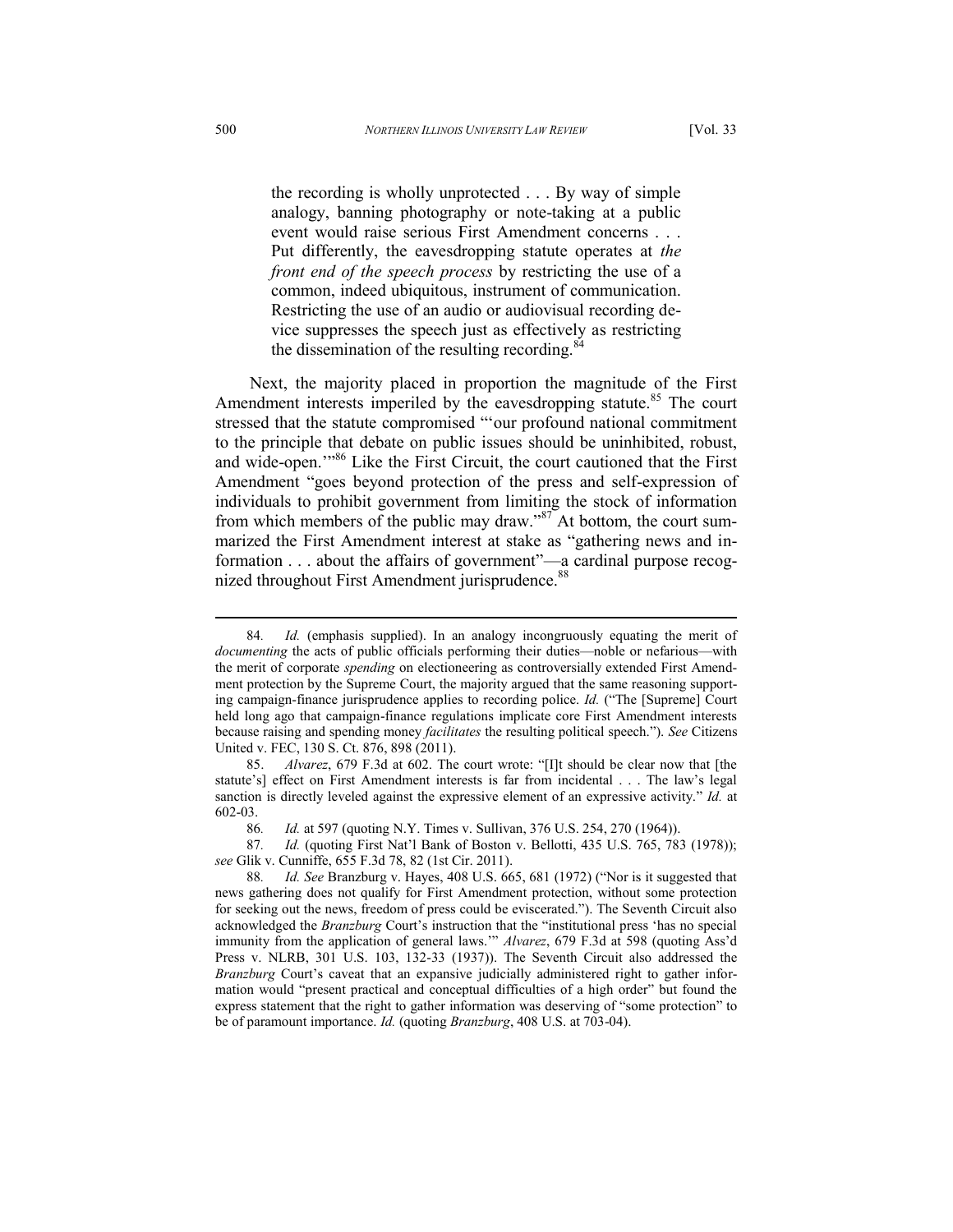Having framed the issue as one within the compass of the First Amendment, the *Alvarez* court endeavored to assign the level of scrutiny to apply to the statute. The inquiry turned on the familiar proposition that "content-based" regulations are subject to "strict scrutiny," whereas "content-neutral" legislation receives the more deferential standard of "intermediate scrutiny."<sup>89</sup> The ACLU argued that the statute is content-based because it discriminates *among* speakers by allowing—without a search warrant or some lesser approval by a neutral magistrate—uniformed police officers to record civilians in a broad variety of encounters, while imposing an absolute ban on civilian recordation of those same conversations.<sup>90</sup> The argument relies on the "preferred speaker" doctrine, which forbids government from "taking the right to speak from some and giving it to others ... <sup>."91</sup> The court found the doctrine inapposite, however, stating that it only applies "when the government discriminates among *private* speakers, not when it facilitates its own speech."<sup>92</sup> In the end, the majority only offered that it was *inclined* to conclude that the Illinois eavesdropping statute was content-neutral, without definitively resolving the matter.<sup>93</sup> The court stated, however, that regardless of the content-neutral status, the challenged provisions of the statute would fail even intermediate scrutiny as applied to the ACLU's accountability program.  $94$ 

As a threshold matter, the court had to settle among several formulations of the intermediate scrutiny test in free-speech cases.<sup>95</sup> After analyzing the standard applied by the Seventh Circuit in various contexts, including commercial speech and speech-forum challenges, the court enumerated the essential elements of intermediate scrutiny: "(1) content neutrality . . . [;] (2) an important public-interest justification for the challenged regulation;  $\overline{a}$ 

<sup>89</sup>*. Alvarez*, 679 F.3d at 603-04. *See* Turner Broad. Sys., Inc. v. FCC, 512 U.S. 622, 642 (1994) (stating laws "that suppress, disadvantage, or impose differential burdens upon speech because of its content" are subject to strict scrutiny, whereas "regulations that are unrelated to the content of speech are subject to an intermediate level of scrutiny because in most cases they pose a less substantial risk of excising certain ideas or viewpoints from the public dialogue.") (citation omitted).

<sup>90</sup>*. Alvarez*, 679 F.3d at 603-04.

<sup>91.</sup> *Id.* (quoting Citizens United v. FEC, 130 S. Ct. 876, 899 (2011)).<br>92. *Id.* at 604. The maiority expressed concern with the statute's exe

*Id.* at 604. The majority expressed concern with the statute's exemption for live broadcasts "by radio, television, or otherwise," which appears to subordinate some private speakers in preference for others, while also violating the principle that the institutional press is accorded no special entitlements. *Id.* at 588. However, it declined to address the issue because it was not at issue in the ACLU's challenge. *Id.*

<sup>93</sup>*. Id.*

<sup>94</sup>*. Id.* at 604. For criticism of the application of the more lenient intermediate scrutiny standard in lieu of strict scrutiny, see *infra* notes 220-253 and accompanying text.

<sup>95</sup>*. Alvarez*, 679 F.3d at 604-05.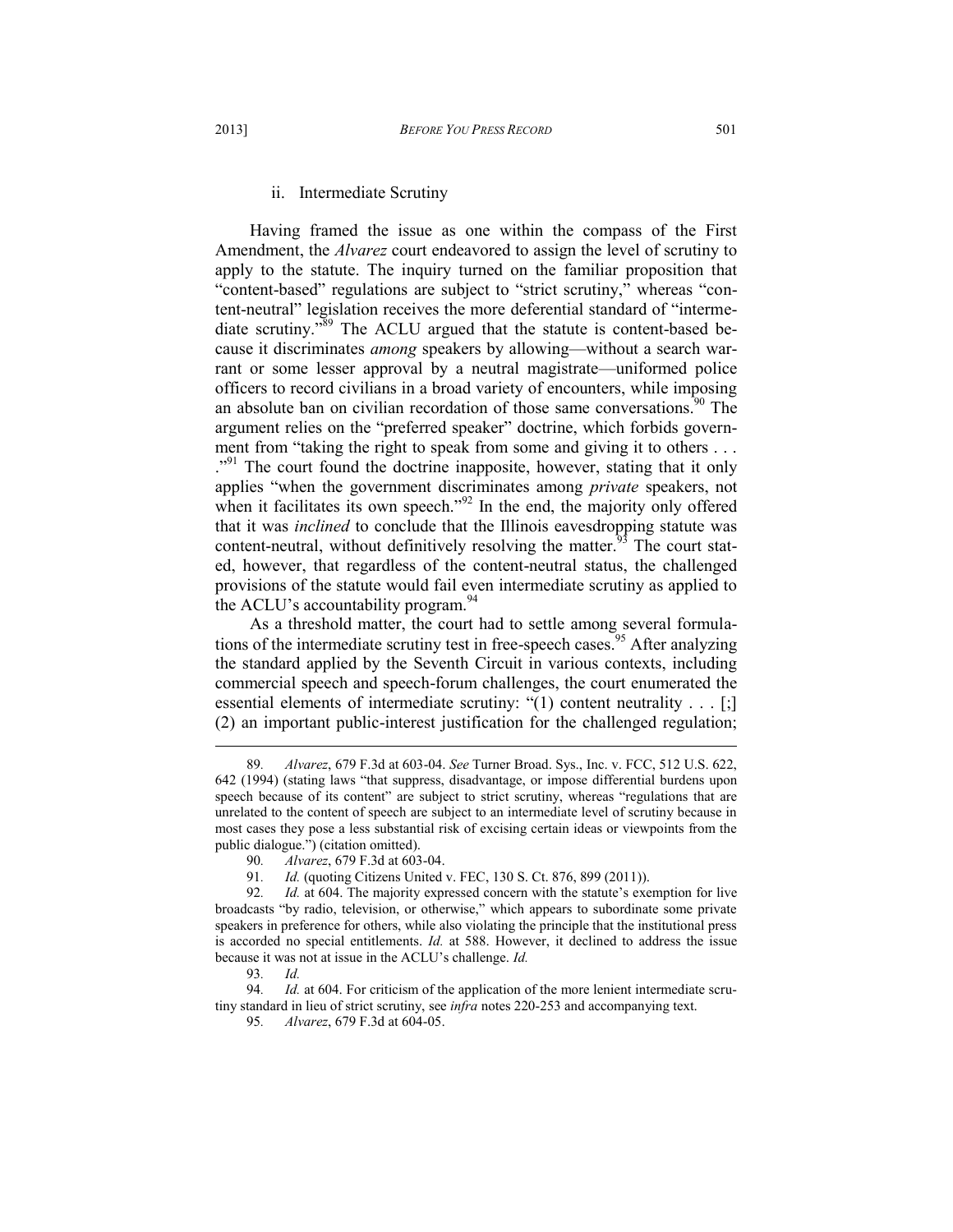and (3) a reasonably close fit between the law's means and its ends." This last element requires "that the burden on the First Amendment rights must not be greater than necessary to further the important governmental interest at stake."<sup>96</sup>

Addressing the second prong, the court analyzed the public-interest justification for the eavesdropping statute.<sup>97</sup> The objective proffered by the State's Attorney was the protection of "conversational privacy."<sup>98</sup> The court noted that "the protection of personal conversational privacy serves First Amendment interests" because fear of disclosure would have a chilling effect on private conversations.<sup>99</sup> However, the court rightfully observed that there were no privacy interests of constitutional dimension involved in the challenge.<sup>100</sup> The court borrowed from Fourth Amendment jurisprudence to expose the fallacy of the purported "privacy" interest.<sup>101</sup> The court explained that with regard to the species of communications sought to be recorded by the ACLU (open recordation of "official" conversations spoken at an audible volume), the parties lacked any "reasonable expectation of privacy."<sup>102</sup> As noted by Justice Harlan's seminal concurrence in *Katz v. United States*, "[w]hat a person knowingly exposes to the public . . . is not a subject of Fourth Amendment protection."<sup>103</sup>

The State's Attorney offered three other phlegmatic justifications for the eavesdropping statute's ban: "to [1] encourage that civilians candidly speak with law enforcement, including those conversations conditioned on confidentiality; [2] limit opportunities of the general public from gaining access to matters of national and local security; and [3] reduce the likelihood of provoking persons during officers' mercurial encounters."<sup>104</sup> The Seventh Circuit surgically dismissed these putative justifications.<sup>105</sup> The court emphasized again that the statute ensnares communications within "earshot" of the public, in no way chilling confidential police conversations, which can occur in a secure location protected from snoops and recorders by legitimate trespass and property laws.<sup>106</sup> Likewise, matters of national or local security would not be trumpeted at audible decibels for

<sup>96.</sup> *Id.* at 605.<br>97. *Id.* at 605-

*Id.* at 605-06.

<sup>98</sup>*. Id.* at 605.

<sup>99</sup>*. Id.* at 605.

<sup>100</sup>*. Alvarez*, 679 F.3d at 605-07.

<sup>101</sup>*. Id.*

<sup>102</sup>*. Id.*; *See* Katz v. United States, 389 U.S. 347, 361 (1967) (Harlan, J., concurring); *see supra* notes 57-60 and accompanying text.

<sup>103</sup>*. Alvarez*, 679 F.3d at 607. *See Katz*, 389 U.S. at 361; *see supra* notes 57-60 and accompanying text.

<sup>104</sup>*. Alvarez*, 679 F.3d at 607.

<sup>105</sup>*. Id.* at 607-08.

<sup>106</sup>*. Id.*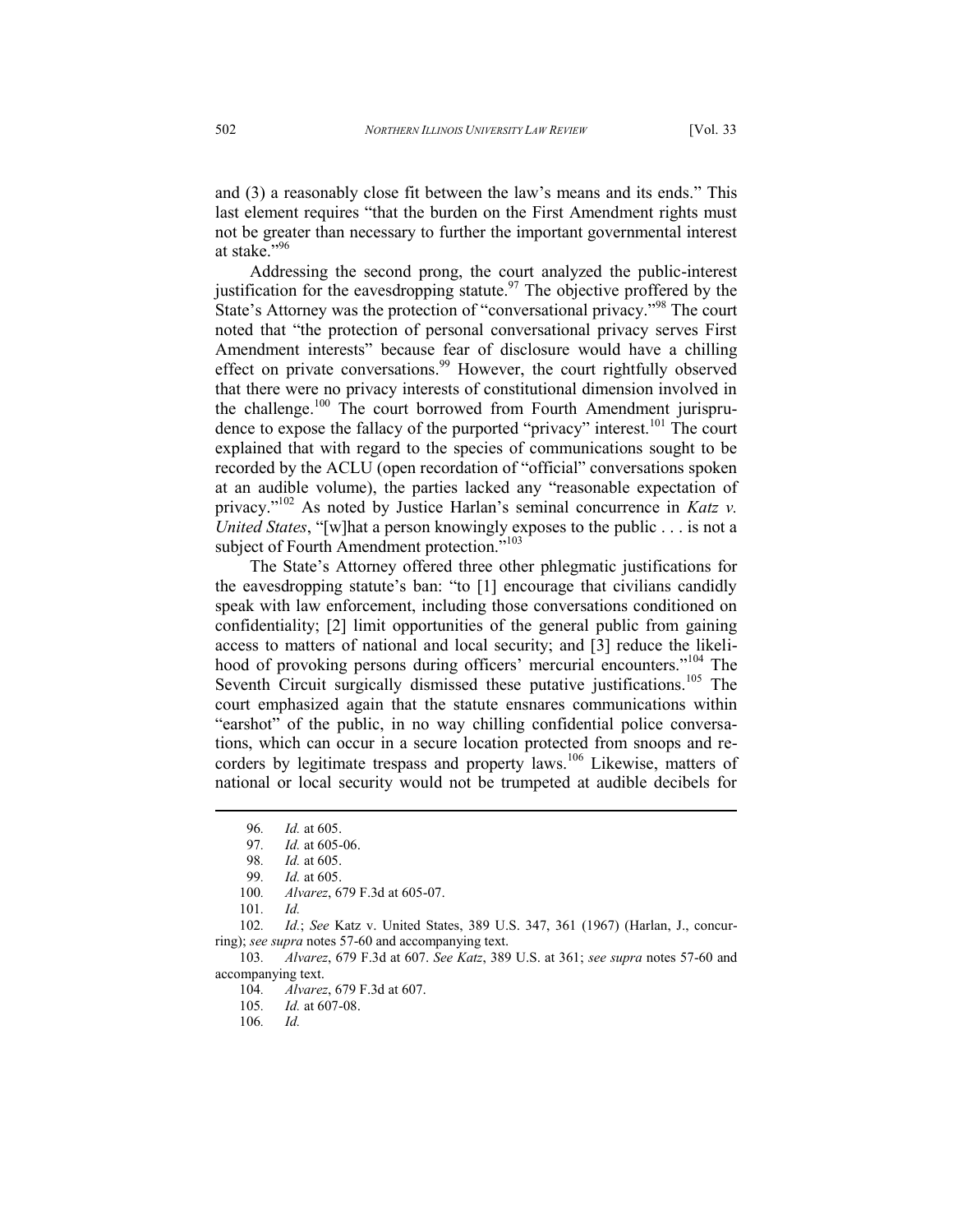bystanders to hear, and if they were, they certainly are not deserving of, or would necessarily lose, their sensitive character.<sup>107</sup> Lastly, the court stated that invalidation of the eavesdropping statute as applied to filming police in public in no manner "immunizes behavior that obstructs or interferes with effective law enforcement or the protection of public safety."<sup>108</sup> The panoply of disturbing-the-peace and obstruction-of-justice-type offenses, to say nothing of trespassing and harassment laws, is available to restrain those who, in connection with recording, physically interfere with an arrest or other police operation.<sup>109</sup>

Moving to the third prong of intermediate scrutiny, the majority, noting that the Illinois legislature is entitled to draft legislation that protects conversational privacy above the floor provided by the Fourth Amendment, nonetheless concluded that by criminalizing recordation of *any* conversation—without limiting the statute's reach to those conversations bearing indicia of privacy—"the State has severed the link between the eavesdropping statute's means and its end."<sup>110</sup> Likewise, the court further praised the unique First Amendment value of recording at issue, writing: "audio and audiovisual recording are uniquely reliable and powerful methods of preserving and disseminating news and information about events that occur in public. Their self-authenticating character makes it highly unlikely that other methods could be considered reasonably adequate substitutes."<sup>111</sup> The statute thus evinces no tailoring to its supposed purpose where it punishes audio recording that does not implicate a cognizable privacy interest.<sup>112</sup> As a result, the majority reversed and remanded the decision of the district court with instructions to,

> enter a preliminary injunction enjoining the State's Attorney from applying the Illinois eavesdropping statute against the ACLU and its employees or agents who openly audio record the audible communications of lawenforcement officers (or others whose communications are incidentally captured) when the officers are engaged in their official duties in public places  $\dots$ .<sup>113</sup>

<sup>107</sup>*. See id.*

<sup>108</sup>*. See id.*

<sup>109</sup>*. See Alvarez*, 679 F.3d at 607.

<sup>110</sup>*. Id.* at 606.

<sup>111</sup>*. Id.* at 607.

<sup>112</sup>*. Id.* 

<sup>113</sup>*. Id.* at 608.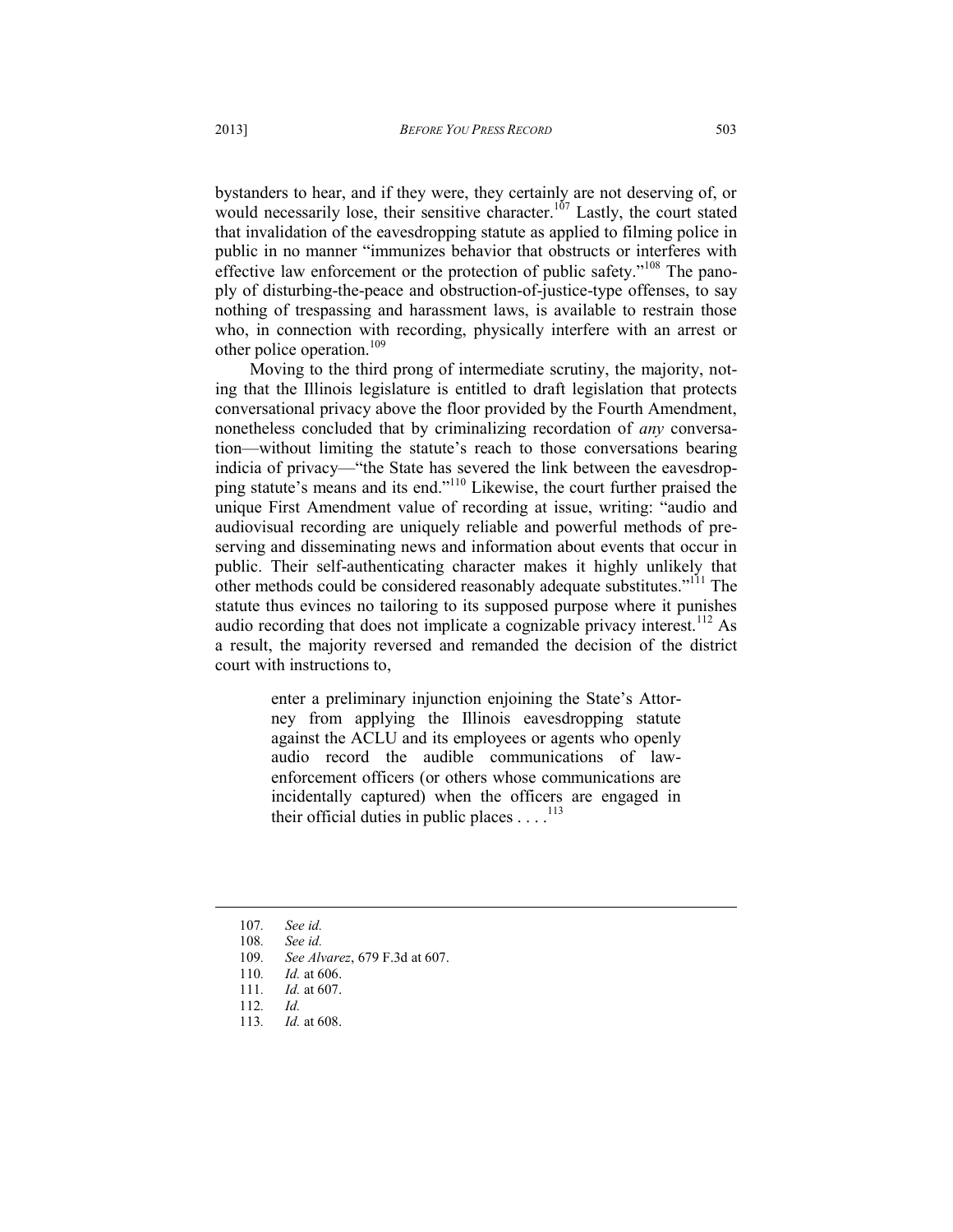As a postscript, on November 26, 2012, the U.S. Supreme Court denied the State's Attorney's petition for certiorari<sup>114</sup>

iii. Judge Posner's Dissent in *Alvarez*

While Judge Richard A. Posner is often acknowledged as one of the country's most brilliant and intellectually curious jurists, a discerning reader would be excused for finding his dissent in *Alvarez* short of that measure.<sup>115</sup> Judge Posner began by parsing the right at issue in the case, not as one of "freedom of speech" generally but "more precisely, freedom to publish or otherwise disseminate other people's speech."<sup>116</sup>

Judge Posner's first substantive argument appears to arise from a vague concern for judicial comity, even where, as here, constitutional rights are implicated. $117$  He wrote:

> [o]ur ruling casts a shadow over electronic privacy statutes of other states as well, to the extent that they can be interpreted to require the consent of at least one party to a conversation to record it even though the conversation takes place that in a public place [sic], if the conversation could nevertheless reasonably be thought private by the parties.<sup>118</sup>

By way of example, Judge Posner applied the majority's interpretation to California's wiretapping statute that, like a supermajority of states not including Illinois, provides an exception to all-party consent where the parties may "reasonably expect that the communication may be overheard or recorded."<sup>119</sup> He then surmised that "[t]o read the statute literally would exclude all private communications because any private conversation *can* be overheard and recorded, even if it is a conversation in a closed room."<sup>120</sup> Therefore, he determined that the majority's conferral of a right to film officers in the public performance of their official duties is so broad that it could invalidate statutes, such as California's, that extend protection to ob-

<sup>114.</sup> Tal Kopen, *Supreme Court Won't Hear Police Recording Case*, POLITICO (Nov. 26, 2012), *available at* http://www.politico.com/blogs/under-the-radar/2012/11/supremecourt-wont-hear-police-recording-case-150290.html (last visited Jan. 28, 2013).

 <sup>115.</sup> *See, e.g.*, Larissa MacFarquhar, *The Bench Burner*, THE NEW YORKER, Dec. 10, 2010, at 78, http://www.newyorker.com/archive/2001/12/10/011210fa\_fact\_macfarquhar (mostly laudatory profile of judge portrayed as prolific, conservative, but also iconoclastic).

<sup>116</sup>*. Alvarez*, 679 F.3d at 608 (Posner, J., dissenting).

<sup>117</sup>*. Id.* at 609.

<sup>118</sup>*. Id.*

<sup>119</sup>*. Id.*

<sup>120</sup>*. Id.*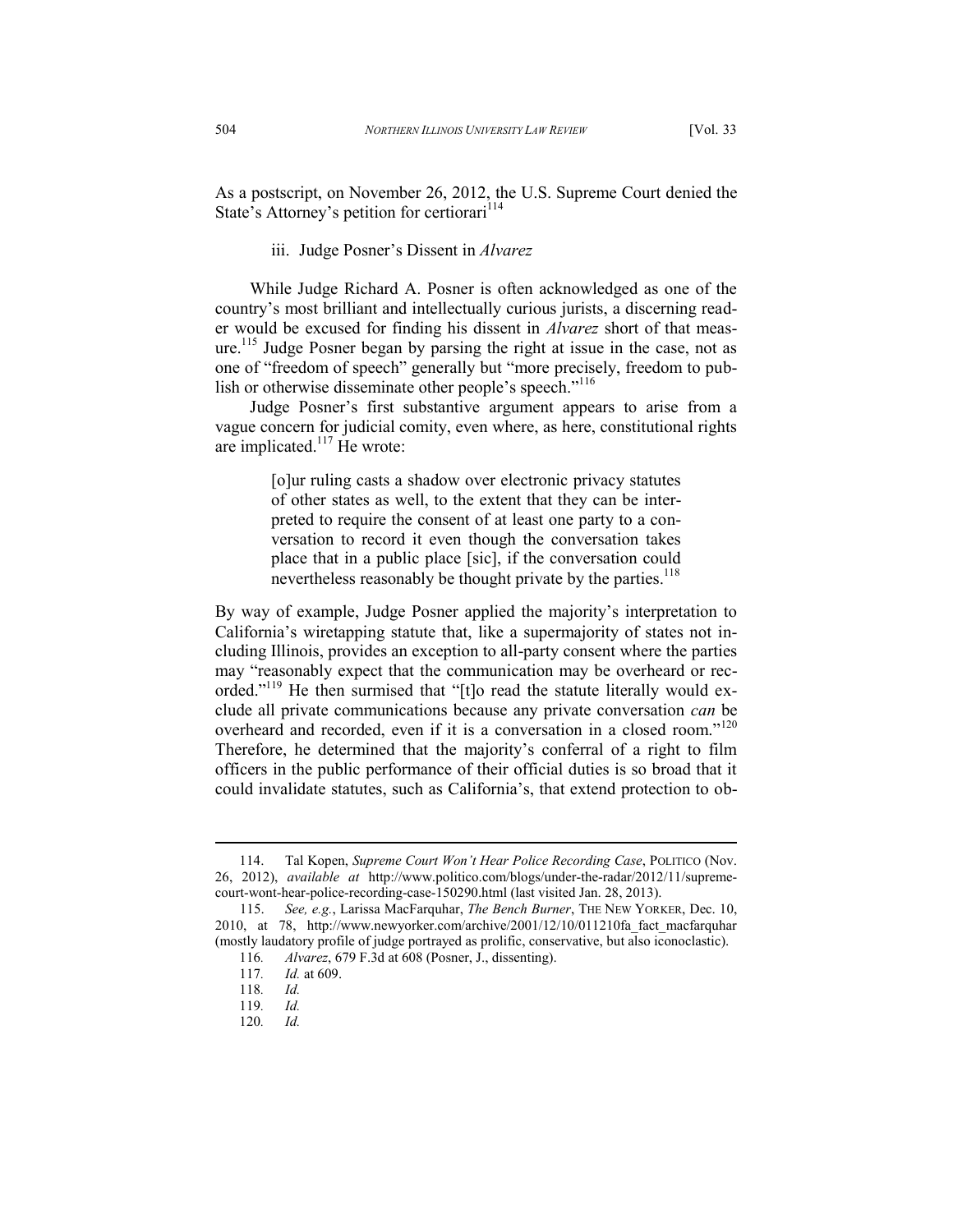jectively "private" conversations.<sup>121</sup> To illustrate his alarm, he resorted to a tactic of *reductio ad absurdum*, expressing deep concern for the civilian speaking to a police officer on a sidewalk "in a low voice" or in a closed room susceptible to sophisticated eavesdropping equipment.<sup>122</sup>

Next, Judge Posner ping-ponged his understanding of the original scope of the First Amendment, which is strikingly limited and divorced from the deep well of modern jurisprudence.<sup>123</sup> He argued, without citation, that the architects of the Bill of Rights only intended the First Amendment to preclude prior restraint, not subsequent criminal prosecution for exercising speech rights: "The relevant provision . . . merely forbids Congress to abridge free speech, which as understood in the eighteenth century means freedom only from censorship (that is, suppressing speech, rather than just punishing the speaker after the fact)."<sup>124</sup>

One of Judge Posner's more robust arguments was that the majority's ruling could imperil the common law constellation of "invasion of privacy" torts. $^{125}$  He wrote:

> A person who is talking with a police officer on duty may be a suspect whom the officer wants to question; he may be a bystander whom the police are shooing away from the scene of a crime or an accident; he may be an injured person seeking help; he may be a crime victim seeking police intervention; he may be asking for directions; he may be arguing with a police officer over a parking ticket; he may be reporting a traffic accident. In many of these encounters the person conversing with the police officer may be very averse to the conversations being broadcast on the evening news or blogged throughout the world. In some instances such publicity would violate the tort right of privacy, a conventional exception to freedom of speech as I have noted. This body of law is endangered by today's ruling.<sup>126</sup>

Moving to another line of dissent, Judge Posner argued that the majority's opinion "may cause state and federal judicial dockets . . . to swell because it will unwittingly encourage police officers to shoo away bystanders  $\dots$ " newly emboldened to record their every observation of officers.<sup>127</sup>

<sup>121</sup>*. Alvarez*, 679 F.3d at 609-10 (Posner, J., dissenting).

<sup>122</sup>*. Id.* at 610.

<sup>123</sup>*. Id.* at 610-11.

<sup>124</sup>*. Id.* at 610.

<sup>125</sup>*. Id.*

<sup>126</sup>*. Alvarez*, 679 F.3d at 611 (Posner, J., dissenting).

<sup>127</sup>*. Id.* at 612.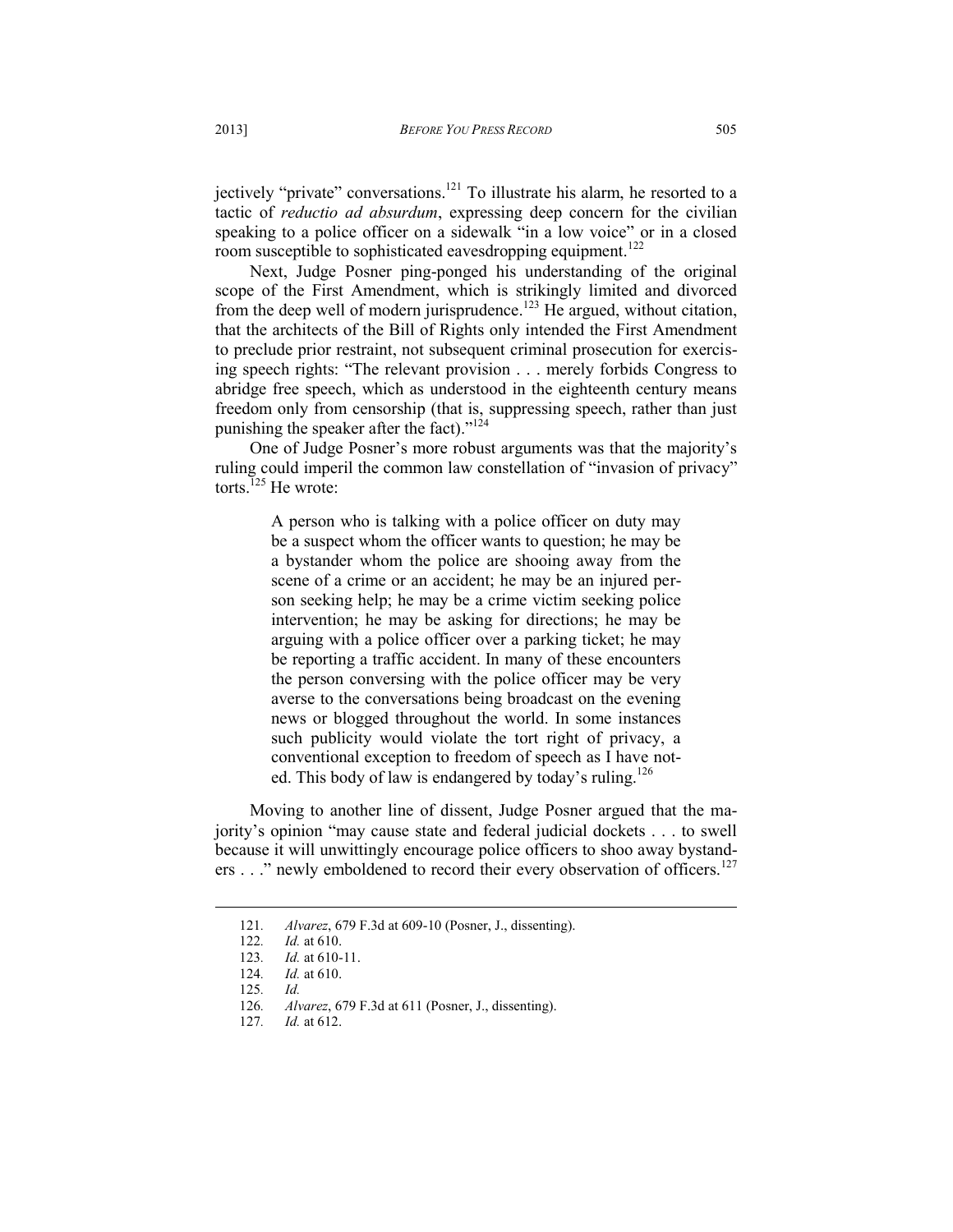Judge Posner pontificated that this will cause police to "freeze" during their duties and inhibit officers from extracting information and communicating effectively "in the line of duty."<sup>128</sup> However implausible, he provided the hypothetical example of an informant trying to provide information to an officer while inhibited by the recording of a journalist who persistently places himself within earshot.<sup>129</sup> Thus, Judge Posner warned that the majority has endangered public safety.<sup>130</sup>

Magnifying his "Chicken Little" tactics to society writ large, Judge Posner returned to his forceful advocacy for "private talk in public places."<sup>131</sup> He argued that publication of conversations intended by ordinary citizens to be private, whether or not occurring in public with a police officer on duty, will chill conversational freedom and spontaneity. However, he did not dispute that police "may have no right to privacy in carrying out official duties in public."<sup>132</sup> But, he argued, "the civilians they interact with do[,]" and it is these hypothetical masses whose commensurate rights are infringed by lawful recordation of police.<sup>133</sup> Turning somber, the judge, along the same analytical lines, argued the majority's decision "gives passersby the right to memorialize and publicize (on Facebook, on Twitter, on YouTube, on a blog)" the "agonized plea for help[]" of a rape or shooting victim.<sup>134</sup> Taken as whole, he concluded that such a reading of the First Amendment has too "baleful" an effect on the conversational privacy and that the Illinois eavesdropping statute therefore satisfies constitutional inspection.<sup>135</sup>

### III. Unanswered Questions

This Section raises four distinct questions that remain unsettled in the aftermath of *Glik* and *Alvarez*. These are discussed in turn.

#### A. WILL OTHER COURTS BE PERSUADED BY JUDGE POSNER'S DISSENT?

As of 2013, only the First and Seventh Circuit Courts of Appeals have established a First Amendment liberty to openly record police officers in the public performance of their official duties.<sup>136</sup> Put differently, what the

<sup>128</sup>*. Id.* at 611.

*Id.* at 613.

<sup>130</sup>*. Id.*

<sup>131</sup>*. Alvarez*, 679 F.3d at 613 (Posner, J., dissenting).

<sup>132</sup>*. Id.*

<sup>133</sup>*. Id.*

<sup>134</sup>*. Id.* at 614.

<sup>135</sup>*. Id.*

<sup>136.</sup> *Alvarez*, 679 F.3d 583 (majority opinion); Glik v. Cunniffe, 655 F.3d 78 (1st Cir. 2011).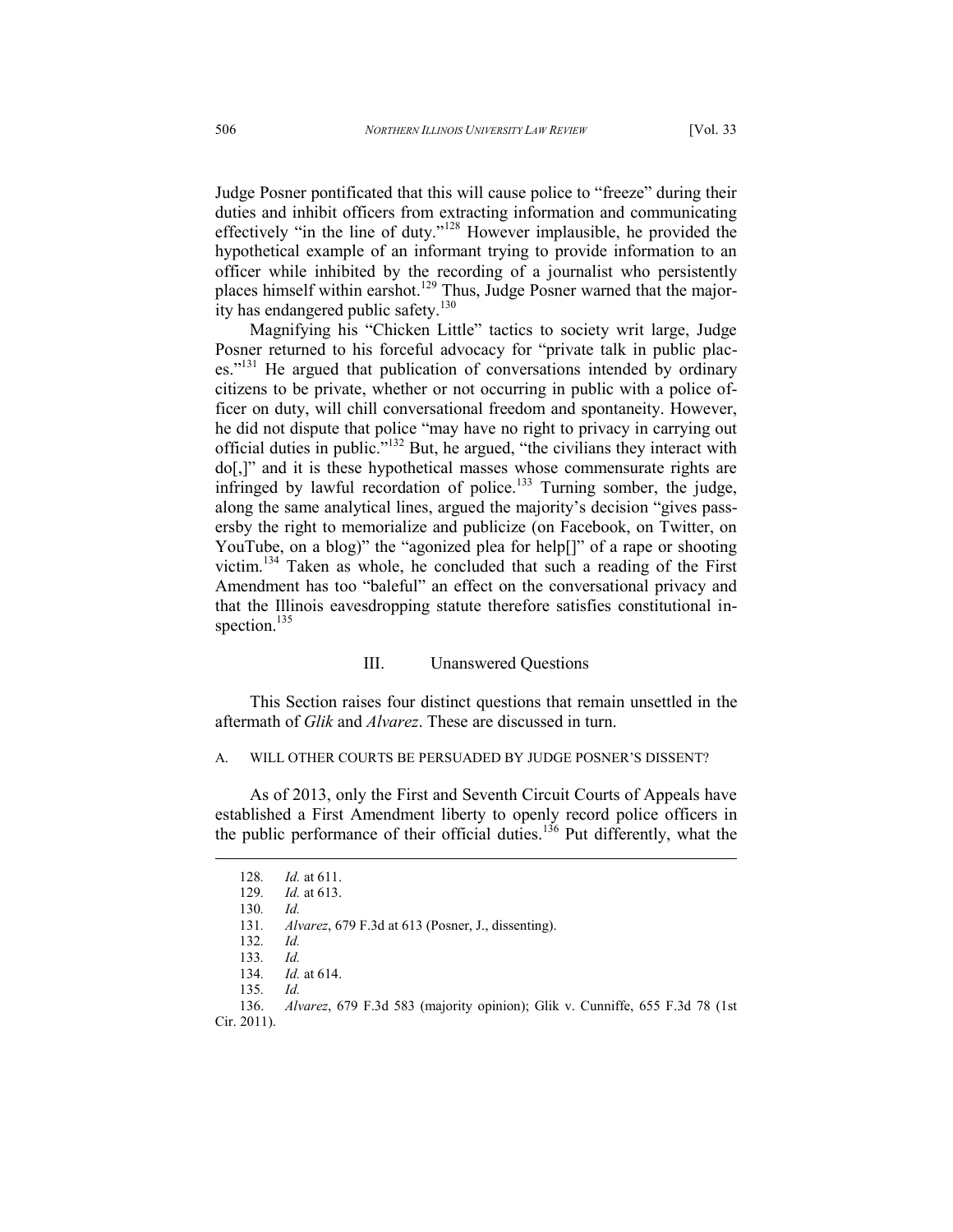Constitution now protects in Indiana, Illinois, Massachusetts, and Maine remains potentially vulnerable to an adverse ruling in Iowa, Idaho, Michigan, and Mississippi. As similar cases reach the bench in other jurisdictions, or the U.S. Supreme Court, which will hold the most persuasive currency: the majority interpretation in *Glik* and *Alvarez* or Judge Posner's dissenting argument? Judge Posner's *gravitas* may attract jurists to springboard off the kernels of legal argument in his short dissent.<sup>137</sup> However, a more likely outcome is that Judge Posner's dissent will be roundly ignored, and courts confronting this issue of first impression will be persuaded by the sound persuasive reasoning of the *Glik* and *Alvarez* majorities. For the reasons that follow, it seems probable that other courts will agree that Judge Posner's dissent is too thinly reasoned, too analytically inconsistent, and too divorced from longstanding First Amendment jurisprudence to be persuasive.

### *1. The Right is Not Placed in a Recognized Constitutional Framework*

Read as a whole, Judge Posner's dissent suffers from a failure to tether his dissatisfaction with the outcome to any recognized legal framework.<sup>138</sup> Rather than defining the right at issue in the ACLU's challenge and applying the appropriate standard of review, whether it be rational basis, intermediate or strict scrutiny, or some other cognizable balancing calculus, Judge Posner's dissent reads like a diary of loosely associated musings.<sup>139</sup> As discussed below, Judge Posner devoted one sentence to defining incorrectly—the right imperiled by the eavesdropping statute but declines to address which test of constitutionality should be imposed or to apply any such test.<sup>140</sup> By the judge's formulation, enjoining the eavesdropping statute, even in the narrow circumstances of the case, would have too chilling

<sup>137</sup>*. See* MacFarquhar, *supra* note 115.

<sup>138</sup>*. See Alvarez,* 679 F.3d at 608-14 (Posner, J., dissenting). Not all speech—or infringement thereof—is created equal in First Amendment jurisprudence, with different standards applying to different categories of speech, while even certain narrow categories of speech are unprotected. *See, e.g.*, Republican Party of Minnesota. v. White, 536 U.S. 765 (2002) (speech rights of political candidates); Virginia. State Bd. of Pharmacy v. Virginia. Citizens Consumer Council*,* 425 U.S. 748 (1976) (commercial speech); Miller v. California, 413 U.S. 15 (1974) (obscenity); Brandenburg v. Ohio, 395 U.S. 444 (1969) (speech that incites violence); United States v. O'Brien, 391 U.S. 367 (1968) (expressive conduct); New York Times v. Sullivan, 376 U.S. 254 (1964) (press rights); Chaplinsky v. New Hampshire, 315 U.S. 568 (1942) (fighting words); Near v. Minnesota, 283 U.S. 697 (1931) (prior restraint). The majority placed the right at issue within the press clause of the First Amendment's protection of the right to gather and disseminate information and denominated the Illinois eavesdropping statute as a content-neutral ban on such speech deserving of intermediate scrutiny. *Alvarez*, 679 F. 3d at 594-96. Judge Posner makes little attempt to define that right at issue and apply a cognizable form of constitutional scrutiny. *Id.* at 608-14.

<sup>139</sup>*. Id.*

<sup>140</sup>*. Id.* at 608.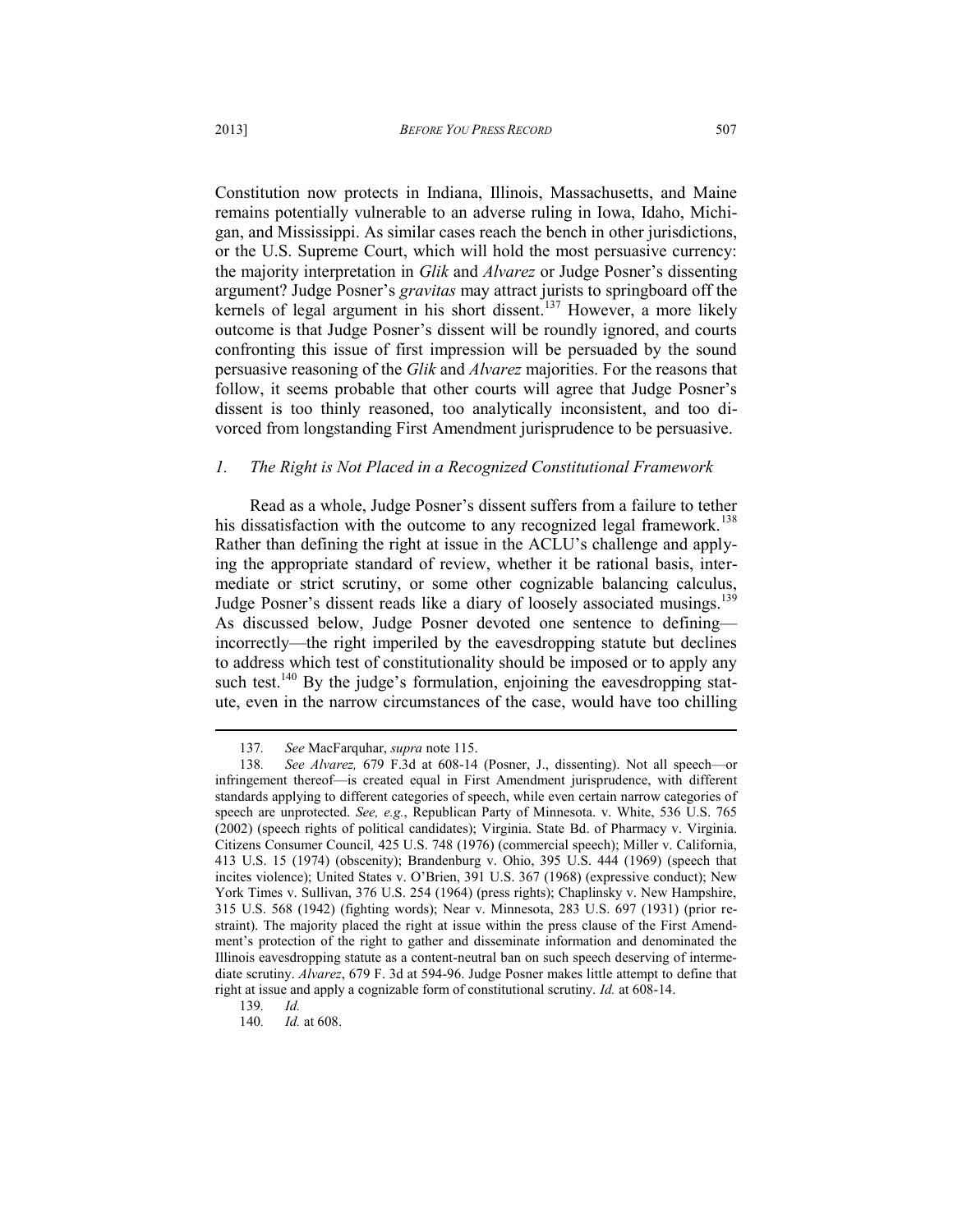an effect on the privacy not of the officer but of civilian conversants.<sup>141</sup> If the judge has decided to subordinate all other inquiry and has determined that protecting conversational privacy is a "rational basis" to uphold the statute, he did not state as much.<sup>142</sup> Nor did he justify why the alleged infringement of the right to record matters of public import should merit this lesser "rational basis" degree of scrutiny reserved for laws that do collide with constitutionally protected values.<sup>143</sup>

### *2. The First Amendment Protects More Than Prior Restraint*

Perhaps his dissent applied no accepted test for the constitutionality of a statute because the judge sees no constitutional collision at all.<sup>144</sup> In framing the issue, he did posit that the First Amendment only protects citizens from prior restraint.<sup>145</sup> While this has been demonstrably rejected by the entire canon of First Amendment law, Judge Posner nonetheless declined to

l

144*. Alvarez*, 679 F.3d at 610-11 (Posner, J., dissenting).

<sup>141</sup>*. Id.* at 613.

<sup>142</sup>*. Id.* at 608-14. Nor does Judge Posner place the "conversational privacy" of citizens (which is incidentally captured by recording of police) in a constitutional framework. *Alvarez*, 679 F.3d at 608-14 (Posner, J., dissenting). He does not state whether this privacy interest is protected by the Fourth Amendment or, as "conversation," the First Amendment. *Id.* He simply states that the governmental objectives proffered by the State's Attorney have "social value." *Id.* at 614.

<sup>143</sup>*. Id.* at 608-14. Putting aside the procedural incompleteness of his dissent, First Amendment jurisprudence is rife with examples where the protected activity of one person has an ancillary (and adverse) effect on others, whether it be their constitutional right to privacy, their concomitant right to speak, or merely "social values." Without balancing the constitutional values in a recognized form of judicial review under the principles of *stare decisis*, Judge Posner's dissent seems to suggest that a court balancing a constitutional right against competing "social values" served by extinguishing that right is determinative. *Alvarez*, 679 F.3d at 614. By this reasoning, the Ku Klux Klan must be criminally punished for espousing their worldview because society places little value in their message, and their conduct is deeply offensive to the majority. So too may corporations face prohibition of speech advocating their preferred political candidates because the vast resources they can devote to their message has a socially deleterious effect on the related ability of individuals to publicize their political speech. More to the point of conversational privacy, under Justice Posner's interpretation, newspapers could face daily arrest when any given article publishes third-party statements that an individual had subjectively hoped to keep "private." All of these are "rationally based" results in a simple "social value" balancing, yet all of these results are demonstrably unconstitutional. *See* Citizens United v. FEC, 130 S. Ct. 876, 898 (2003) (declaring First Amendment right of corporations to contribute unrestricted amounts of donations to political candidates); Bartnicki v. Vopper, 532 U.S. 514, 534-35 (2001) (upholding right of press to publish conversations lawfully obtained by publisher, but unlawfully obtained in violation of the Fourth Amendment in the first instance); *Brandenburg*, 395 U.S. at 444 (holding that Ku Klux Klan speech cannot be proscribed unless it incites imminent violence).

<sup>145</sup>*. Id.*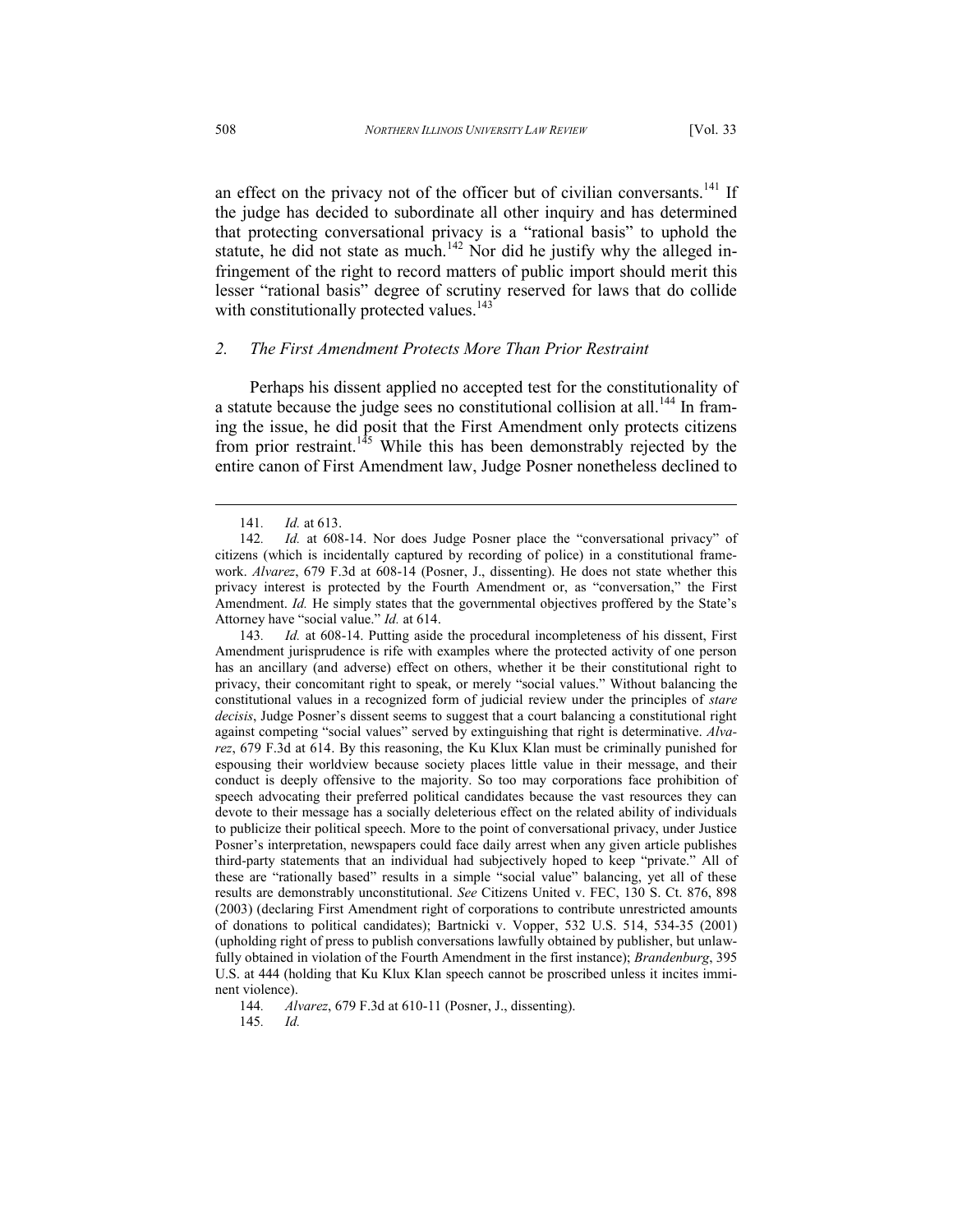even apply his own test.<sup>146</sup> Certainly, if the ACLU is protected from prior restraint, the eavesdropping statute should be reviewed to ensure that it does not, in fact, impose such a restraint.<sup>147</sup> At least a non-frivolous argument could be made that it does and that Justice Posner's declaration that a pattern of subsequent punishment cannot amount to a "prior restraint" contradicts various Supreme Court authority.<sup>148</sup> In short, the dissent fails for refusing to apply any standard of review. More fatally, the analysis is so divorced from longstanding precedent—and the principle of *stare decisis,* which impels the court to apply heightened scrutiny to any law that impairs the right to gather, disseminate, and receive information—that stands in sharp contrast to the judge's unsubstantiated and bare interpretation of the First Amendment.<sup>149</sup> In light of these jurisprudential flaws, Judge Posner certainly has contributed meaningful commentary to the debate but not persuasive authority that future courts can rely upon without disrupting decades of First Amendment jurisprudence.<sup>150</sup>

### *3. The Right at Issue is Imprecisely Defined and Analyzed*

A survey of Judge Posner's specific arguments reveals further flaws. To begin, he misstated the right at issue, characterizing it not as "freedom of speech" but "more precisely, freedom to publish or otherwise disseminate other people's speech."<sup>151</sup> In fact, the judge's description is *less* precise because he put at issue more than the facts on hand in the ACLU's challenge.<sup>152</sup> The ACLU, in its complaint and briefing papers, clearly delineated the conduct that it argued was jeopardized by enforcement of the eavesdropping statute.<sup>153</sup> The very deliberate proposal of its police accountability program was to: "Openly audio record<sup>[]</sup> police officers without their consent when: (1) the officers are performing their public duties; (2) the officers are in public places; (3) the officers are speaking at a volume audible to the unassisted human ear; and (4) the manner of recording is otherwise law-

<sup>146</sup>*. Id.* 

<sup>147</sup>*. Id.*

<sup>148.</sup> Potere, *supra* note 27, at 309-12. *See* Thornhill v. Alabama, 310 U.S. 88, 104 (1940) (holding law that forbade "nearly every practicable, effective means" of communicating about labor disputes to be unconstitutional "prior restraint" even though designed to create "subsequent punishment").

<sup>149</sup>*. Compare Alvarez*, 679 F.3d at 610-11 (Posner, J., dissenting), *with* Branzburg v. Hayes, 408 U.S. 665, 681 (1972); Burstyn v. Wilson, 343 U.S. 495, 502 (1952).

<sup>150</sup>*. See supra* note 138.

<sup>151</sup>*. Alvarez*, 679 F.3d at 608 (Posner, J., dissenting).

<sup>152</sup>*. Id.* at 588.

<sup>153</sup>*. Id.*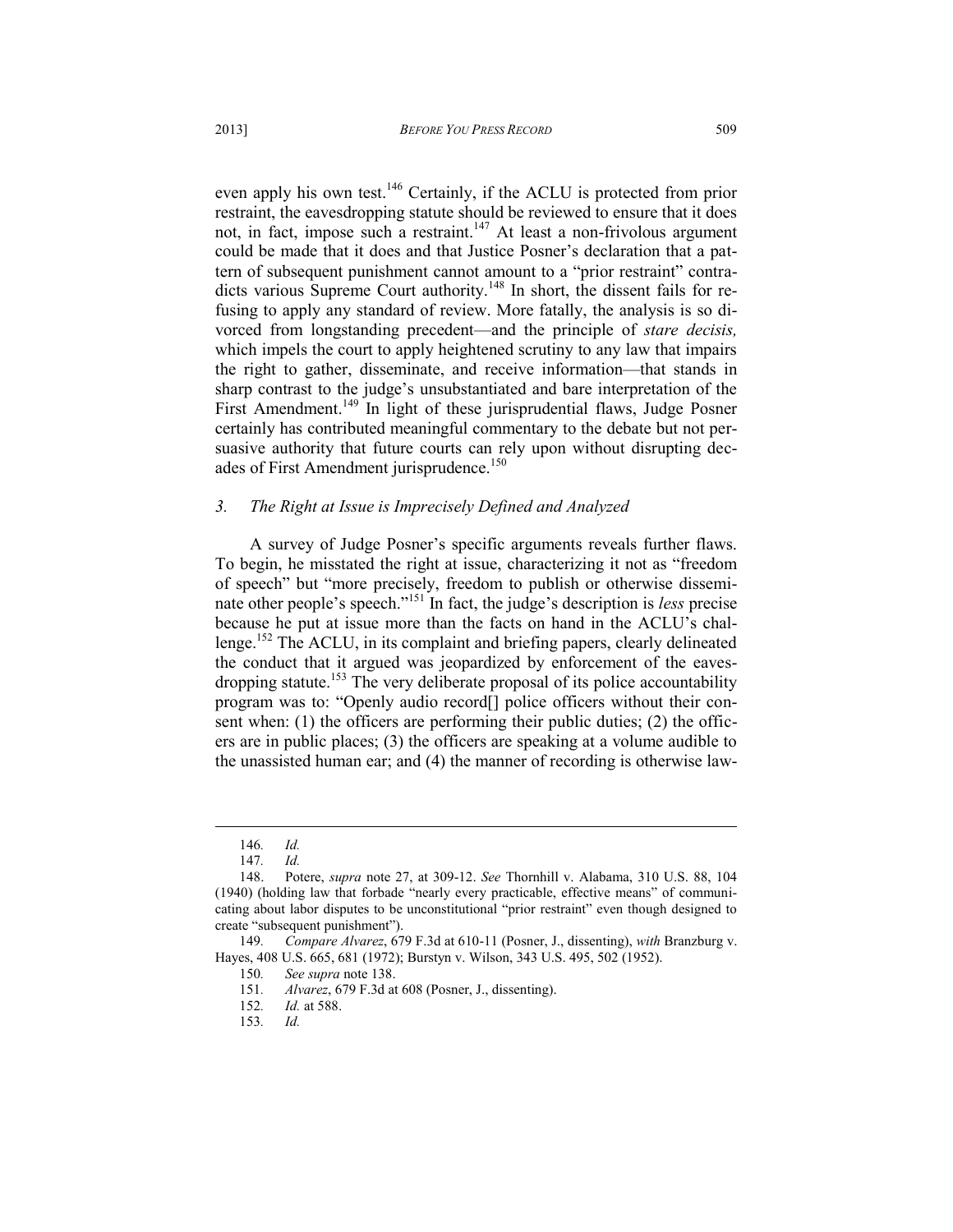ful." The ACLU will focus on policing in public forums during expressive activities.<sup>154</sup>

The ACLU did not state that its purpose is to "publish or otherwise disseminate" its recordings.<sup>155</sup> While, of course, the Constitution protects dissemination in equal measure (under the aegis of the "press clause"), the right at issue in the case was the physical act of "recording."<sup>156</sup> The majority rightfully called this act of recording the "front end" of a process that enables essential First Amendment rights (just as banning note-taking or paint brushes would impair First Amendment rights).<sup>157</sup> The majority is correct, and its refusal to decouple the physical "act" of recording from its significance under the "press" clause of the First Amendment is sound.<sup>158</sup> Nonetheless, as Judge Posner should have pointed out, the physical act of recording—regardless of its necessity to effectuate the core constitutional function of dissemination of information—is not without its own First Amendment significance.<sup>159</sup> Even in isolation, the act of recording is expressive.<sup>160</sup> And "expressive conduct"—an act, like burning a draft card that is infused with elements of speech—is too of constitutional dimension and deserving of at least heightened scrutiny.<sup>161</sup> Recording a police officer sends a message trained at deterrence.<sup>162</sup> It says that the recorder disapproves of misconduct, as does society writ large, and refuses to countenance bad behavior.<sup>163</sup> It speaks in favor of accountability just as a closed circuit camera that is not rolling tape still communicates a message to putative shoplifters.<sup>164</sup> The judge ignored this expressive conduct line of cases, further distancing his dissent from First Amendment precedent.<sup>165</sup>

- 154*. Id.*
- 155*. See id.* at 608.
- 156*. See Alvarez*, 679 F.3d at 588.
- 157*. Id.* at 596.
- 158*. Id.*
- 159. O'Brien v. United States, 391 U.S. 367, 377 (1968).
- 160*. See id.*
- 161*. Id.*

162*. See* Commonwealth v. Hyde, 750 N.E.2d 963, 976 (Mass. 2001) (Marshall, CJ., dissenting) ("[The public's role as watchdog] cannot be performed if citizens must fear criminal reprisals when they seek to hold government officials responsible by recording secretly recording on occasion—an interaction between a citizen and a police officer.").

- 
- 163*. See id.*  See id.

165. As for Judge Posner's grave admonition that "[t]he invalidation of a statute on constitutional grounds should be a rare and solemn judicial act, done with reluctance under compulsion of clear binding precedent or clear constitutional language or . . . an overwhelming gut feeling, that the statute has intolerable consequences" ACLU v. Alvarez, 679 F.3d 583, 609 (7th Cir. 2012) (Posner, J., dissenting), a similar warning is conspicuously missing from the judge's recent opinion invalidating Illinois's statute prohibiting the carrying of a loaded gun outside of the home as violative of the Second Amendment. Moore v. Madigan, 702 F.3d 933 (2012).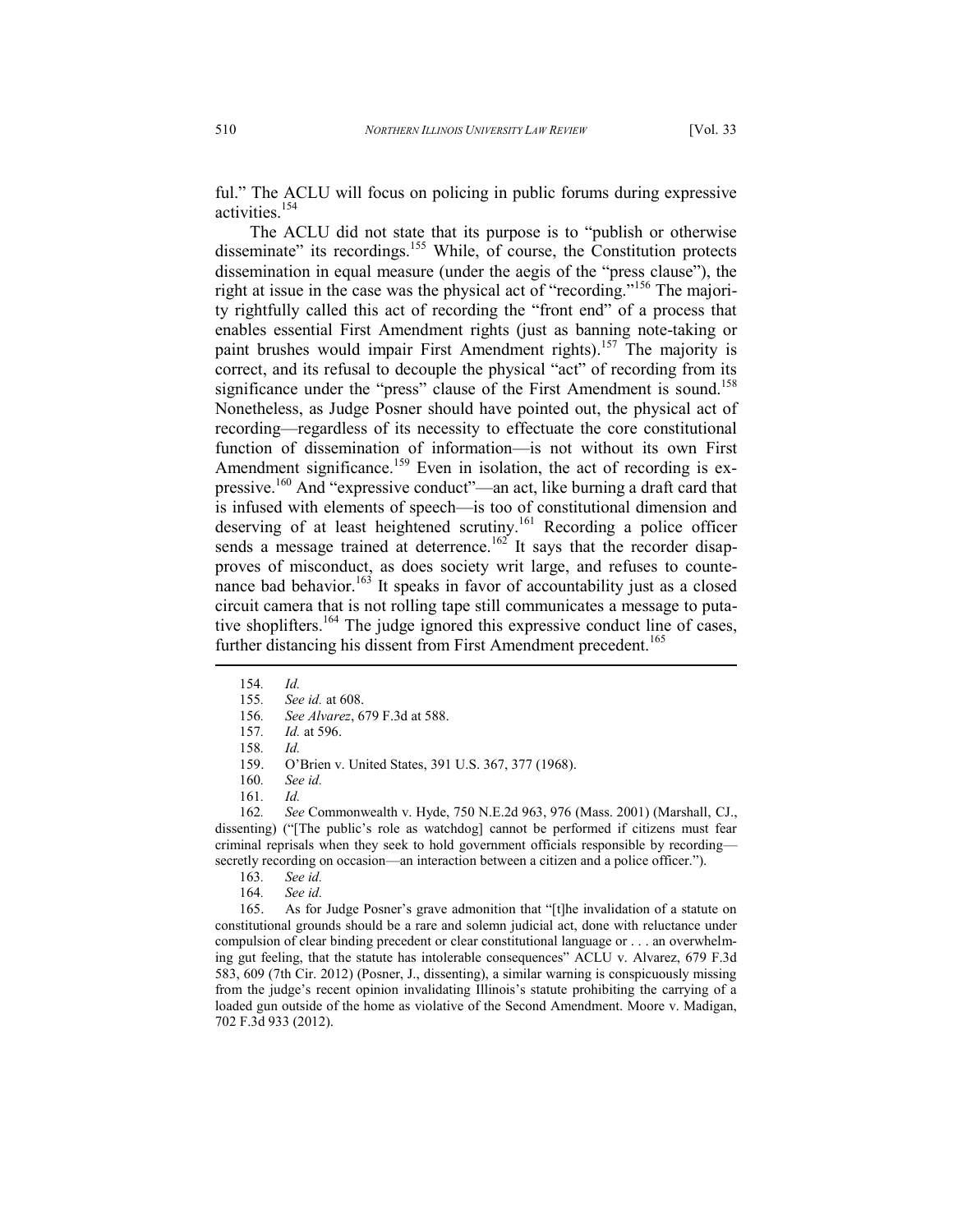### *4. The Dissent Admits the Eavesdropping Statute is Too Draconian and Proposes an Unrealistic Exception*

Even before offering support for the constitutionality of the statute, Judge Posner began by arguing against himself, writing: "Maybe [the eavesdropping statute is] too strict in forbidding nonconsensual recording even when done in defense of self or others, as when the participant in a conversation records it in order to create credible evidence of blackmail, threats, other forms of extortion, or other unlawful activity as in *Glik* . . . ."<sup>166</sup> Putting aside that Simon Glik recorded officers making an arrest in a public park—precisely the type of recording for which the ACLU credibly feared prosecution in Illinois—the judge's reasoning is wanting.<sup>167</sup> Say an ACLU member is barred from recording unless she satisfies one of these exceptions proposed by Judge Posner. And, say an officer approaches her and threatens arrest unless she pays a \$50 bribe. Must she openly take out her recording device and ask the officer to repeat himself so that she may document this "credible evidence of blackmail"?<sup>168</sup> Surely, as Judge Posner would have it, she would be a lawbreaker had she recorded the officer before the proffer of a bribe illuminated his mal intent.<sup>169</sup> Should the store clerk be required to turn a security camera on only after percipiently witnessing an act of shoplifting? Likewise, the waiter who recorded presidential candidate Mitt Romney's "47 percent" comments—one of the most discussed events of the 2012 presidential campaign and a paradigmatic example of the salutary contribution to our national dialogue of unscripted recordings of public officials—had no advance knowledge that his recordation would alter a presidential election.<sup>170</sup> Nor did George Holliday have prior warning that he would introduce police brutality into the national consciousness—and with it, produce irreplaceable inculpatory evidence—

<sup>166</sup>*. Alvarez*, 679 F.3d at 609 (Posner, J., dissenting).

<sup>167</sup>*. See Alvarez*, 679 F.3d at 588; Glik v. Cunniffe, 655 F.3d 78, 84. (1st Cir. 2011).

<sup>168</sup>*. Alvarez*, 679 F.3d at 609 (Posner, J., dissenting).

<sup>169</sup>*. See id.*

<sup>170</sup>*. Romney "47 percent" Dubbed Best Quote of 2012*, THE ASSOC. PRESS, Dec. 10, 2012, *available at* http://www.cbsnews.com/8301-250\_162-57558154/romney-47-percentdubbed-best-quote-of-2012/ (last visited Jan. 26, 2013). Presidential candidate Mitt Romney, unknowingly recorded at a fundraiser on May 7, 2012 in Boca Raton, Florida, was captured on video saying:

There are 47 percent of the people who will vote for [President Barack Obama] no matter what . . . who are dependent upon government, who believe that they are victims. . . . These are people who pay no income tax. . . . and so my job is not to worry about those people. I'll never convince them that they should take personal responsibility and care for their lives.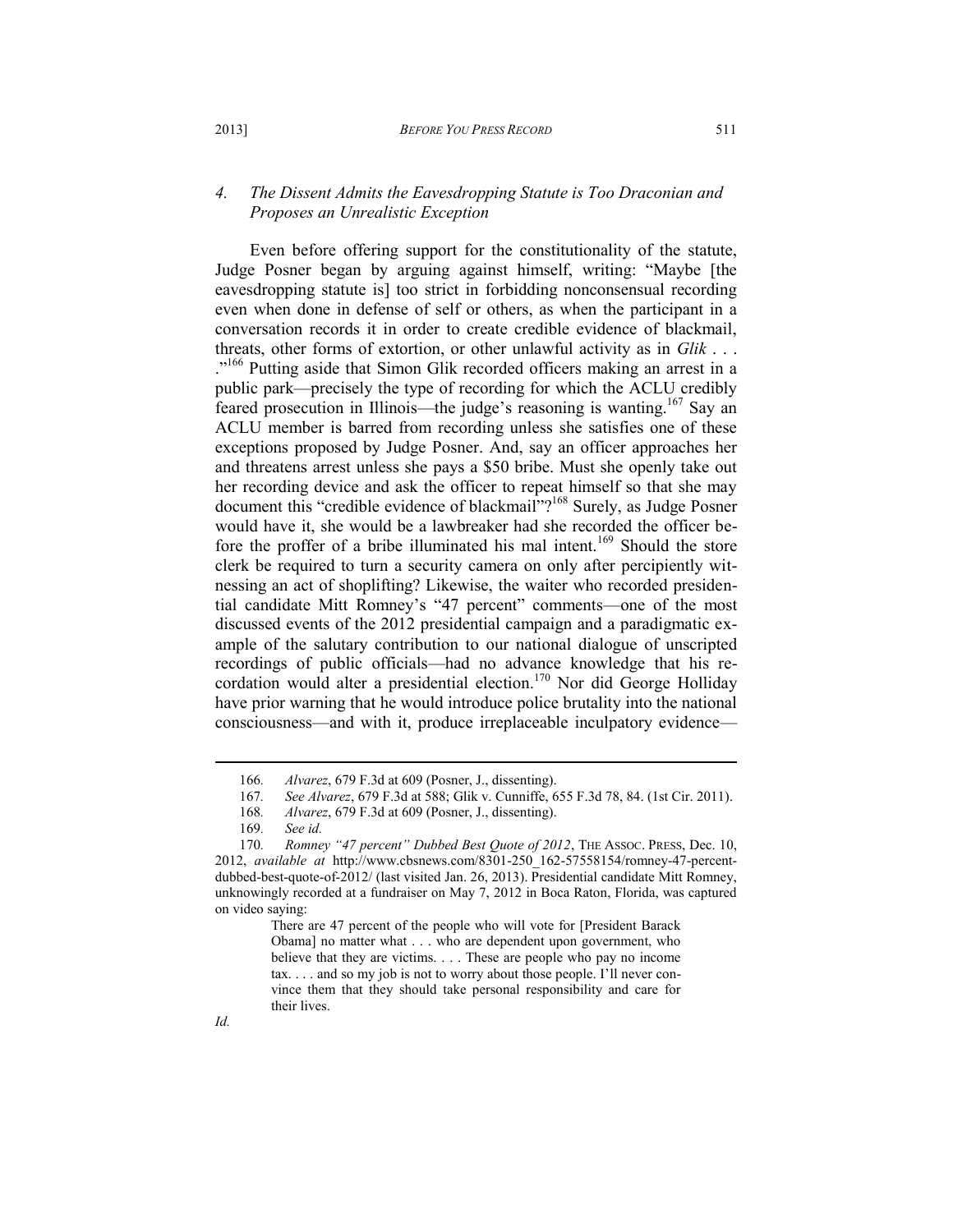when he set up a camcorder on his balcony that would later capture the beating of Rodney King.<sup>171</sup> The memorialization of the unguarded actions of public officials offers the public a rare glimpse into the truth of what is being done in its name and with its money. Judge Posner's narrow exception offers insufficient and impracticable protection of that precious right.

*5. A First Amendment Right to Record Police in Public Does Not Imperil Statutes That Criminalize Recordation Conversations Where Both Parties Own a Reasonable Expectation of Privacy* 

Getting to the substance of his argument, Judge Posner took us down the proverbial slippery slope to argue that the majority's police exception will somehow swallow the rule (in most states) that protects parties from eavesdropping unless they "reasonably expect that the communication may be overhead or recorded."<sup>172</sup> He argued that the holding will not protect conversations where "conversants reasonably assume that no one is listening."<sup>173</sup> The argument must fail. The judge puzzlingly conflated a subjective desire for privacy ("reasonably assume no one is listening") with the Supreme Court's "reasonable expectation of privacy standard," an objective measure that turns on whether the parties' expectation of privacy is one that "society is prepared to recognize as 'reasonable.'"<sup>174</sup> Moreover, nothing in the *Glik* and *Alvarez* opinions immunized the recordation of *private* citizens in circumstances proscribed even by the notably broad Illinois eavesdropping statute.<sup>175</sup> The constitutional right in *Alvarez* was narrowly extended to allow recordation and dissemination of "public officials performing their official duties in public."<sup>176</sup> Nothing more. The judge's concern for the viability of more appropriately constrained state statutes is unfounded.<sup>177</sup>

<sup>171.</sup> Joel Rubin, Andrew Blankstein & Scott Gold, *Twenty Years After the Beating of Rodney King, the LAPD is a Changed Operation*, L.A. TIMES, Mar. 3, 2011, http://articles.latimes.com/2011/mar/03/local/la-me-king-video-20110301.

<sup>172</sup>*. Alvarez*, 679 F.3d at 609 (Posner, J., dissenting).

<sup>173</sup>*. Id.* at 610.

<sup>174.</sup> Katz v. United States, 389 U.S. 347, 361 (1967) (Harlan, J., concurring). Justice Harlan's concurrence established a two-tiered inquiry that determined "first that a person have exhibited an actual (subjective) expectation of privacy and, second that the expectation be one that society is prepared to recognize as 'reasonable.'" *Id.*

<sup>175</sup>*. See Alvarez*, 679 F.3d at 588; *Glik*, 655 F.3d at 79, 84.

<sup>176</sup>*. See Alvarez*, 679 F.3d at 588; *Glik*, 655 F.3d at 79, 84.

<sup>177.</sup> The majority also noted that Justice Posner's concern was for state statutes markedly less expansive. *See Alvarez*, 679 F.3d at 607-08. After calling the Illinois statute a "national outlier," the court explained that:

Most state electronic privacy statutes apply only to *private* conversations; that is, they contain (or are construed to include) an expectationof-privacy requirement that limits their scope to conversations that carry a reasonable expectation of privacy. Others apply only to wiretapping,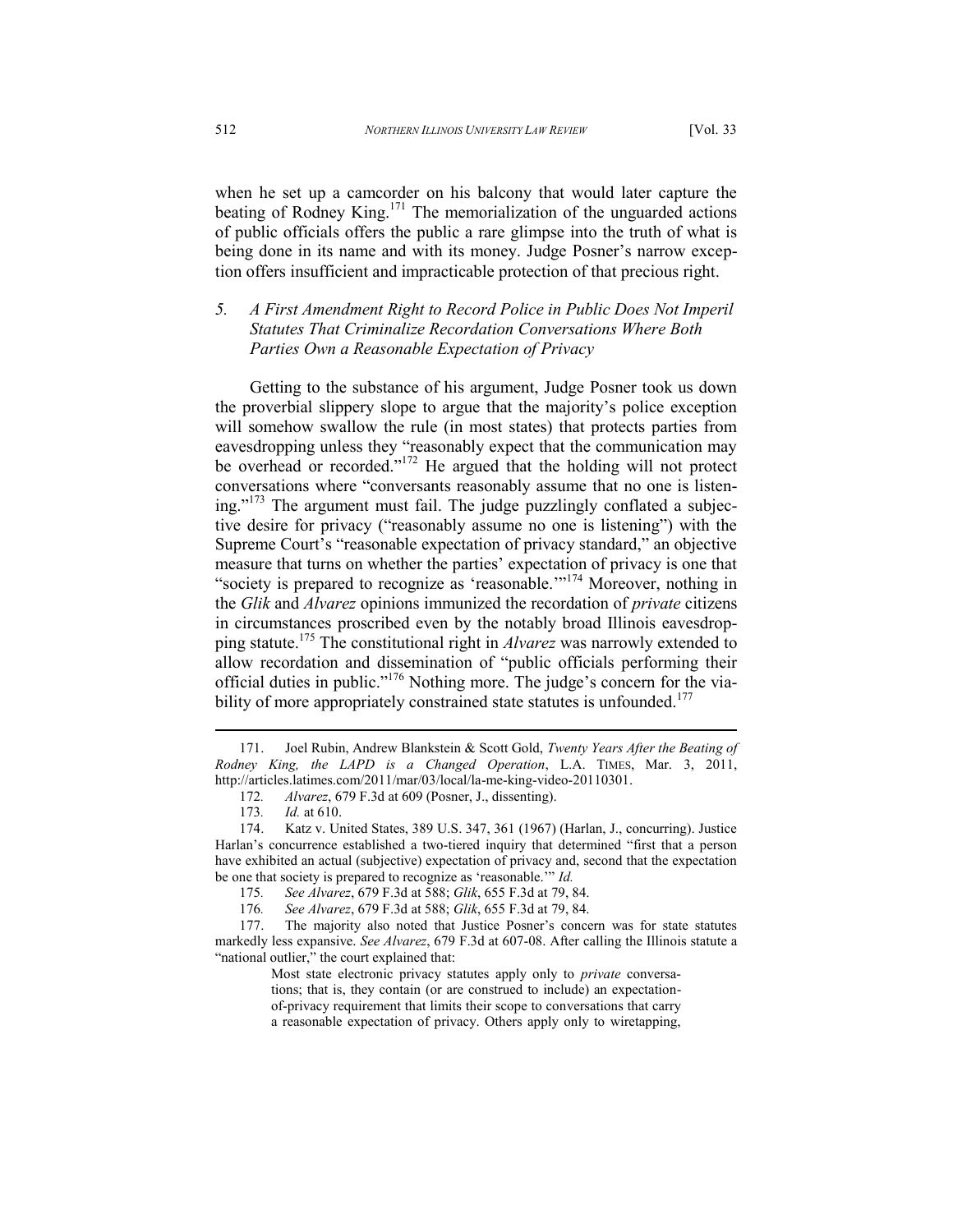# *6. There is no Fourth Amendment Right to Privacy in the Contents of a Conversation Between a Citizen and a Police Officer Acting in His Official Capacity*

As a matter of law, the Fourth Amendment does not protect the conversations for which Judge Posner is so concerned.<sup>178</sup> As the judge acknowledged, police officers *qua* police officers do not own a personal privacy expectation in their official acts under prevailing judicial interpretations.<sup>179</sup> The value he elevated—above First Amendment principles—is the conversational privacy of the citizen interacting with the officer.<sup>180</sup> However, this privacy interest is not one of constitutional dimension. In the seminal *Katz* case, the Supreme Court stated flatly that "[w]hat a person knowingly exposes to the public, even in his own home or office, is not a subject of Fourth Amendment protection."<sup>181</sup> In a case directly on point, *Lopez v. United States*, the Supreme Court held that a civilian's statements to a law enforcement agent lacked reasonable expectation of privacy from interception because the agent could repeat them or testify to them later.<sup>182</sup> The likelihood—and objective expectation—that a police communication will be publicly reported dilutes the objective reasonableness of a privacy expectation.<sup>183</sup> It is a mainstay of the police officer's obligation to the public to accurately document and report communications made in an official capacity, whether via a log of activity, an arrest report, an application for a search warrant, or a status conference with other officers.<sup>184</sup> Under open records laws, these reports are almost universally available to the public and media, as they are intended to serve as a medium of transparency.<sup>185</sup> Moreover, police routinely—in fact, frequently—testify in criminal trials as to the contents of conversations with the members of the public. Just as the Supreme

> and some ban only surreptitious recording. Indeed, the California statute discussed in the dissent is explicitly limited to 'confidential' communications, a term specifically defined to exclude the kind of communications at issue here. If the Illinois statute contained a similar limitation, the link to the State's privacy justification would be much stronger.

*Id.* (internal citations omitted).

178*. See supra* note 60 and accompanying text.

179*. Alvarez*, 679 F.3d at 613 (Posner, J., dissenting).

180*. Id.*  Katz v. United States, 389 U.S. 347, 351-52 (1967).

182. Lopez v. United States, 373 U.S. 427, 437-39 (1963). *See also* Wishart v. McDonald*,* 500 F.2d 1110, 1113-14 (1st Cir. 1974) ("[t]he right of privacy . . . may be surrendered by public display.").

183*. See Lopez*, 373 U.S. at 437-39; *Katz*, 373 U.S. at 351-52.

184*. See Lopez*, 373 U.S. at 437-39.

185*. See* Kee v. City of Rowlett, 247 F.3d 206, 217 n.21 (5th Cir. 2001) (enumerating six nonexclusive factors to weigh subjective expectation of privacy which include, *inter alia*, "the potential for the communications to be reported").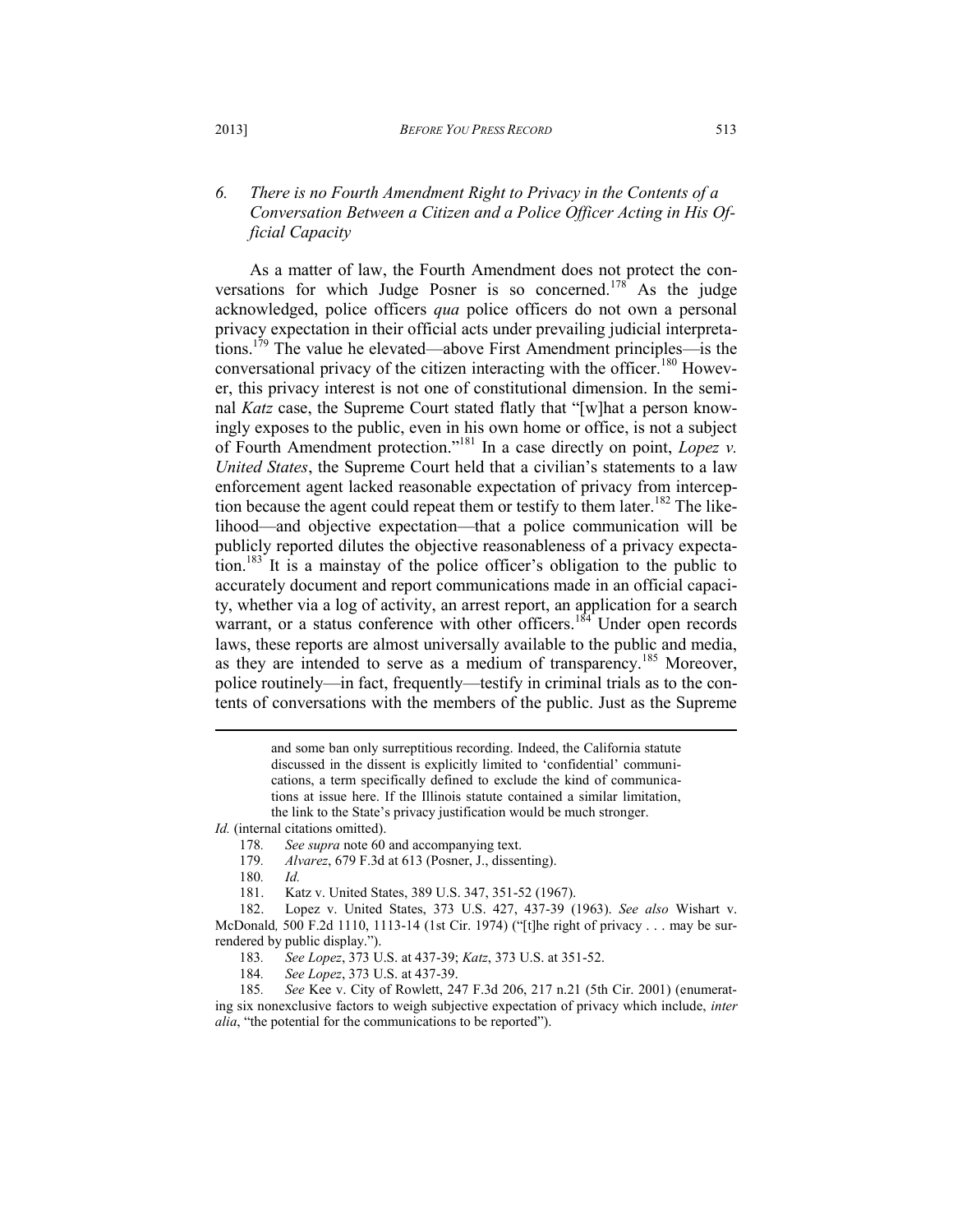Court has held that a member of the public could not objectively expect to send financial information to his bank without surrendering the privacy right attached to that information, the exchange of information to an officer for official police purposes is tantamount to a public disclosure.<sup>186</sup> Judge Posner is properly concerned for the social value of "privacy," particularly for those citizens bold enough to take the risk of cooperating in dangerous police investigations or unfortunate enough to be the victims of crime. However, the information provided in these conversations lacks constitutionally protected character; if the person is talking to an officer in an official capacity, the contents of the conversation must be reasonably expected to be publicly disclosed by the officer at some point or in some manner.<sup>187</sup> As such, *Glik* and *Alvarez* do not collide with the Fourth Amendment. To the extent that there is "social value" in keeping certain communications with police private, a law that prohibits all recordation of such communications, without exception, sweeps too broad to withstand a tailoring analysis under intermediate or strict scrutiny.<sup>188</sup>

# *7. A Positive First Amendment Right to Record Public Police Activity Does Not Jeopardize Arrests for Filming Police in Derogation of Other Laws*

As Judge Posner strenuously protested, there is indeed "social value" in keeping certain conversations with police private.<sup>189</sup> While these conversations lack Fourth Amendment protection—because information willingly shared with public authorities reasonably should be expected to be used in subsequent public proceedings—there are manifold reasons why they sometimes *should* nonetheless remain "private."<sup>190</sup> Chief among these might be protecting the identities of confidential informants, safeguarding the repugnant details of sexual crimes, and preserving the integrity of ongoing criminal investigations. However, it is simply not the case, as Judge Posner wrongfully suggested, that affording a positive First Amendment liberty to record citizen interactions with police in the exercise of their public duties sacrifices the police's ability to keep private sensitive information. The

<sup>186</sup>*. See* United States v. Miller, 425 U.S. 435 (1976).

<sup>187</sup>*. See Katz*, 389 U.S. at 351-52.

<sup>188</sup>*.* ACLU v. Alvarez, 679 F.3d 583, 607-08 (7th Cir. 2012) That is not to say that there are no laws that can infringe upon the time, place, and manner of the exercise of this right or that everything shared with law enforcement is categorically public. Certainly, national security laws and laws protecting the secrecy of grand juries, for instance, are valid and not in derogation of the Constitution, even though the First Amendment right to disseminate information of public importance is curtailed in these narrow circumstances.

<sup>189</sup>*. Id.* at 611.

<sup>190</sup>*. See supra* notes 178-87 and accompanying text.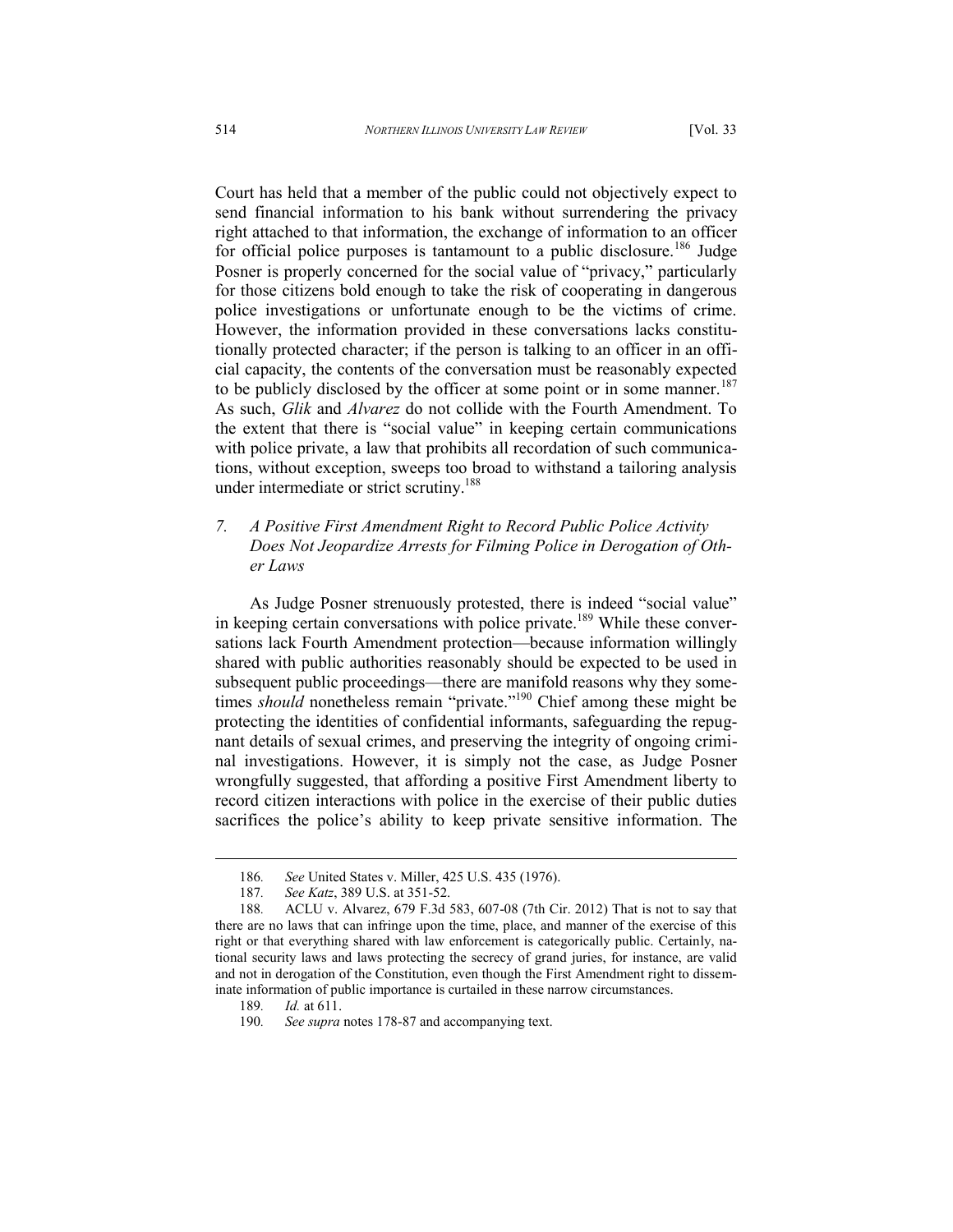right defined by the *Glik* and *Alvarez* courts is qualified.<sup>191</sup> Though the private character of the conversations are not endowed with superior—or for that matter, any—Fourth Amendment rights, recorders of public police activity may not reach into private places in derogation of property, trespassing, and other laws intended to protect privacy and keep order in society.<sup>192</sup> As the District Court judge stated in *Glik*, the exercise of this First Amendment right, like all First Amendment rights, must be "peaceful [and] not performed in derogation of any law."<sup>193</sup> A recorder may not, as in Judge Posner's alarmist example about sophisticated bugging equipment, trespass upon the possessory rights of the police departments.<sup>194</sup> A recorder may not invade the interior of a police cruiser or break-and-enter into a police station to exercise the right conferred by *Glik* and *Alvarez*. <sup>195</sup> By way of analogy, while a newspaper has a right to gather and publish news, it may not break into the police department to steal the information.<sup>196</sup> The front-end speech right is qualified, and privacy (as a social and law enforcement, not constitutional matter) will be appropriately protected by the permissible enforcement of property and other laws.

Lastly, a note about Judge Posner's reliance on Justice Harlan's poetic defense of conversational privacy in *United States v. White*. <sup>197</sup> Judge Posner selectively quoted the venerable Justice Harlan, out of context, to argue that allowing the unfettered recordation of police in the public performance of their official duties "might well smother that spontaneity—reflected in frivolous, impetuous, sacrilegious and defiant discourse—that liberates daily life."<sup>198</sup> The argument and quotation in Justice Harlan's dissent comes in markedly different context, and Judge Posner's rental of the evocative language is disingenuous.<sup>199</sup> Justice Harlan's dissent offered a defense of the rights of *private discourse* to be free from *official* state eavesdropping.<sup>200</sup> That is the exact converse of recordation of public police activity.<sup>201</sup> Moreover, disclosure of the public and taxpayer-funded conduct of public servants in no way threatens the spontaneity, frivolity, and impetuousness of private life that Justice Harlan rightfully warned was at peril by govern-

<sup>191</sup>*. See Alvarez*, 679 F.3d at 607; Glik v. Cunniffe, 655 F.3d 78, 84 (1st Cir. 2011).

<sup>192</sup>*. Glik*, 655 F.3d at 83-84.

<sup>193</sup>*. Id.* at 83 (quoting Iacobucci v. Boulter, 193 F.3d 14, 18 (1st Cir. 1999)).

<sup>194</sup>*. See Alvarez*, 679 F.3d at 608-09 (Posner, J., dissenting).

<sup>195</sup>*. Id.* at 607; *Glik*, 655 F.3d at 84.

<sup>196</sup>*. See* Bartnicki v. Vopper, 532 U.S. 514, 534-35 (2001).

<sup>197.</sup> United States v. White, 401 U.S. 745, 787-89 (1971).

<sup>198</sup>*. Alvarez*, 679 F.3d at 612 (Posner, J., dissenting) (quoting *White*, 401 U.S. at 745, 787-89 (Harlan, J., dissenting)).

<sup>199</sup>*. White*, 401 U.S. at 787-89.

<sup>200</sup>*. Id.*

<sup>201</sup>*. See id.*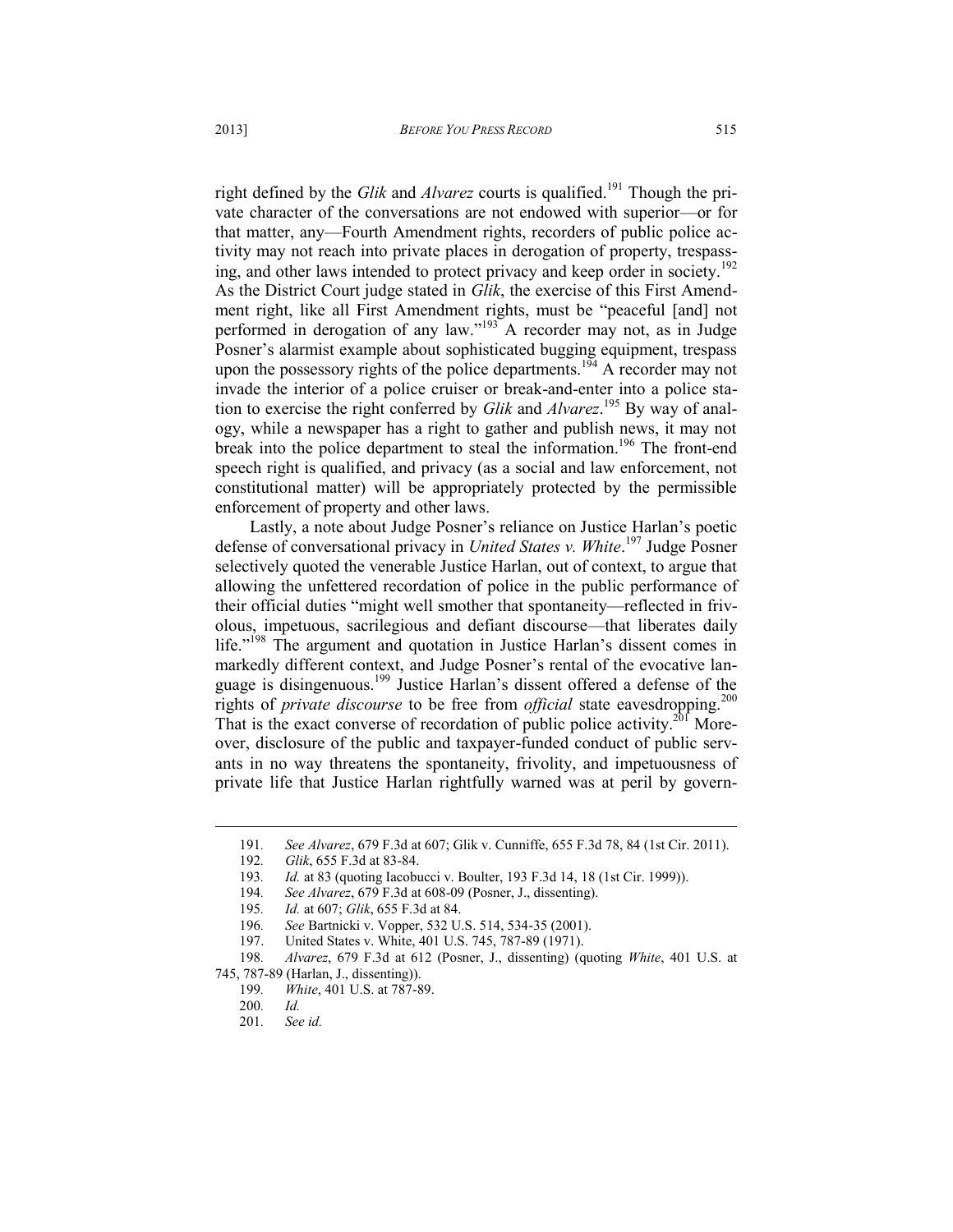ment-bugging of ordinary citizens.<sup>202</sup> The mechanical conversations of a citizen and an officer on duty cannot be plausibly said to "liberate[] daily life" with frivolity and defiance.<sup>203</sup>As throughout his dissent, Judge Posner improperly cloaked public police activity in the "social value" attendant to private-party conversations of a genuinely private character.<sup>204</sup> Judge Posner's reference to tamed spring breaks and the danger of web cams similarly conflated the relationship of society as a whole with eavesdropping in the age of ubiquitous recording devices, with the limited—and salutary—right to film police performing their official duties in public spaces.<sup>205</sup>

### *8. The First Amendment Right Does Not Eliminate the Common Law "Invasion of Privacy" Torts*

Next, Judge Posner's argument that the ruling threatens to eviscerate the tort of invasion of privacy is puzzling.<sup>206</sup> Invasion of privacy is actually an umbrella term that encompasses a variety of common law tort actions, many of which are no longer recognized or possess diminished currency in several jurisdictions.<sup>207</sup> It appears that Judge Posner fears a threat to the cause of action for "giving publicity to a matter concerning the private life of another . . . if the matter publicized is of a kind that (a) would be highly offensive to a reasonable person, and (b) *is not of legitimate concern to the public*."<sup>208</sup> To say nothing of the Supremacy Clause of the Constitution, the argument that the *Alvarez* ruling threatens the existence of this tort defies logic.<sup>209</sup> When within the boundaries outlined by the majority holding—that is, a recording (i) in public, and (ii) of police in the public execution of their

 $\overline{a}$ 

<sup>202</sup>*. See id.*

<sup>203</sup>*. Id.* at 787-89.

<sup>204</sup>*. See* ACLU v. Alvarez, 679 F.3d 583, 611 (7th Cir. 2012) (Posner, J., dissenting).

<sup>205</sup>*. See id.* (citing Lizette Alvarez, *Spring Break Gets Tamer as World Watches Online*, N.Y. TIMES, Mar. 16, 2012, http://www.nytimes.com/2012/03/16/us/spring-breakgets-tamer-as-world-watches-online.html; Jeffrey Rosen, *The Web Means the End of Forgetting,* N.Y. TIMES, July 25, 2010, http://www.nytimes.com/2010/07/25/magazine/25privacyt2.html?pagewanted=all).

<sup>206</sup>*. See id.* at 612-13 (Posner, J., dissenting).

<sup>207</sup>*. See* RESTATEMENT (SECOND) OF TORTS §§ 652A-E (1977) ("(1) One who invades the right of privacy of another is subject to liability for the resulting harm to the interests of the other; (2) The right of privacy is invaded by (a) unreasonable intrusion upon the seclusion of another, as stated in § 652B; or (b) appropriation of the other's name or likeness, as stated in § 652C; or (c) unreasonable publicity given to the other's private life, as stated in § 652D; or (d) publicity that unreasonably places the other in a false light before the public, as stated in § 652E.").

<sup>208.</sup> RESTATEMENT (SECOND) OF TORTS § 652D (emphasis supplied).

<sup>209</sup>*. See id.*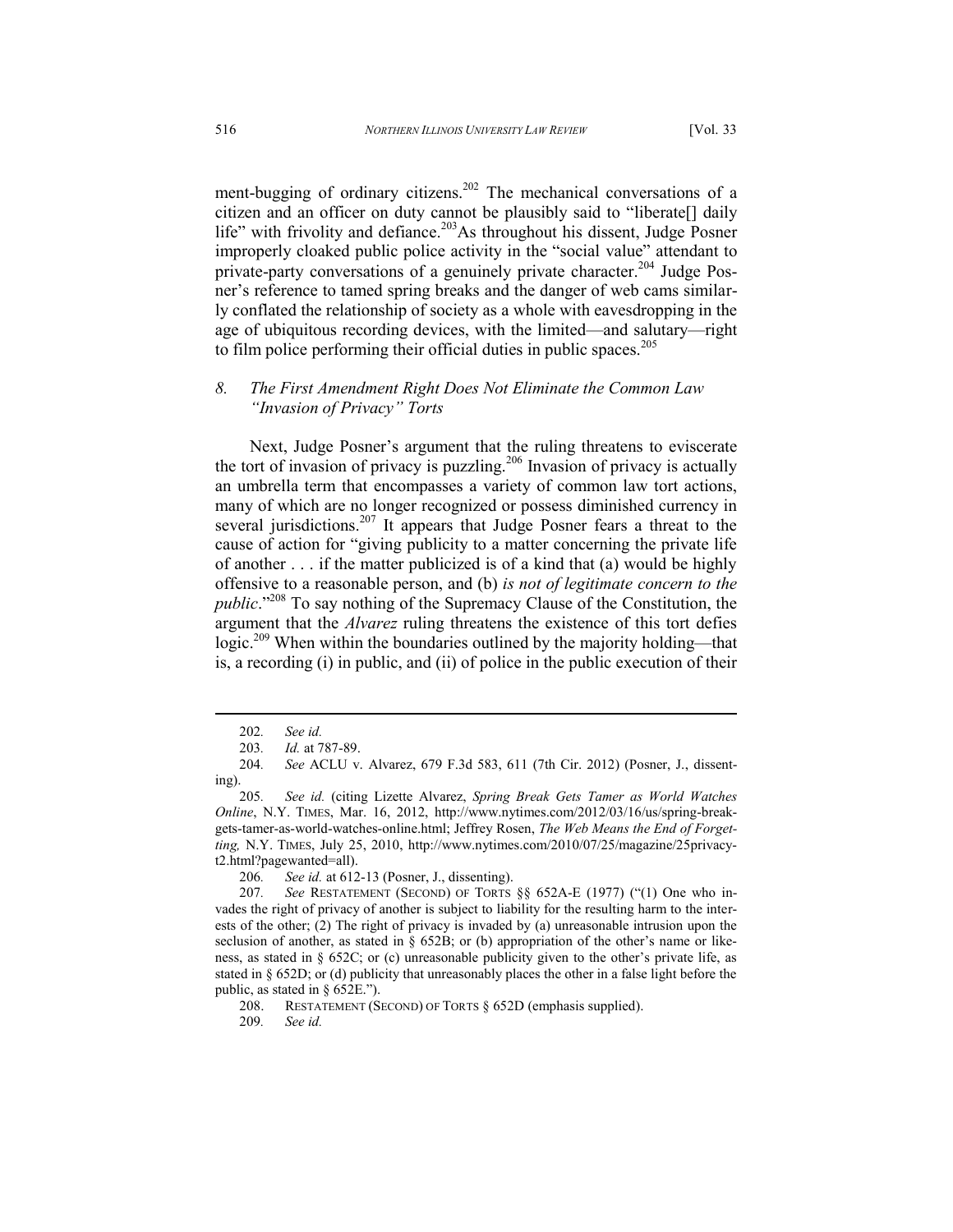duties—the subject matter of the recording is not private.<sup>210</sup> The matter publicized is "of legitimate concern to the public."<sup>2 $\Omega$ </sup> The performance of public officials is not a private species of conduct; it is a public concern.<sup>212</sup> It's tautological, but where the elements are not satisfied, the tort cannot be endangered.

# *9. The First Amendment Right Will Not Inhibit Effective Law Enforcement*

Judge Posner's scare tactic that the open recording of police activity will inhibit effective law enforcement is long on hyperbole, but short on reasoning.<sup>213</sup> First, nothing in the majority's holding prohibits a charge in the nature of obstruction of justice or disorderly conduct.<sup>214</sup> Moreover, the concern is unwarranted. A security camera has never been blamed for inhibiting the duties of bank or mall security guards—who exercise quasi-law enforcement functions. The public (i.e., not "under cover" or behindclosed-doors) duties of a police officer call on no skill, right, or obligation, that is impaired when filmed. Here, Judge Posner would prefer to ignore the overbreadth of a statute to raise hypothetical alarm.<sup>215</sup> Lastly, and perhaps most frustratingly, Judge Posner acknowledged, rightfully, that in many instances the recording of police in public creates a more accurate evidentiary record of actual criminal activity.<sup>216</sup> This aids law enforcement in the investigation by enabling police to apprehend and in the prosecution of wrongdoers by creating probative and valuable evidence at trial.<sup>217</sup> Although inhibiting the work of law enforcement is a cardinal concern of the dissent, Judge Posner wishes to suppress accurate and potent inculpatory evidence from use at criminal trials.<sup>218</sup> By criminalizing the act of recording police in public, Judge Posner bars the fruit of that  $act<sup>219</sup>$  More times than not, that recording will assist law enforcement, not hinder it. Isn't vindication of the victim's rights at trial more important than the theoretical "baleful" effect on conversational privacy that Judge Posner so regrets?

<sup>210</sup>*. See id.*

See id.

<sup>212</sup>*. See id.*

<sup>213</sup>*.* ACLU v. Alvarez*,* 679 F.3d 583, 614 (7th Cir. 2012) (Posner, J., dissenting).

<sup>214</sup>*. Id.* at 607.

<sup>215</sup>*. Id.* at 613-14.

<sup>216</sup>*. Id.* at 614.

<sup>217</sup>*. See id.*

<sup>218</sup>*. Alvarez,* 679 F.3d at 614 (Posner J., dissenting).

<sup>219</sup>*. See id.*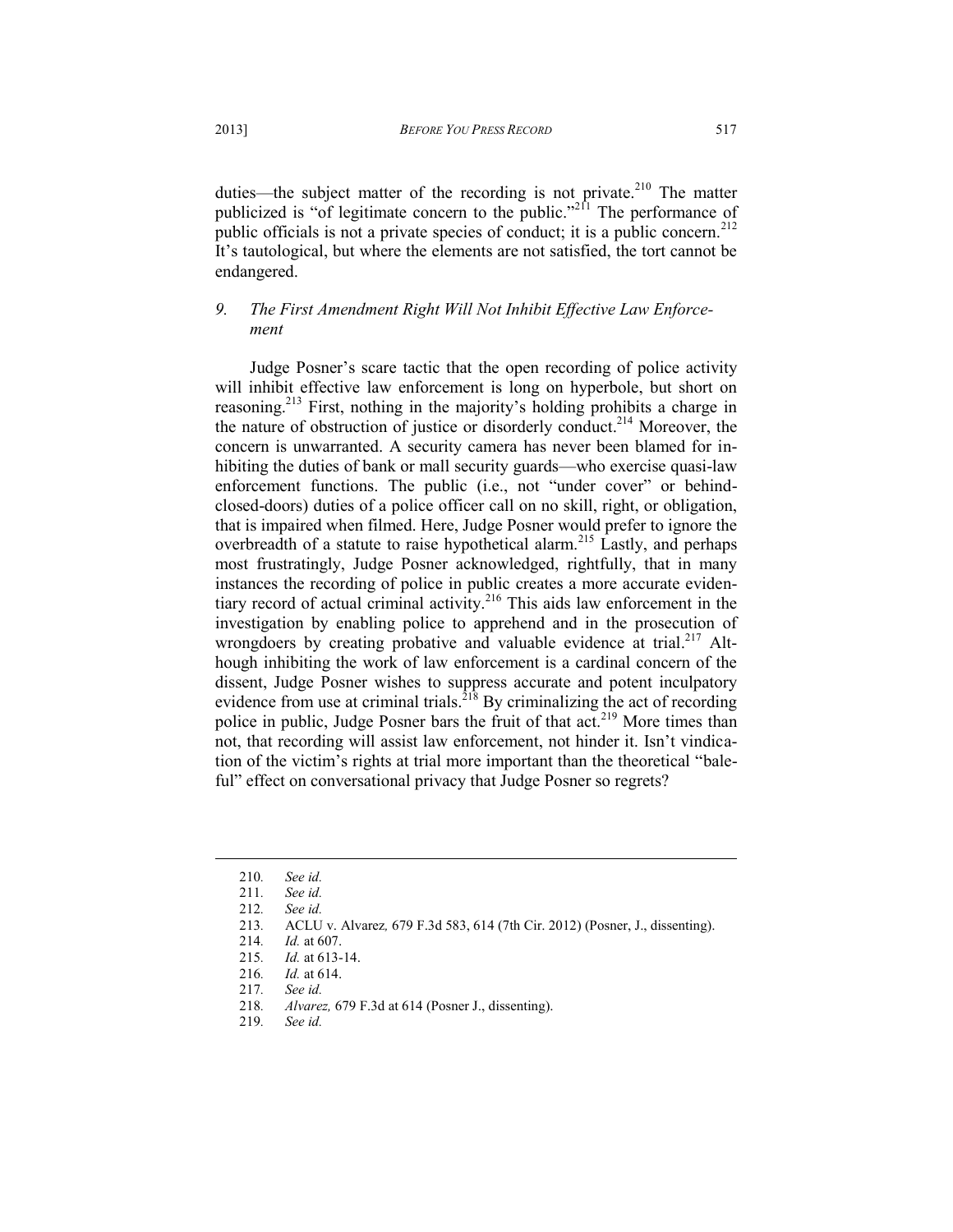### B. WHICH CONSTITUTIONAL STANDARD OF REVIEW WILL FUTURE COURTS APPLY?

While courts are unlikely to follow the Posner dissent, what level of constitutional scrutiny will be applied? The Seventh Circuit, in *Alvarez*, with some equivocation, essentially concluded that that the lesser burden of intermediate scrutiny applied to the Illinois eavesdropping statute.<sup>220</sup> The First Circuit, in *Glik*, though positively declaring the existence of the right to film public police activity, did not have occasion to weigh the appropriate standard of review in the case, an interlocutory appeal of a denial of the police officers' claim of qualified immunity.<sup>221</sup> The question remains unanswered: will other courts apply strict or intermediate scrutiny in challenges to respective state statutes that punish the recording of police officers in the public exercise of their duties?

# *1. The Content-Based vs. Content-Neutral Distinction*

Strict scrutiny is applied to government regulation that differentially burdens speech based on its content, that is, laws that discriminate depending on the "message, ideas [or] subject matter" of the speaker.<sup>222</sup> Intermediate scrutiny is applied to laws that are content-neutral.<sup>223</sup> Content-neutral laws are those that infringe on a category of speech but do not make distinctions based on message or viewpoint.<sup>224</sup> For instance, a ban on all billboards is content-neutral, while a ban on billboards in favor of Republican political candidates is content based, and egregiously so.<sup>225</sup> Content-neutral laws

<sup>220.</sup> *Id.* at 603-05 (majority opinion). The Seventh Circuit stated that the essential ingredients of intermediate scrutiny require the government to bear the burden of demonstrating "(1) content neutrality . . . [;] (2) an important public-interest justification for the challenged regulation; and (3) a reasonably close fit between the law's means and its ends." *Id.* at 605. The U.S. Supreme Court has articulated the same test with language differing in form, not substance. The Court has said that content-neutral government regulation withstands constitutional scrutiny if it "furthers an important or substantial governmental interest; if the governmental interest is unrelated to the suppression of free expression [in other words, is content-neutral]; and if the incidental restriction on alleged First Amendment freedoms is no greater than is essential to the furtherance of that interest." United States v. O'Brien, 391 U.S. 367, 377 (1968). *See* Schad v. Borough of Mount Ephraim, 452 U.S. 61, 70 (1981). *See also* Stone, *supra* note 81, at 191. By contrast, the strict scrutiny standard under which content-based based statutes are reviewed demands (i) a compelling government justification for the challenged statute, (ii) that is narrowly tailored to serve that justification, and (iii) is the least restrictive means of achieving that interest. City of Boerne v. Flores, 521 U.S. 507 (1997).

<sup>221</sup>*. See generally* Glik v. Cunniffe, 655 F.3d 78 (1st Cir. 2011).

<sup>222.</sup> Aschcroft v. ACLU, 535 U.S. 564, 573 (2002).

<sup>223</sup>*. Alvarez*, 679 F.3d at 603-05.

<sup>224</sup>*. See id.*

<sup>225</sup>*. See id.*; Stone, *supra* note 81, at 198 & n.31.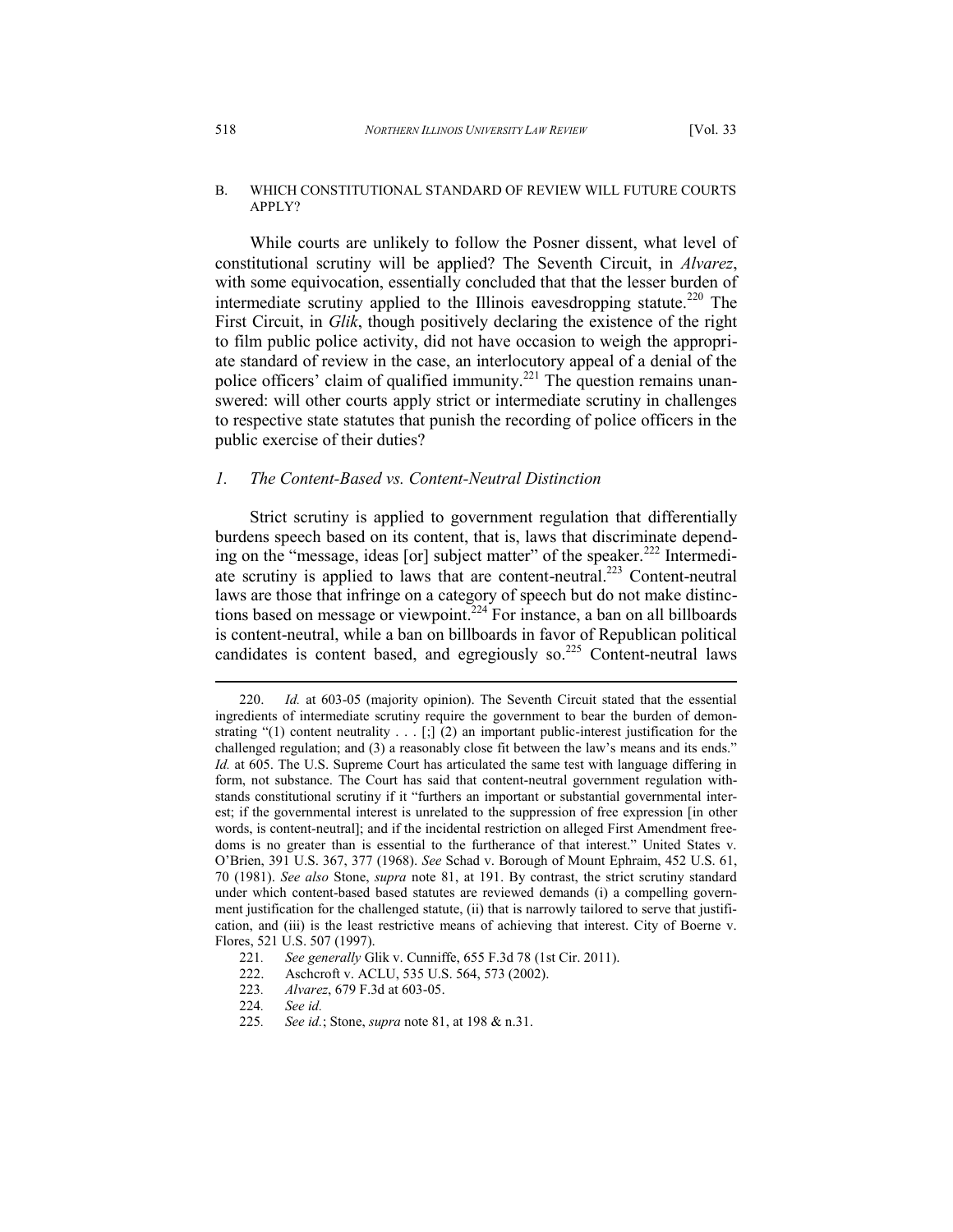receive intermediate scrutiny because the U.S. Supreme Court has determined that they "pose a less substantial risk of excising certain ideas or viewpoints from the public dialogue."<sup>226</sup> First Amendment scholar Geoffrey Stone has explained the rationale behind the content-based/content-neutral distinction:

> [T]he first amendment is concerned, not only with the extent to which a law reduces the total quantity of communication, but also—and perhaps even more fundamentally with the extent to which the law distorts public debate. Any law that substantially prevents the communication of a particular idea, viewpoint, or item of information violates the first amendment except, perhaps, in the most extraordinary of circumstances. This is so, not because such a law restricts "a lot" of speech, but because by effectively excising a specific message from public debate, it mutilates "the thinking process of the community" and is thus incompatible with the central precepts of the first amendment. $227$

Indeed, Stone cites as a representative example of a content-based restriction "laws or judicial decisions prohibiting 'invasions of privacy' through public disclosure of 'embarrassing' information."<sup>228</sup> He argues that what makes such laws content-based, and also what makes such laws so nefarious, is that they "substantially prevent the communication of particular ideas, viewpoints, or items of information *by all means*."<sup>229</sup> By contrast, "content-neutral restrictions limit the availability of only particular means of communication. They thus leave speakers free to shift to other means of expression."<sup>230</sup>

# *2. Statutes That Create Exceptions for Police Officers, the Media, and Other Preferred Recording Parties are Content-Based and Deserve Strict Scrutiny*

At first blush, it appears that the Illinois eavesdropping statute, and others that criminalize recording of police officers, are content-neutral.<sup>231</sup> At their core, these laws generally proscribe the recordation by mechanical device of a communication without the consent of *all parties* to the conver-

<sup>226.</sup> Stone, *supra* note 81, at 198.

<sup>227</sup>*. Id.*

<sup>228</sup>*. Id.* at 199.

<sup>229</sup>*. Id.* at 200.

<sup>230</sup>*. Id.*

<sup>231</sup>*. See* 720 ILL. COMP. STAT. § 5/14-2(a)(1) (State Bar Edition 2012).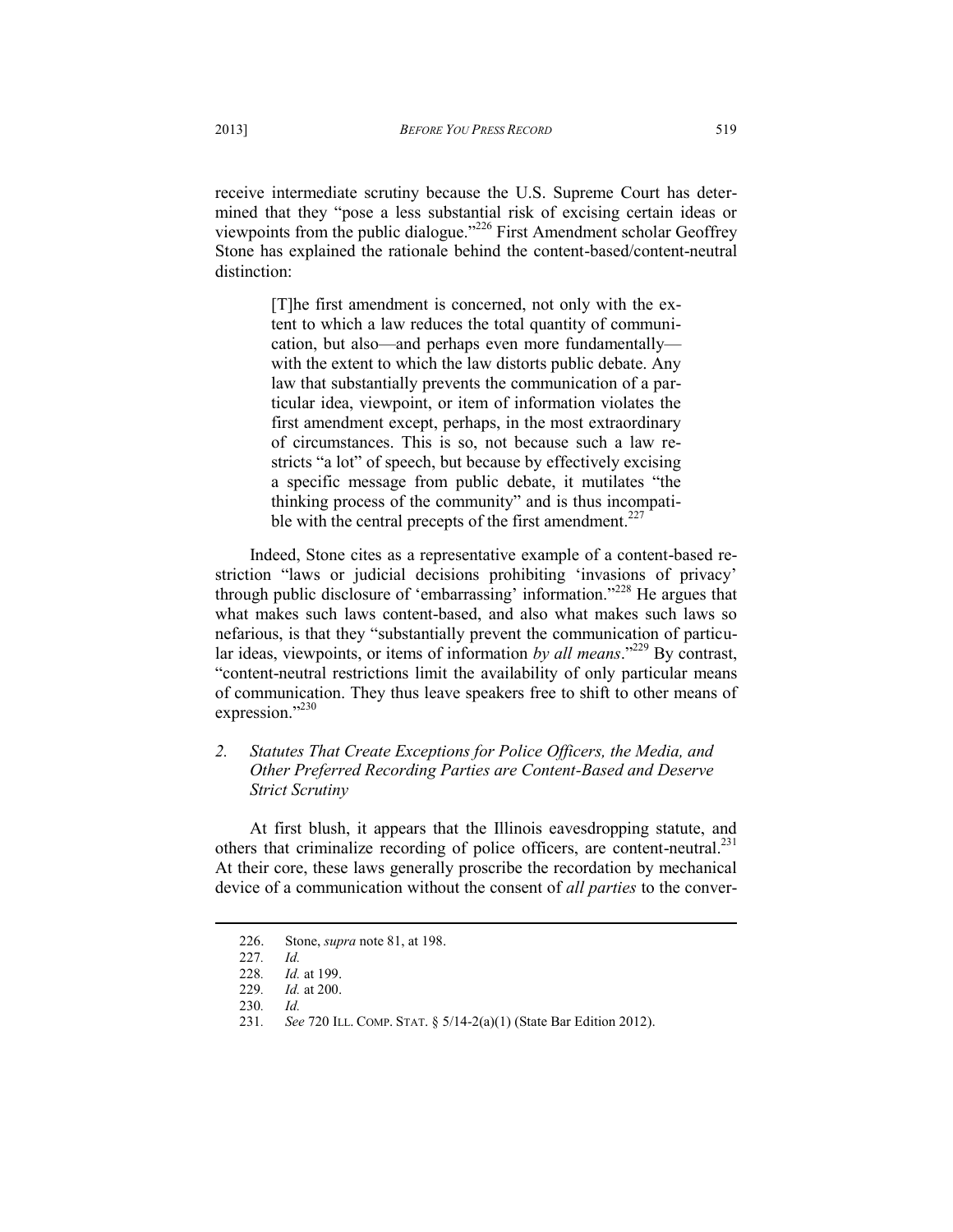sation.<sup>232</sup> Were the statute confined to this prohibition, alone, it would appear content-neutral.<sup>233</sup> No "idea, viewpoint, or item of information" is isolated for punishment and "excised" from the public debate.<sup>234</sup> Rather, the statute, like a billboard ban, forces communication about the public acts of police to other media, such as oral accounts. In practice, though contentneutral, the law strikes at political speech and thus infects the lifeblood of the First Amendment.<sup>235</sup> As a threshold matter, it bears emphasizing that statutes that prohibit filming of police publicly performing their official duties censor the most potent documentary evidence of the performance of their essential government function.<sup>236</sup> It has been oft-repeated that:

> [d]iscussion of public issues and debate on the qualifications of candidates are integral to the operation of the system of government established by our Constitution. The First Amendment affords the broadest protection to such political expression in order "to assure [the] unfettered interchange of ideas for the bringing about of political and social changes desired by the people."<sup>237</sup>

While the appearance of content neutrality was sufficient to placate the Seventh Circuit in *Alvarez*, a closer reading of the statute, in totality, militates in favor of a finding that the law is, indeed, content-based.<sup>238</sup> It is a well-settled proposition, argued by the ACLU in the case, that the government runs afoul of the First Amendment by "taking the right to speak from some and giving it to others."<sup>239</sup> Such laws create a favored class of speech based on content and are all but dead-on-arrival under strict scrutiny.<sup>240</sup>

While the all-party consent requirement, in isolation, is contentneutral, the Illinois eavesdropping statute provides a full menu of exemptions for law enforcement officers, public officials, media organizations, and certain business corporations. $241$  Among this panoply of carve-outs are exemptions from criminal penalty for:

<sup>232</sup>*. See supra* notes 54-67 and accompanying text.

<sup>233</sup>*. See id.* 

<sup>234</sup>*. See* Stone, *supra* note 81, at 198-200.

<sup>235</sup>*. See* 720 ILL. COMP. STAT. 5/14-3 (State Bar Edition 2012); Roth v. United States, 354 U.S. 476, 484 (1957) (defining political expression as core of First Amendment).

<sup>236</sup>*. See Roth*, 354 U.S. at 484.

<sup>237</sup>*. Id.*; Buckley v. Valeo, 424 U.S. 1, 14 (1976) (quoting *Roth*, 354 U.S. at 484).

<sup>238</sup>*. See* 720 ILL. COMP. STAT. 5/14-3 (State Bar Edition 2012).

<sup>239.</sup> ACLU v. Alvarez, 679 F.3d 583, 603 (7th Cir. 2012) (quoting Citizens United v. Fed. Election Comm'n, 130 S. Ct. 876, 899 (2010)).

<sup>240</sup>*. Alvarez*, 679 F.3d at 603.

<sup>241. 720</sup> ILL. COMP. STAT. 5/14-3 (State Bar Edition 2012).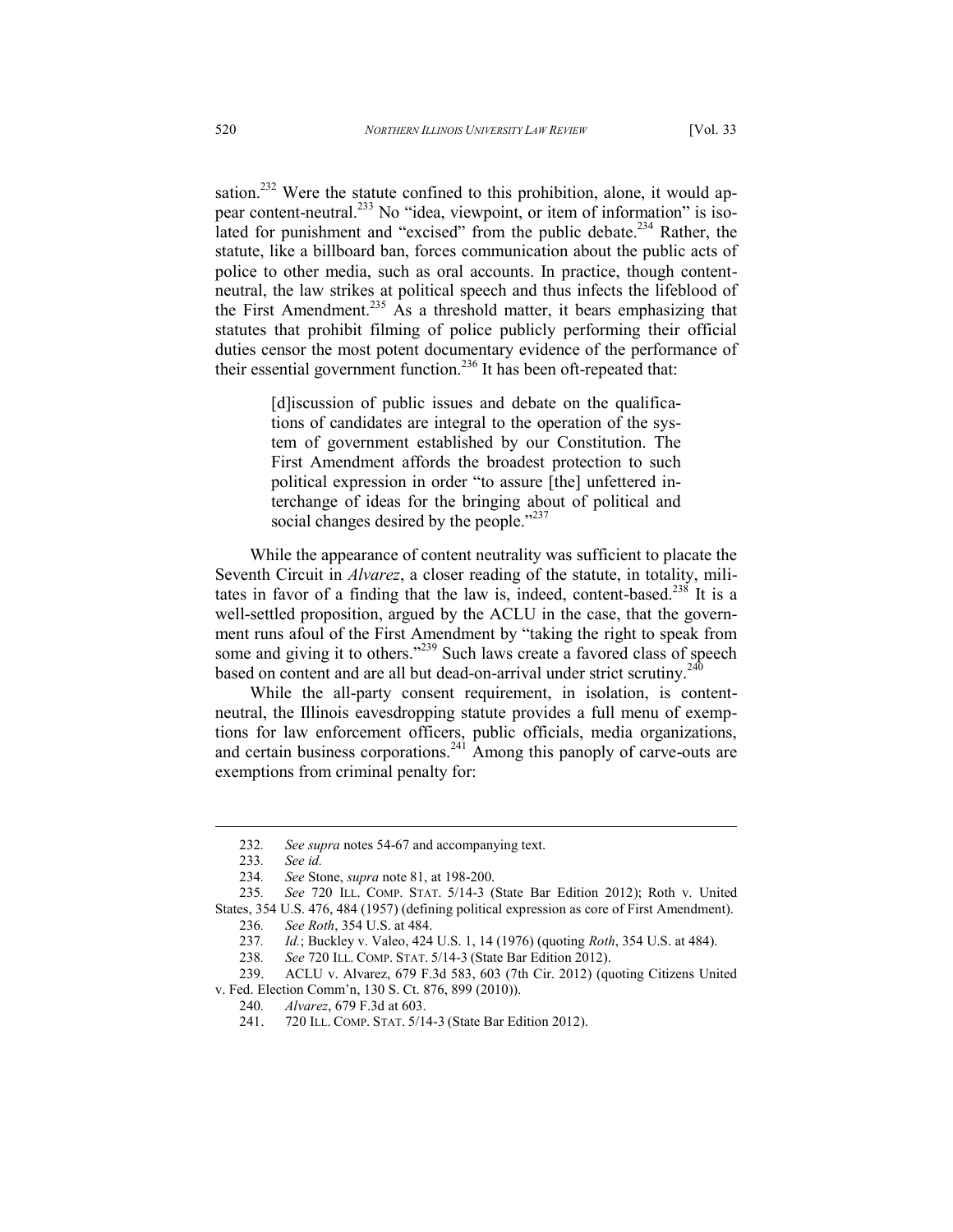• the media and others that publicize "[a] broadcast by radio, television or otherwise whether it be a broadcast or recorded for the purpose of later broadcasts of any function where the public is in attendance and the conversations are overheard incidental to the main purpose for which such broadcasts are then being made;"

• anyone that records "the proceedings of any meeting required to be open by the Open Meetings Act;"

manufacturers or retailers of food and drug products who make a "[r]ecording or listening with the aid of any device to incoming telephone calls of phone lines publicly listed or advertised as consumer 'hotlines' by manufacturers or retailers of food and drug products;"

various recordings made by police officers, including "[r]ecordings made simultaneously with the use of an incar video camera recording of an oral conversation between a uniformed peace officer, who has identified his or her office, and a person in the presence of the peace officer whenever (i) an officer assigned a patrol vehicle is conducting an enforcement stop; or (ii) patrol vehicle emergency lights are activated or would otherwise be activated if not for the need to conceal the presence of law enforcement."

Certain recording by "telephone monitoring device by either (1) a corporation or other business entity engaged in marketing or opinion research or (2) a corporation or other business entity engaged in telephone solicitation . . . to record or listen to oral telephone solicitation conversations or marketing or opinion research conversations by an employee of the corporation or other business entity."<sup>242</sup>

Notwithstanding the exceptions from the statute's all-party consent requirement for police, media, and, remarkably, "retailers of food and drug products" and pesky telemarketers, the Seventh Circuit found that the statute was content-neutral because the elevation of certain "preferred" speakers over others only renders a regulation content-based "when the government discriminates among *private* speakers, not when it facilitates its own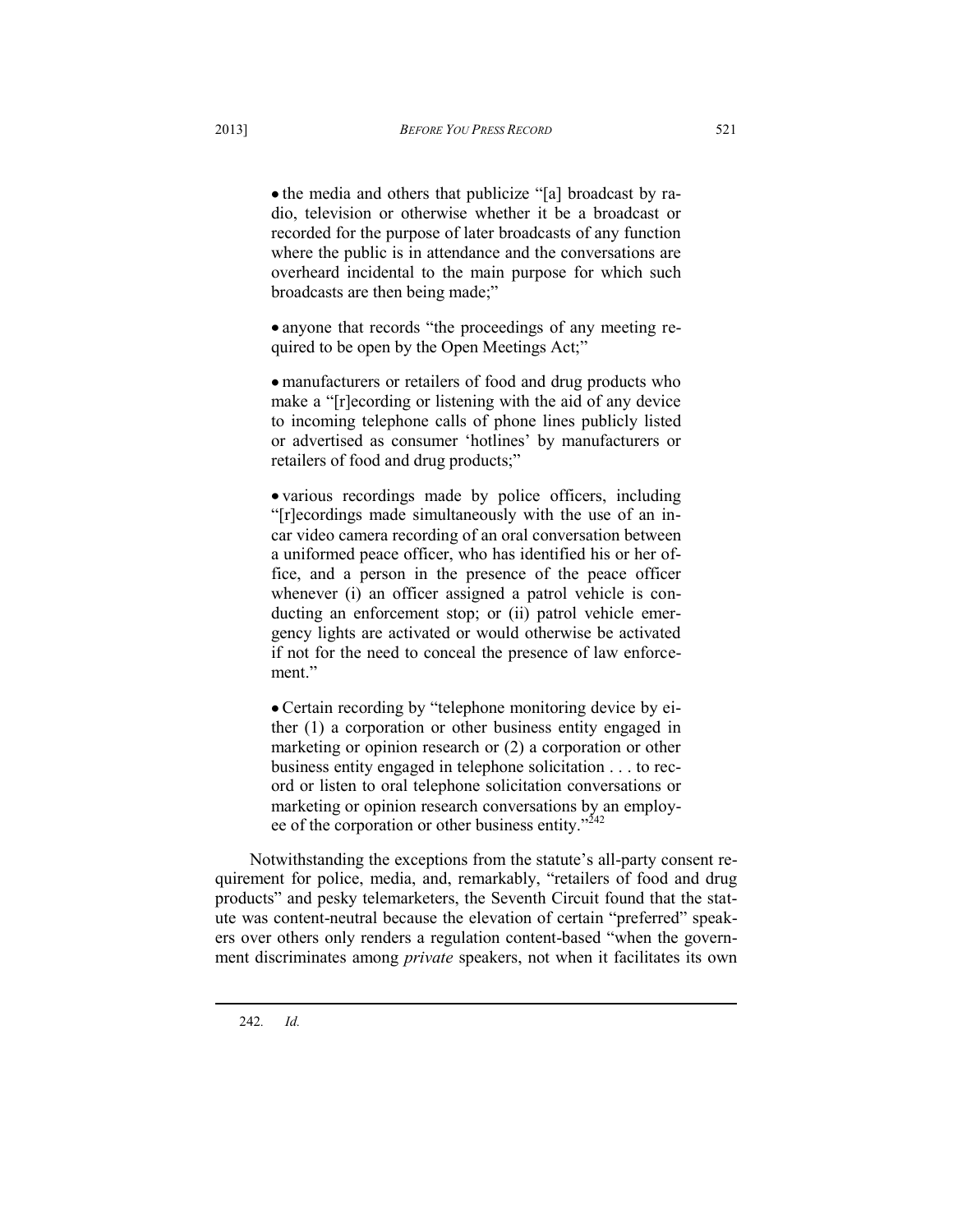speech. $1243}$  This justification marks an inexplicable error in an otherwise well-reasoned opinion. $^{244}$  For one, this argument is unsubstantiated, and, for that matter, the court cited no authority for the proposition.<sup>245</sup> Further, the court's argument is insupportable. The elevation of government speech over the commensurate message of *private* speakers is the definition of censorship. The principle espoused by the majority is the province of an autocracy where state-run media censor private speakers and publicize the government-sanctioned message. China's censorship boards or the preeminence of *Pravda* come to mind. The argument, even if true, cannot be applied to the Illinois statute where the government *does*, in fact, "discriminate[] among *private* speakers."<sup>246</sup> What else, other than private discrimination, explains the criminalization of this form of speech when the message is about the performance—positive or negative—of police officers but not when it is the content of a public meeting, inadvertently recorded private conversations in media broadcast, telemarketer solicitations, or calls to "consumer hotlines" recorded by supermarkets and pharmaceutical companies?<sup>247</sup> To say more would be superfluous. The statute contains content-based discrimination and, thus, should face strict scrutiny.<sup>248</sup>

This analysis, applied to all-party consent statutes, other than Illinois's inartfully drafted law, yields the same conclusion.<sup>249</sup> For instance, Montana criminalizes the recording of a conversation "by use of a hidden electronic or mechanical device that reproduces a human conversation without the knowledge of all parties to the conversation."<sup>250</sup> However, the Montana statute creates exceptions where the recorded parties are:

- "elected or appointed public officials or to public employees when the transcription or recording is done in the performance of official duty;"
- "persons speaking at public meetings;"

<sup>243</sup>*. Alvarez*, 679 F.3d at 603-05. The majority expressed concern with the statute's exemption for live broadcasts "by radio, television, or otherwise," which appears to subordinate some private speakers in preference for others while also violating the principle that the institutional press, is accorded no special entitlements. *Id.* at 604. However, it declined to address the issue because it was not at issue in the ACLU's challenge. *Id.* 

<sup>244</sup>*. See id.*

<sup>245</sup>*. See id.*

<sup>246</sup>*. Id.*; *See* 720 ILL. COMP. STAT. 5/14-3 (State Bar Edition 2012).

<sup>247</sup>*. See* 720 ILL. COMP. STAT. 5/14-3 (State Bar Edition 2012).

<sup>248</sup>*. See id.*

<sup>249</sup>*. See, e.g*, MONT. CODE ANN. § 45-8-213(1)(c) (2013) MASS. GEN. LAWS ch. 272, § 99(D)(1) (2013).

<sup>250.</sup> MONT. CODE ANN. § 45-8-213(1)(c) (2013).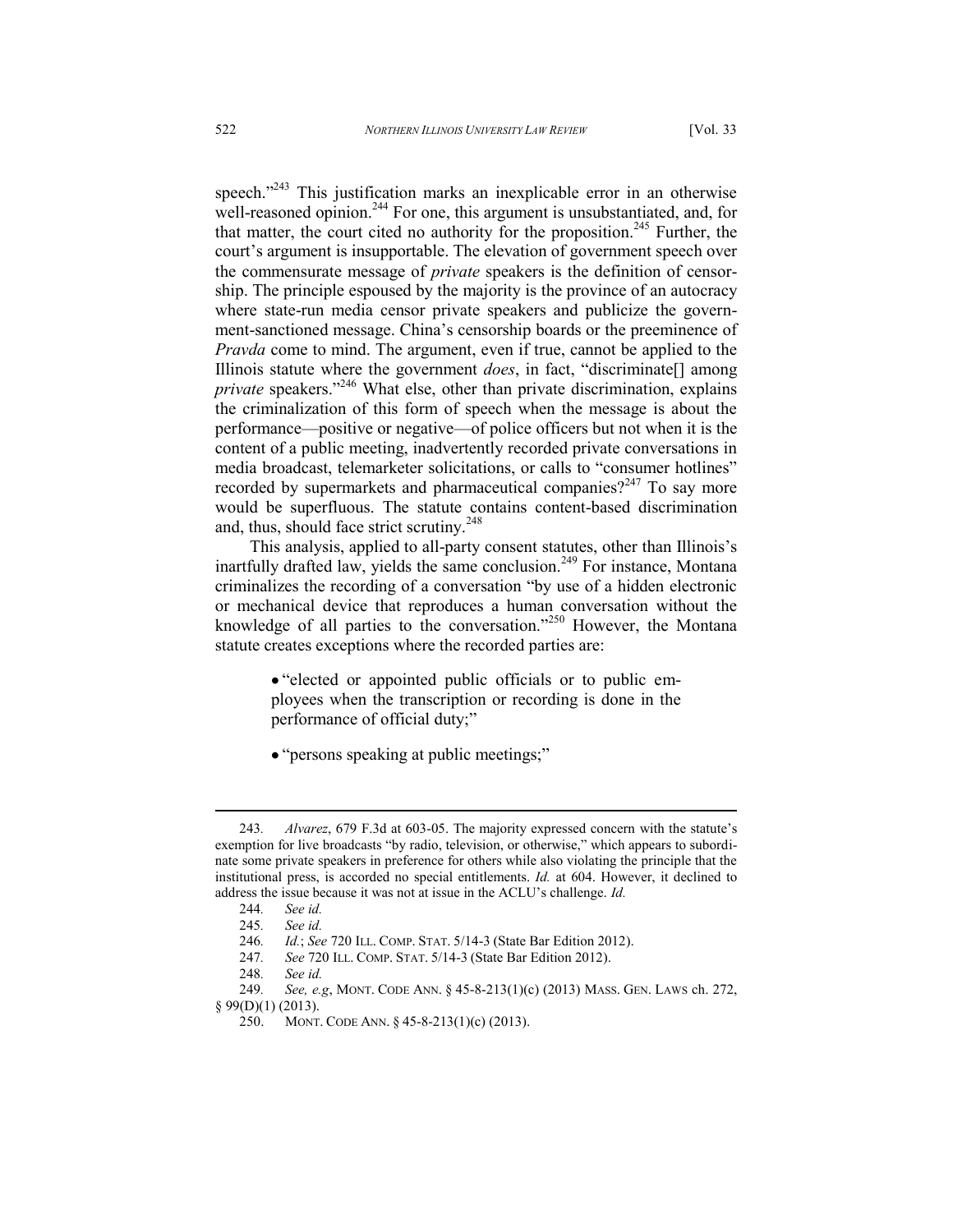"persons given warning of the transcription or recording, and if one person provides the warning, either party may record;" or

• "a health care facility . . . or a government agency that deals with health care if the recording is of a health care emergency telephone communication made to the facility or agency."<sup>251</sup>

Massachusetts offers fewer exceptions but still declines to proscribe recordings by "investigative or law enforcement officers . . . for the purposes of ensuring the safety of any law enforcement officer or agent thereof who is acting in an undercover capacity, or as a witness for the commonwealth" and "a financial institution" that records "telephone communications with its corporate or institutional trading partners in the ordinary course of its business."<sup>252</sup> It is clear from these examples that most, if not all, statutes that proscribe protected First Amendment recordings of police officers should face strict scrutiny where they insulate preferred speakers and subjects. $253$ 

C. IS SURREPTITIOUS RECORDING OF POLICE IN THE PUBLIC PERFORMANCE OF THEIR DUTIES PROTECTED FROM PUNISHMENT BY THE FIRST AMENDMENT?

The most pressing—and least predictable—question that remains in the wake of *Glik* and *Alvarez* is whether the positive First Amendment right conferred in those cases will extend to surreptitious recordings of police officers.<sup>254</sup> While *Glik* offered robust support for the right, the plaintiff was recording the officers in plain view.<sup>255</sup> It is critical to note that the opinion did not discuss or reference *Commonwealth v. Hyde*, where the Supreme Judicial Court of Massachusetts upheld against constitutional challenge the conviction of a motorist who clandestinely recorded officers during a traffic

<sup>251</sup>*. Id.*

<sup>252.</sup> MASS. GEN. LAWS ch. 272, § 99(D)(1)(e), (f) (2013).

<sup>253</sup>*. See* ACLU v. Alvarez, 679 F.3d 583, 603-05 (7th Cir. 2012). Another justification that future courts might use to apply intermediate scrutiny is that the act of "filming" is "expressive conduct" rather than "pure" speech. *See supra* notes 155-65 and accompanying text. The Supreme Court, in a line of cases of older vintage, has stated that some wordless expression, while technically conduct, is so entangled with expression that any infringement is tested under intermediate scrutiny. *Id.* The majority opinion in *Alvarez*, probably rightfully, disagreed that the act of recording matters of public importance was "conduct," even "expressive conduct." *Alvarez*, 679 F.3d at 595-96.

<sup>254</sup>*. Alvarez*, 679 F.3d at 607 n.13.

<sup>255.</sup> Glik v. Cunniffe, 655 F.3d 78, 80 (1st Cir. 2011).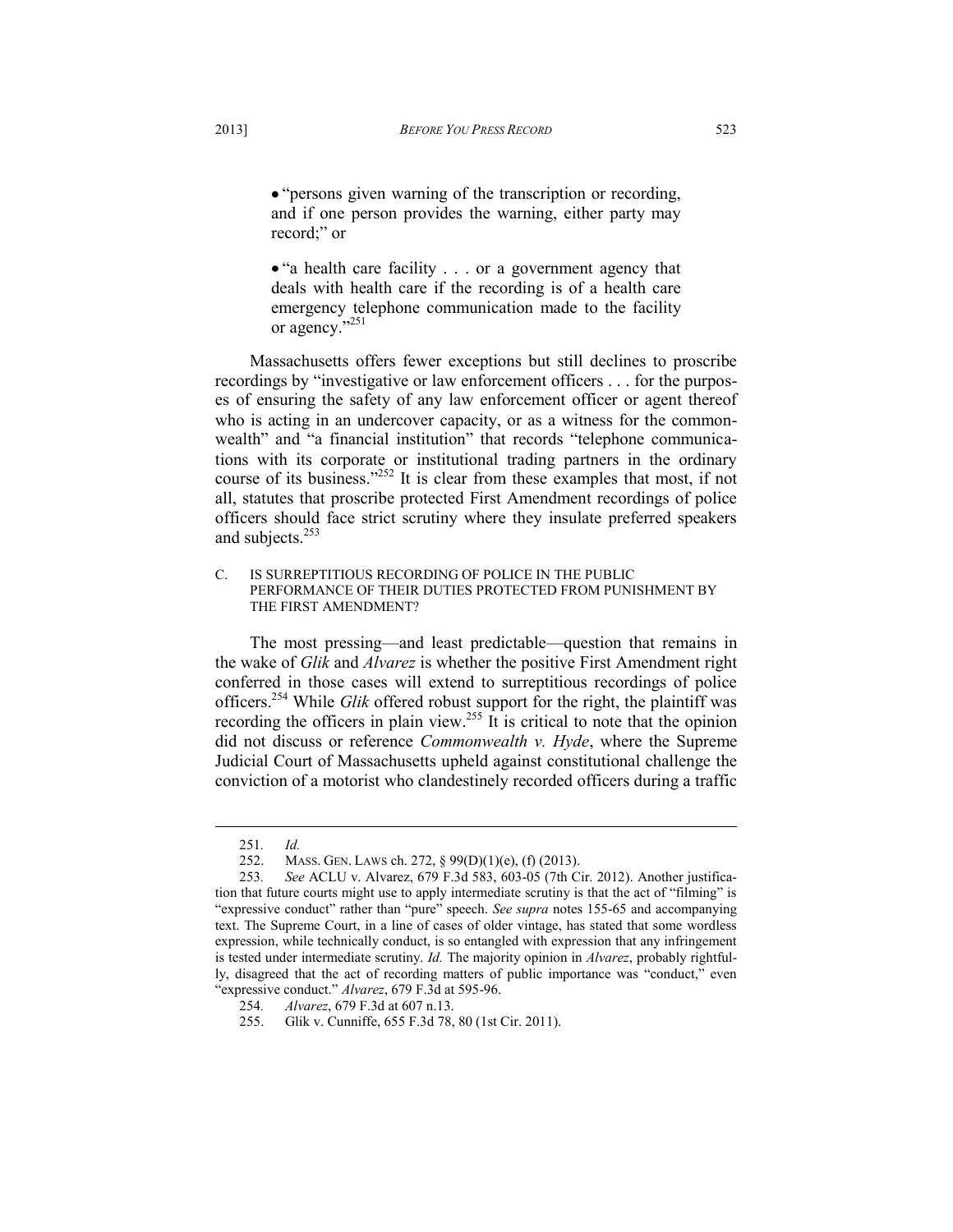stop.<sup>256</sup> Perhaps the silence speaks volumes. Likewise, in *Alvarez*, the ACLU's carefully coordinated test case proposed only to *openly* record officers.<sup>257</sup> The Seventh Circuit majority nominally addressed the distinction in a footnote: "We are not suggesting that the First Amendment protects only *open* recording. The distinction between open and concealed recording, however, may make a difference in the intermediate calculus because surreptitious recording brings stronger privacy interests into play."<sup>258</sup> Judge Posner, ever the skeptic, unsettled the issue further with a perceptive observation:

> It is small consolation to be told by the majority that "the ACLU plans to record *openly*, thus giving the police and others notice that they are being recorded[.]" All the ACLU means is that it won't try to hide its recorder from the conversants whom it wants to record, though since the typical recorder nowadays is a cell phone it will be hidden in plain view. A person who doesn't want his conservation to be recorded will have to keep a sharp eye out for anyone nearby holding a cell phone, which in many urban settings is almost everyone.<sup>259</sup>

On this point, it seems Judge Posner has it right. First, the distinction between open and secret recording is practicably untenable and captures too much valuable political speech to pass constitutional muster.<sup>260</sup> Second, as discussed below, the distinction is unnecessary because the balance in favor of the important free speech justifications for invalidating the laws *vis-à-vis* recording of police in public, and against the comparatively more modest privacy interests of other conversants, is not tipped in the opposite direction when the recording is concealed.<sup>261</sup>

### *1. The States that Proscribe Certain Surreptitious Recordation*

In some instances, if other statutory elements are met, several states criminalize surreptitious recording of police officers.<sup>262</sup> As it stands, two states, Montana and Massachusetts, criminalize surreptitious, but not open, recordation of conversations without the consent of all parties and without

<sup>256.</sup> Commonwealth. v. Hyde, 750 N.E.2d 963, 967 (Mass. 2001).

<sup>257</sup>*. Alvarez*, 679 F.3d at 588.

<sup>258</sup>*. Id.* at 607 n.13 (citing Bartnicki v. Vopper, 532 U.S. 514, 529 (2001)).

<sup>259</sup>*. Id.* at 613 (Posner, J., dissenting) (internal parenthetical omitted).

<sup>260</sup>*. See infra* notes 261-325 and accompanying text.

<sup>261</sup>*. See id.*

<sup>262.</sup> Alderman, *supra* note 54, at 489-96 & app. 1.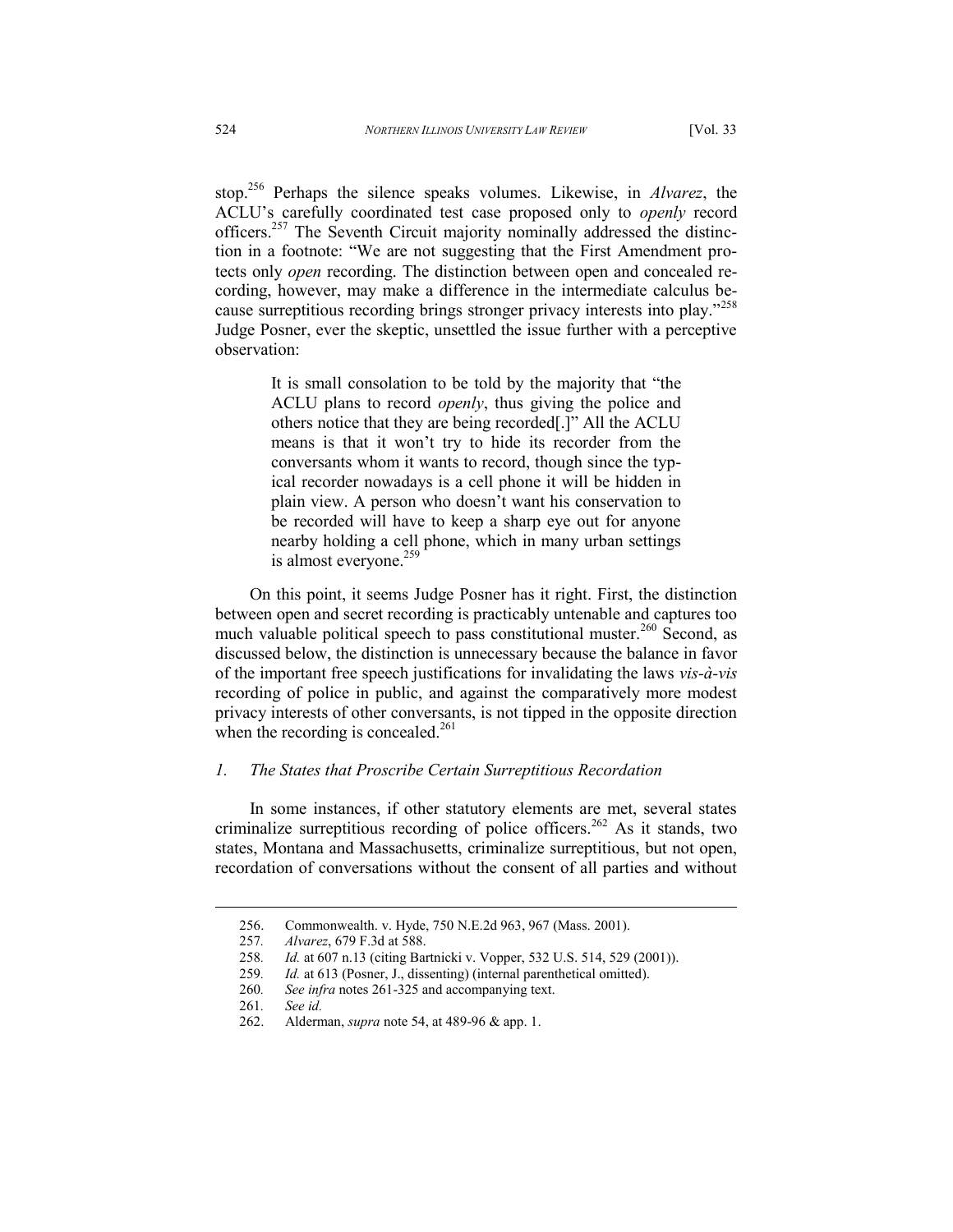imposing a reasonable expectation of privacy on the recorded parties.<sup>263</sup> Illinois and Oregon are the only states in the country that make illegal the recordation of conversations (i) both open and surreptitious, (ii) without the assent of all parties, and (iii) without a reasonable expectation of privacy requirement.<sup>264</sup> One more state, Nevada, proscribes only surreptitious recording without all party consent, while also requiring a reasonable expectation of privacy of the recorded parties.<sup>265</sup> Finally, two more states, Iowa and Kansas, prohibit (i) only the surreptitious, not open, recordation of conversations; (ii) without the consent of *one* party (which includes the recorder if also a conversant, but would not include a third party like Simon Glik); and (iii) where the parties own a reasonable expectation of privacy.<sup>266</sup> All other states do not make a distinction between open and surreptitious recording in delimiting the universe of illegal conduct.<sup>267</sup>

### *2. Enforcing the Distinction is Impracticable*

Practically speaking, as Judge Posner instructs, it would be unmanageable for states to permit open recording of police yet criminalize surreptitious recording, regardless of the other particulars of the respective wiretapping laws.<sup>268</sup> Cell phones are capable of so many functions that an officer will not reasonably be able to ascertain whether he is being recorded.<sup>269</sup> A bystander with a cell phone in hand might be recording a police officer on a device—or application on a device—with audio capability, or might be performing a legal function not within the ambit of wiretapping laws, such as photographing the encounter, sending a text message, or, by way of example in Simon Glik's case on Boston Common, recording video of the ducks in Frog Pond.<sup>270</sup> Moreover, while a few state statutes criminalize surreptitious recording of police officers in public, but not open recording, it does not appear that any court has established a test creating an

 $\overline{a}$ 

<sup>263.</sup> MONT. CODE ANN. § 45-8-213(1)(c) (2013); MASS. GEN. LAWS ch. 272 §§ 99(B)(4), (C) (2013).

<sup>264. 720</sup> ILL. COMP. STAT. § 5/14-2(a)(1) (State Bar Edition 2012); OR. REV. STAT. §§ 165.535-540 (2013). *See supra* note 54 and accompanying text. *See also* Alderman, *supra* note 54, at 489-96 & app. 1.

<sup>265.</sup> NEV. REV. STAT. §§ 200.610-690 (2011). *See* Alderman, *supra* note 54, at 489- 96 & app. 1.

<sup>266.</sup> IOWA CODE §§ 727.8, 808B.1-.2 (2013); KAN. STAT. ANN. §§ 21-4001-4002 (2012). *See* Alderman, *supra* note 54, at 489-96 & app. 1.

<sup>267</sup>*. See* Alderman, *supra* note 54, at 489-96 & app. 1.

<sup>268</sup>*. See* ACLU v. Alvarez, 679 F.3d 583, 613 (7th Cir. 2012) (Posner, J., dissenting).

<sup>269</sup>*. See id.*

<sup>270</sup>*. See id.*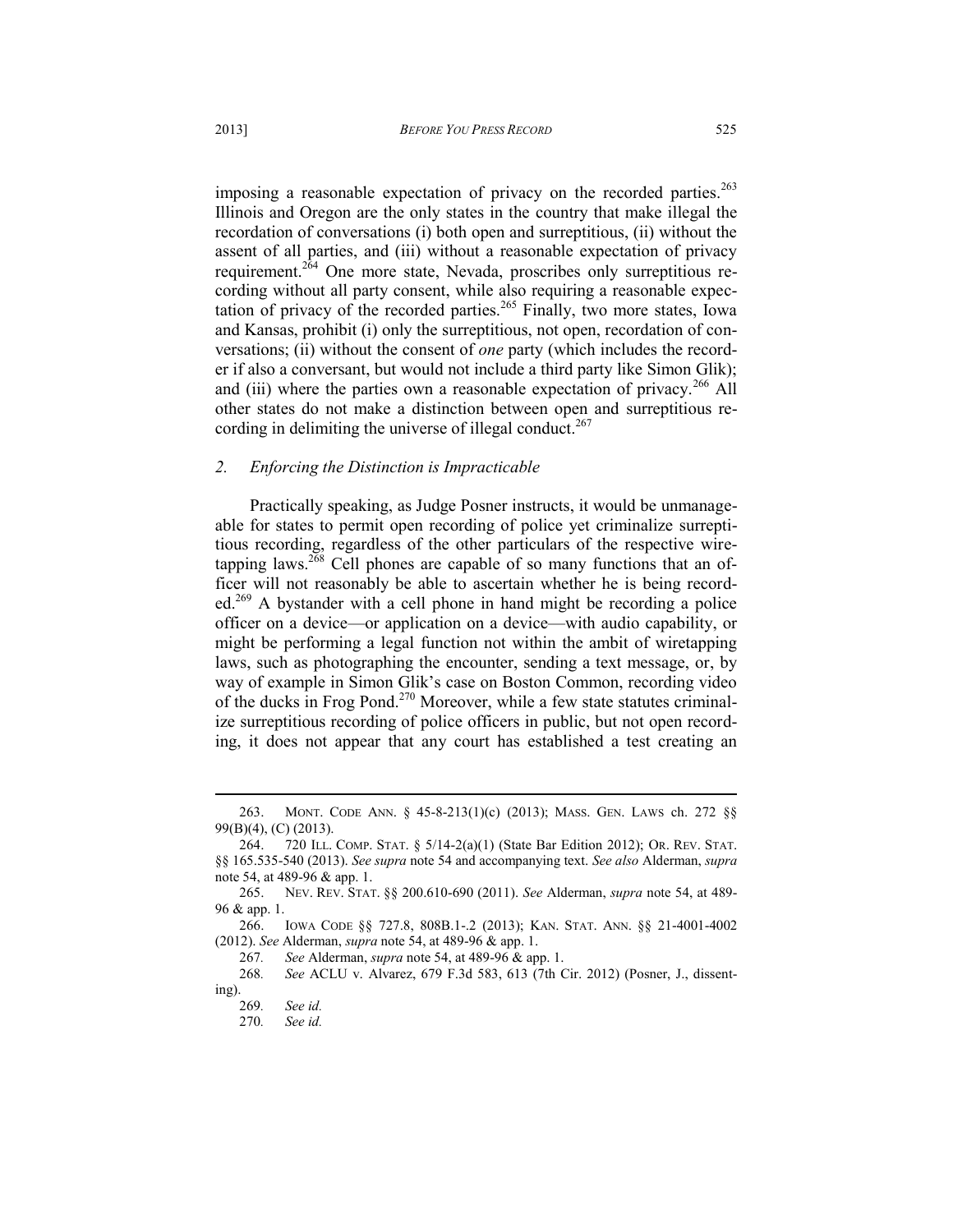open/secret dichotomy.<sup>271</sup> Such a test would be unworkable, as the distinction is easily collapsed.<sup>272</sup> For instance, would the test set an objective or subjective standard? Certainly a subjective test would collapse the distinction between open and surreptitious recording because an officer could always testify that he or she did not know she was being recorded, rendering the recordation impermissibly secret.<sup>273</sup> In other words, the test would render illusory the First Amendment protection for open recording.<sup>274</sup>

An objective test would also be problematic. It may be easier to administer because the inquiry would focus on the actions of the recorder, not the subjective perception and recollection of the officer.<sup>275</sup> For instance, a recording party could present evidence or testimony attesting to holding the camera in plain view.<sup>276</sup> There is some modicum of protection for the constitutional right because the prosecution bears the burden of proving surreptitious recording as an element of the crime.<sup>277</sup> However, this in no way provides absolute protection against mistake and overzealous prosecution of open recorders wrongfully accused of hiding a recording device.<sup>278</sup>

# *3. Enforcing the Distinction Captures Too Much Important Political Speech to be Constitutional*

Even assuming the test could be administered fairly and without error, it leaves an intolerably large blind spot that would still criminalize many valuable recordings of potent First Amendment value.<sup>279</sup> Consider one of the most iconic and newsworthy videos in U.S. history: George Holliday's grainy recording of four Los Angeles police officers savagely beating mo-

l

278*. Rivera*, 833 N.E.2d at 1125.

<sup>271</sup>*. See* MONT. CODE ANN. § 45-8-213(1)(c) (2013); MASS. GEN. LAWS ch. 272 §§ 99(B)(4), (C) (2013).

<sup>272</sup>*. See Alvarez,* 679 F.3d at 613 (Posner, J., dissenting).

<sup>273.</sup> Commonwealth v. Rivera, 833 N.E.2d 1113, 1125 (Mass. 2005) (holding defendant's subjective unawareness of security cameras did not render recording "secret" where cameras were "in plain sight.").

<sup>274</sup>*. See id.*

<sup>275</sup>*. See id.*

See id.

<sup>277</sup>*. See id.*

<sup>279.</sup> Commonwealth v. Hyde, 750 N.E.2d 963, 976 (Mass. 200) (Marshall, C.J., dissenting) ("[The public's role as watchdog] cannot be performed if citizens must fear criminal reprisals when they seek to hold government officials responsible by recording secretly recording on occasion—an interaction between a citizen and a police officer."). *See* Timothy Williams, *Recorded on a Suspect's Hidden MP3 Player, a Bronx Detective Faces 12 Perjury Charges*, N.Y. TIMES, Dec. 7, 2007, http://www.nytimes.com/2007/12/07/nyregion/07cop.html? r=0 (describing surreptitious recording of custodial interrogation that revealed detective's serial perjury at attempted murder trial).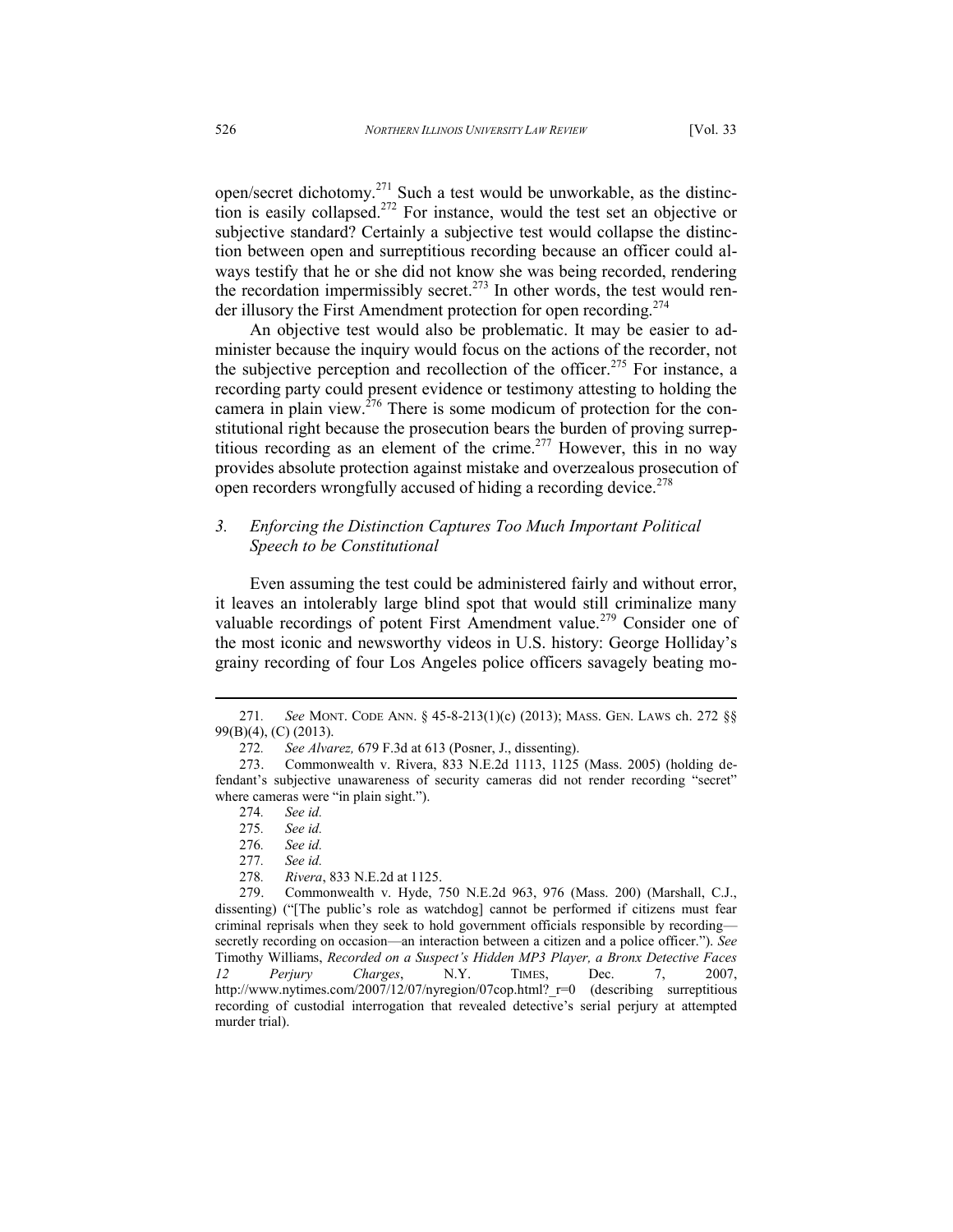torist Rodney King with nightsticks.<sup>280</sup> The video led to a prodigious amount of national news coverage and prompted a frank discussion on race.<sup>281</sup> In this regard, the video itself was tantamount to political speech at the so-called "core" of the First Amendment.<sup>282</sup> The video served as a catalyst for the federal indictment of four police officers, sweeping reform in police departments not just in California but across the nation, and, more ominously, widespread politically motivated rioting in Los Angeles.<sup>283</sup> The video galvanized such an incessant national political stir that President George H.W. Bush was compelled to make a national comment in the days following the video.<sup>284</sup> He told a wary nation: "What I saw made me sick . . . sickening to see the beating that was rendered. There's no way in my view to explain it away. It was outrageous."<sup>285</sup> In response to the riots that spread across Los Angeles following the state court acquittal of the officers, the President made a national speech vowing that the U.S. Department of Justice would seek charges.<sup>286</sup> A commission tasked with investigating King's beating spearheaded dramatic reforms in the scandal-wracked Los Angeles Police Department and noted that it "owes its existence to the George Holliday videotape."<sup>287</sup> Outside government, the video helped spawn a fierce and politically motivated genre of "gangster rap" that discussed feelings of oppression in the African American inner city and spoke of violence and crime in raw terms.<sup>288</sup> This nascent form of music, like the video that assisted in its birth, finds its home in this same "core" of First Amendment polit-

ical expression.<sup>289</sup>

285*. Id.*

286. Bush, George H.W., President, United States of America, Address to the Nation on the Civil Disturbances in Los Angeles, California (May 1, 1992) (transcript available in the George Bush Presidential Library). *See* United States v. Koon, 34 F.3d 1416, 1426 (9th Cir. 1994).

287*. See* Rubin et al., *supra* note 171; REPORT OF THE INDEPENDENT COMMISSION ON THE LOS ANGELES POLICE DEPARTMENT ii (1991) (on file with author) ("Our commission owes its existence to the George Holliday videotape of the Rodney King incident. Whether there even would have been a Los Angeles Police Department investigation without the video is doubtful, since the efforts of King's brother . . . to file a complaint were frustrated, and the report the involved officers was falsified.").

288*. See* Jeanita W. Richardson & Kim A. Scott, *Rap Music and its Violent Progeny*: *America's Culture of Violence in Context*, 71 J. NEGRO EDUC. 175, 175-92 (2002).

289*. See id.*

<sup>280.</sup> Rubin et al., *supra* note 171.

<sup>281</sup>*. See id.*

<sup>282</sup>*. See id.*

<sup>283</sup>*. See id.*

<sup>284</sup>*. President Bush Sickened by Rodney King Case*, THE GUARDIAN, Mar. 22, 1991, http://www.guardian.co.uk/theguardian/2012/mar/22/archive-1991-president-bush-sickenedrodney-king.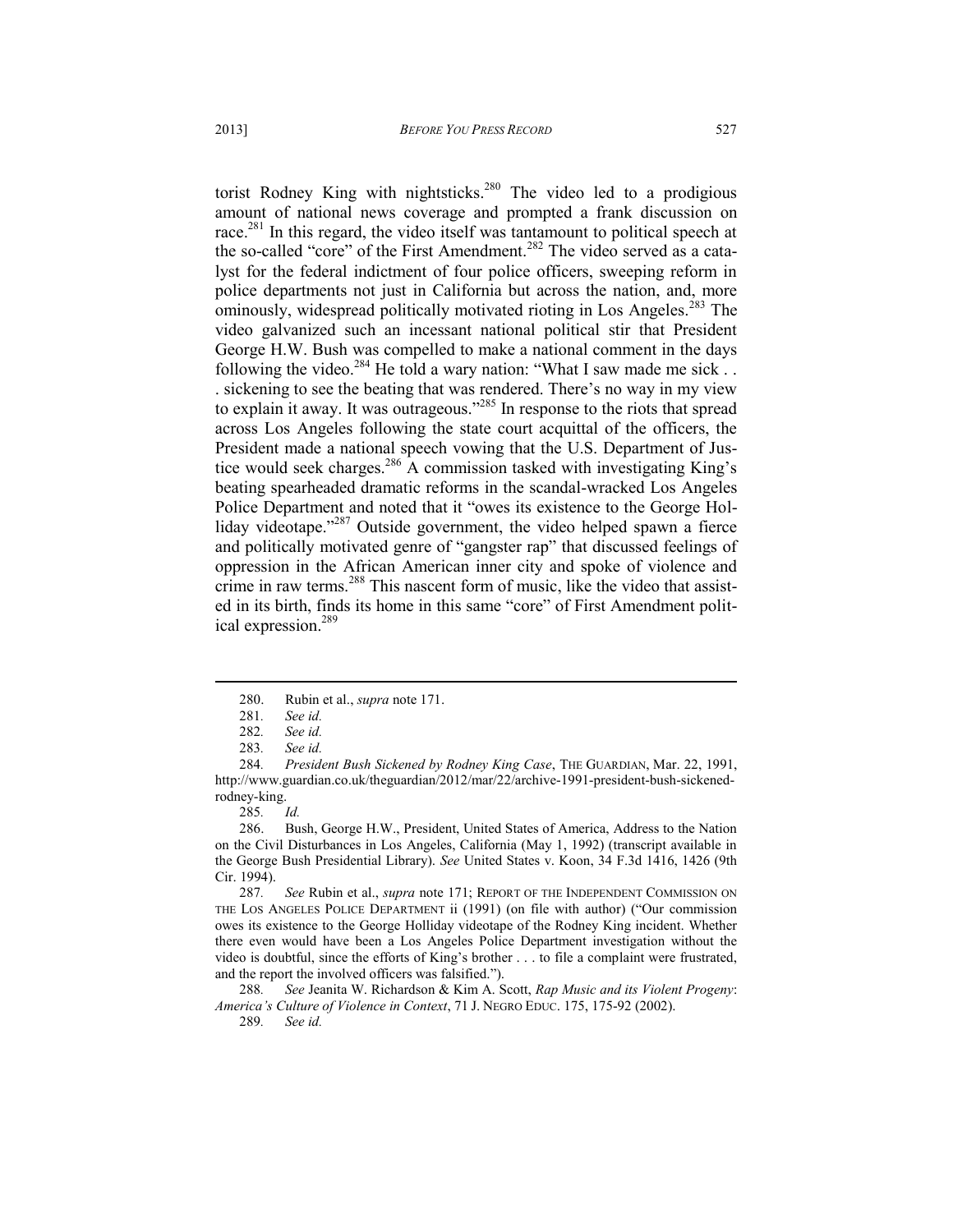While it is incontrovertible that Holliday's video was a paradigmatic example of First Amendment political speech, it is also likely that Holliday would have broken the law under any wiretapping statute of the one-party or all-party consent species that criminalized surreptitious recording.<sup>290</sup> Just after midnight on March 3, 1991, Holliday was woken up by sirens.<sup>291</sup> Upon seeing the officers viciously attacking King, he retrieved a handheld Sony camcorder and stepped out onto the balcony of his apartment to film the disgusting scene.<sup>292</sup> Under the cover of darkness, above the officers, at a considerable distance, Holliday was a shadow.<sup>293</sup> His recording would probably not be considered open where no one else saw him making the film, and the officers could not be reasonably expected to have even constructive awareness.<sup>294</sup> Or, consider the case of Oscar Grant, the Oakland teenager whose shooting death, at the hands of Bay Area Rapid Transit police officer, led to riots reminiscent of Los Angeles in 1992 and to the manslaughter conviction of the offending officer.<sup>295</sup> Grant's wrongful death was captured on cell phones of onlookers on a departing train.<sup>296</sup> A court could conceivably determine that a recording made behind the dark glass of a train car, where an officer could not reasonably be expected to have notice of being filmed, was clandestine.<sup>297</sup> The problem, then, is that it is these videos memorializing, as they do, the activity of officers when they think no one is looking that strike closest to the truth.<sup>298</sup> And, it is these truths that contribute the most meaningful messages to our political discourse.<sup>299</sup> If, as our Supreme Court has repeatedly stated, the highest degree of First Amendment protection should be afforded its "core" of messages informing the debate on "public issues" and the "interchange of ideas for the bringing about of political and social changes," the open/surreptitious distinction in wiretapping laws should not be permitted as applied to recording of po-

<sup>290</sup>*. See, e.g.*, 720 ILL. COMP. STAT. 5/14-2(a)(1) (State Bar Edition 2012). *See also*  Commonwealth v. Hyde, 750 N.E.2d 963, 976 (Mass. 2004) (Marshall, C.J., dissenting).

<sup>291.</sup> Michael Goldstein, *The Other Beating*, L.A. TIMES, Feb. 19, 2006, http://www.latimes.com/la-tm-holidayfeb19,0,581354.story.

<sup>292</sup>*. Id.*

<sup>293</sup>*. Id.*

<sup>294</sup>*. Id.*

<sup>295</sup>*. See* Demian Bulwa, *BART Urges Patience over Video of Shooting*, S.F. CHRON., Jan. 10, 2009, http://www.policeone.com/communications/articles/1771860-Video-of-BART-officer-fatally-shooting-fight-suspect-surfaces/.<br>296. Id.

<sup>296</sup>*. Id.*

<sup>297</sup>*. See id.*

<sup>298</sup>*. See* ACLU v. Alvarez*,* 679 F.3d 583, 614 (7th Cir. 2012) (Posner, J., dissenting) (acknowledging that videotapes present one of the most accurate forms of evidence). *See also* Scott v. Harris, 550 U.S. 372, 380-81 (2007) (describing the uniquely probative nature of videotape evidence).

<sup>299</sup>*. See* Stone, *supra* note 81, at 198-200.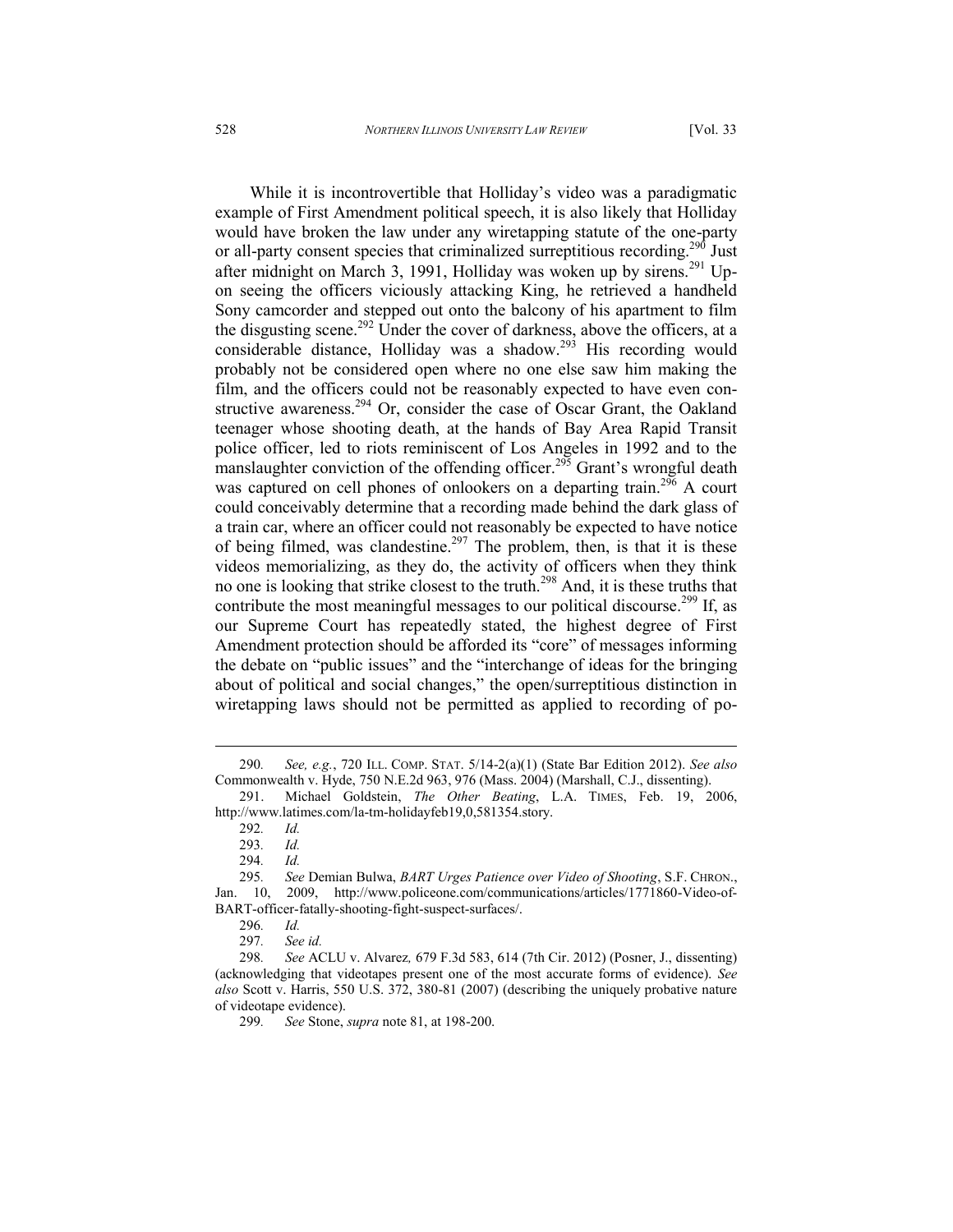lice.<sup>300</sup> At least in this context, the ban on surreptitious recording threatens to strike too deeply into the core of protected expression.<sup>301</sup>

Also, in the constitutional calculus of intermediate or strict scrutiny, there is no public-interest justification that would tip the scales in favor of enforcing a ban on surreptitious recordation of police.<sup>302</sup> The Seventh Circuit stated in dicta that intermediate scrutiny would be the standard of review on a facial or as-applied challenge to a law proscribing clandestine recordation of a police officer.<sup>303</sup> The Seventh Circuit appears to suggest that intermediate scrutiny would apply because the same protected interest—dissemination and reception of public information—is implicated by a law barring concealed recordation of police officers.<sup>304</sup> It bears noting that intermediate scrutiny would likely also apply to laws that allow open, but ban surreptitious, filming of police officers in the public administration of their duties.<sup>305</sup> This is because, like content-neutral regulations that infringe on protected speech, the law imposes a restriction on just one "manner" of vindicating the right to record police officers.<sup>306</sup> The Supreme Court has held that so-called content-neutral "time, place or manner restriction[s]" receive intermediate scrutiny.<sup>307</sup>

Here, the *Alvarez* majority also suggested that "surreptitious recording brings stronger privacy interests into play" that could merit a different result under intermediate scrutiny.<sup>308</sup> This seems unlikely. The governmental objective of protecting conversational privacy is more protected by a ban on surreptitious recordation only to the extent the parties have subjective awareness that they are being filmed and are able to relocate to more private environs.<sup>309</sup> However, as discussed above, requiring the recorded party's subjective awareness of the recordation would render illusory protection for the speech right because aggrieved police officers will rarely be independently aware that they are being filmed while engaged in their du l

<sup>300</sup>*. See* Roth v. United States, 354 U.S. 476, 484 (1957).

<sup>301</sup>*. See id.*; Commonwealth v. Hyde, 750 N.E.2d 963, 976 (Mass. 2004) (Marshall, C.J., dissenting).

<sup>302</sup>*. See Alvarez*, 679 F.3d at 604-09.

<sup>303</sup>*. Id.* at 607 n.13.

<sup>304</sup>*. See id.*

<sup>305</sup>*. See id.*

<sup>306</sup>*. See id.*

<sup>307</sup>*. Alvarez*, 679 F.3d at 605. The test has been articulated slightly differently as the "intermediate scrutiny" standard applied to content-neutral regulations of general application. *Compare* Frisby v. Schultz, 487 U.S. 474, 481 (1988) *with* Turner Broad Sys. v. FCC, 512 U.S. 622, 640 (1994). The intermediate standard of review applied to time, place, and manner restrictions requires that they are (i) reasonable, (ii) content neutral, (iii) are narrowly tailored to serve a significant government interest, and (iv) "leave open ample alternative channels of communication." *Frisby*, 487 U.S. at 481 (citation omitted).

<sup>308.</sup> *Alvarez*, 679 F.3d at 607 n.13.

<sup>309</sup>*. See id.*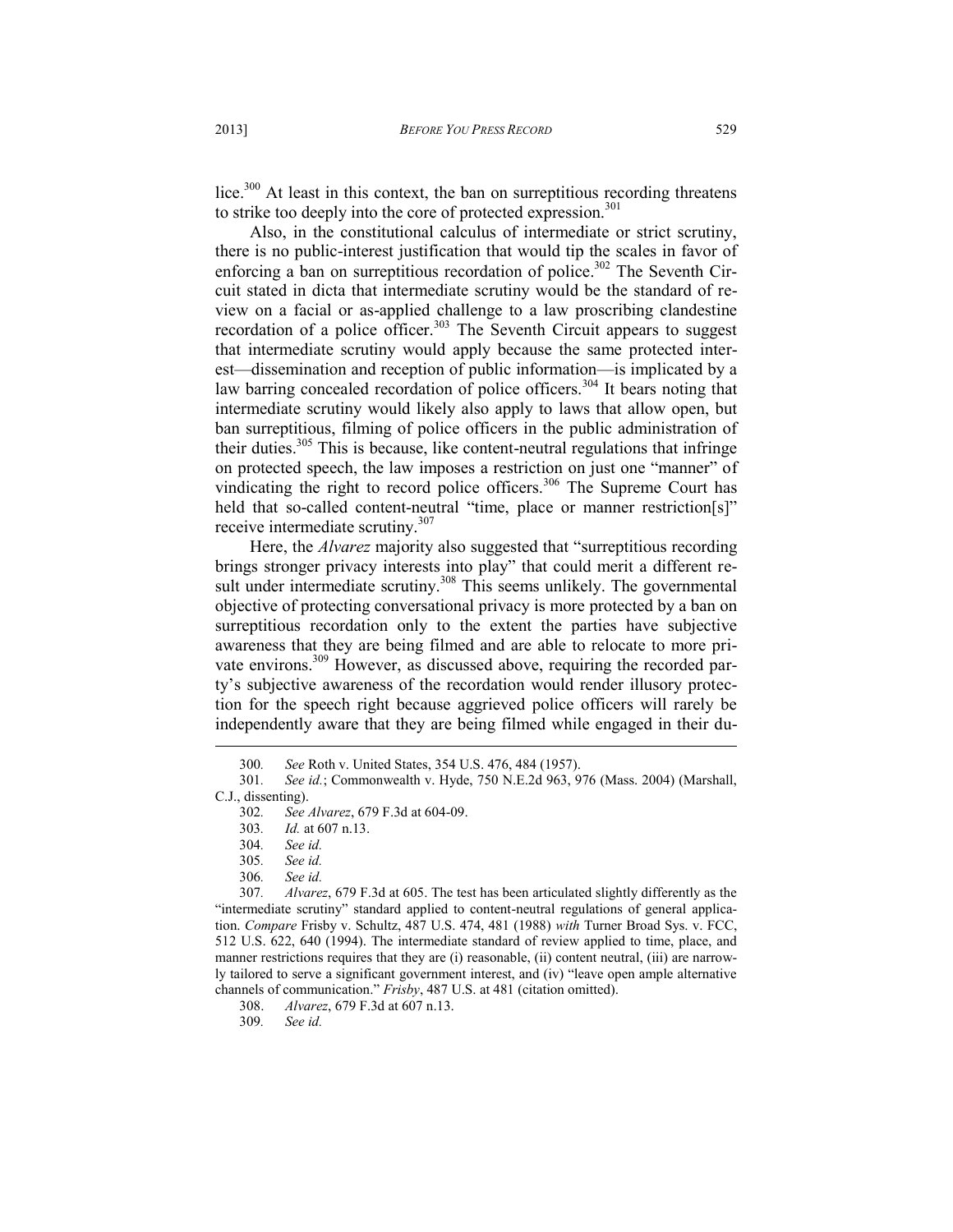ties, making criminal all acts of recording prior to the officer's discovery.<sup>310</sup> Moreover, even open recording is susceptible to criminal penalty if an officer claims unawareness or was unreasonably ignorant that he was on camera, and no other evidence can support the recorder's contention that he was filming in "plain view."<sup>311</sup> In this sense, it cannot be said that a ban on surreptitious recording is "narrowly tailored" to serve the government interest of protecting conversational privacy or that a ban on concealed recording "leave[s] open ample alternative channels of communication."<sup>312</sup>

# *4. The Government Interest in Protected Conversational Privacy is not Better Served by Laws Banning Surreptitious Recordation of Police Officers*

As discussed above, the surreptitious nature of the recording would not change the balance that the *Alvarez* majority rightfully placed between the First Amendment right at issue and the interest of protecting conversational privacy.<sup>313</sup> The right is the same—dissemination and reception of public information to contribute messages to important political dialogues.<sup>314</sup> That message is no different whether captured by a recording in plain view or one hidden from open sight.<sup>315</sup> Likewise, the privacy interests of the conversants, if any, are just as minimal.<sup>316</sup> Again, police officers have no expectation of privacy in the public execution of their duties, whether it be performing an arrest or speaking to a civilian in earshot of the public.<sup>317</sup> Likewise, the civilian conversant is divested of a privacy expectation where the officer is likely to relate the information in a public police report, in public testimony, or to other officers, witnesses, or the media.<sup>318</sup> Seldom is the scenario when a conversation with a police officer could reasonably be expected to be "confidential."<sup>319</sup> The factors contributing to the analysis of laws prohibiting open recording are unchanged when the recording is concealed.<sup>320</sup> It seems that the Seventh Circuit majority, in its Spartan footnote, has conflated the surreptitious nature of the recorder with the *locus* of the

l

313*. See Alvarez*, 679 F.3d at 604-09.

<sup>310</sup>*. See supra* notes 268-78 and accompanying text.

<sup>311</sup>*. See id.*

<sup>312</sup>*. See Frisby*, 487 U.S. at 481 (citation omitted).

<sup>314</sup>*. Id.* at 596.

<sup>315</sup>*. See id.*; Commonwealth v. Hyde, 750 N.E.2d 963, 976 (Mass. 2004) (Marshall, C.J., dissenting).

<sup>316</sup>*. See* ACLU v. Alvarez, 679 F.3d 583, 604-09 (7th Cir. 2012).

<sup>317</sup>*. See supra* notes 178-88 and accompanying text.

<sup>318</sup>*. See id.*

<sup>319</sup>*. See id.*

<sup>320</sup>*. See id.*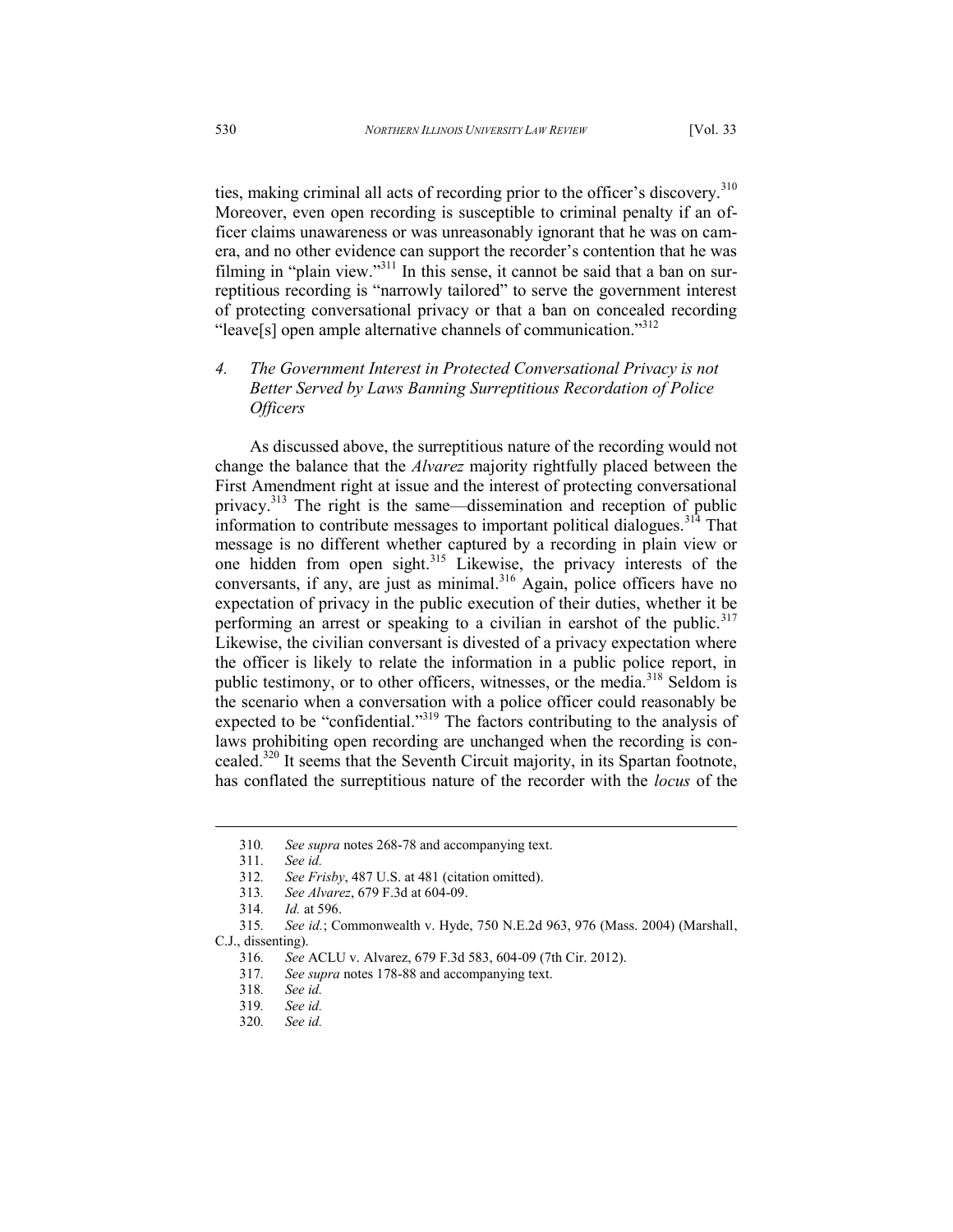recording.<sup>321</sup> For indeed, the calculation changes immeasurably where the recorder has "bugged" a private office, intruded on a hushed conversation in a restaurant booth, or invaded a private residence or automobile to capture a conversation with a police officer.<sup>322</sup> While all of those recordings would probably be achieved by surreptitious interception, it is not the clandestine nature of the recording that elevates the substantiality of the privacy interests, but the intrusion into an objectively private location that is protected by legitimate property, trespassing, and other laws.<sup>323</sup> A ban on the former alone captures too much protected speech to pass constitutional muster, while a ban on the latter involves privacy expectations of such a degree to place in serious doubt the propriety of the recorder's interception.<sup>324</sup> For all the foregoing reasons, the open/surreptitious distinction should be of no constitutional significance. $325$ 

### D. ARE OFFICERS ENTITLED TO QUALIFIED IMMUNITY FROM CIVIL LIABILITY FOR UNCONSTITUTIONAL ARRESTS OF RECORDERS OF PUBLIC POLICE ACTIVITY?

Even where the right to film police in the exercise of their public duties has been positively declared, the risk remains that it is a right without a remedy.<sup>326</sup> Congress established  $\S$  1983 so that violations of constitutional liberties by persons acting under color of law could be vindicated. $327$  However, government actors are entitled to an affirmative defense pursuant to the doctrine of qualified immunity that would defeat a claim for civil liability.<sup>328</sup> Qualified immunity will only attach if (i) the right at issue was not "clearly established" at the time of the alleged civil rights violation, and (ii) "a reasonable defendant would have understood that his conduct violated the plaintiff's constitutional rights."<sup>329</sup> The courts may address the prongs in either sequence.<sup>330</sup> The First Circuit, in *Glik*, has already held that the right to record police in the public performance of their duties is "clearly established."<sup>331</sup> Following *Alvarez*, it is highly likely that the Seventh Circuit  $\overline{a}$ 

<sup>321</sup>*. See Alvarez*, 679 F.3d at 607 n.13.

<sup>322</sup>*. See supra* notes 188-205 and accompanying text.

<sup>323</sup>*. See id.*

<sup>324</sup>*.* Frisby v. Schultz, 487 U.S. 474, 481 (1988).

<sup>325</sup>*. See id.*

<sup>326.</sup> Potere, *supra* note 27, at 289 ("Unfortunately, courts that use their *Pearson* discretion to avoid determining whether a constitutional right exists and then declare that a right is not clearly established can do so *ad infinitum*. This leads to the undesirable consequence that a right might never be established.").

<sup>327. 42</sup> U.S.C. § 1983 (1996).

<sup>328.</sup> Harlow v. Fitzgerald, 457 U.S. 800, 815 (1982).

<sup>329</sup>*.* Glik v. Cunniffe, 655 F.3d 78, 81 (1st Cir. 2011).

<sup>330.</sup> Pearson v. Callahan, 555 U.S. 223, 236 (2009).

<sup>331</sup>*. Glik*, 655 F.3d at 84-85.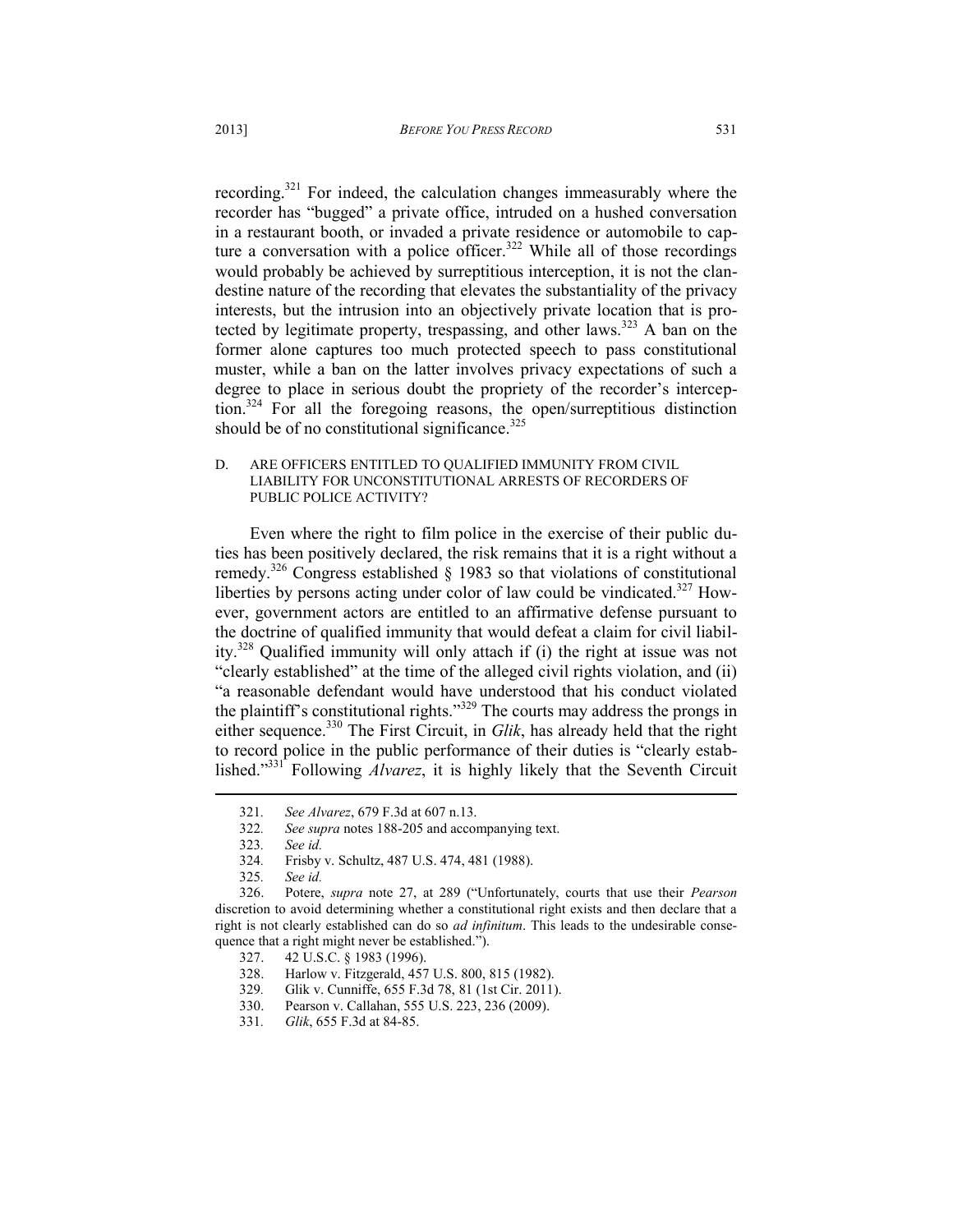will follow suit.<sup>332</sup> However, there is a potential circuit split. The Third Circuit, in *Kelly v. Borough of Carlisle—*a decision that predates *Glik* and *Alvarez—*granted a police officer's claim of qualified immunity after determining that the right to record police *at a traffic stop* was not clearly established.<sup>333</sup> It remains unanswered whether future courts will conclude*—*in the wake of *Glik* and *Alvarez—*that the right to record police is not "clearly established." However, it appears, for a variety of reasons, the *Kelly* case is an outlier, and the right affirmatively established in *Glik* and *Alvarez* (and a smattering of federal district court and state cases) is "clearly established." $334$ <sup>T</sup> Nonetheless, the question has serious implications for those, like Simon Glik or scores of wrongfully arrested civilians in Illinois, who seek to vindicate an unconstitutional deprivation of their right to record the public activities of police officers.

### *1. The "Clearly Established" Framework*

The Supreme Court's guidance is frustratingly cryptic on how to determine whether a putative constitutional right is "clearly established" in a § 1983 action.<sup>335</sup> The Court has instructed that the government official must have "fair warning" that his actions would violate a protected right.<sup>336</sup> "Fair warning" in large measure is derived from the constructive notice provided by court opinions.<sup>337</sup> A case on point in the jurisdiction or a "robust consensus of cases of persuasive authority" delineating the right will provide this requisite "fair warning."<sup>338</sup> Unfortunately, the Supreme Court has not provided further illustration of how many "cases of persuasive authority" constitute a "robust consensus."<sup>339</sup> In *Glik*, the First Circuit held that a case decided ten years earlier, *Iacobucci v. Boulter*, conclusively established that there exists in the First Circuit "a right to film government officials or matters of public interest in public space."<sup>340</sup> *Iacobucci*, in concert with a raft of federal district court and state cases cited by the court, gave the officers "fair warning" of the unconstitutionality of their conduct.<sup>34</sup>

<sup>332</sup>*. See id.*

<sup>333.</sup> Kelly v. Borough of Carlisle, 622 F.3d 248, 259 (3d Cir. 2010).

<sup>334</sup>*. See* notes 335-370 and accompanying text.

<sup>335</sup>*. See* Potere, *supra* note 27, at 287-88.

<sup>336.</sup> Hope v. Pelzer, 536 U.S. 730, 739-41 (2002).

<sup>337.</sup> Ashcroft v. al-Kidd, 131 S. Ct. 2074, 2084 (2011) (quoting Wilton v. Layne, 526 U.S. 603, 617 (1999)).

<sup>338</sup>*.* Glik v. Cunniffe, 655 F.3d 78, 84-85 (1st Cir. 2011).

<sup>339</sup>*. See* Potere, *supra* note 27, at 287-88. The First Circuit has suggested that two "closely related" cases may be sufficient to find that a right is clearly established. Wilson v. Boston, 421 F.3d 45, 57 (1st Cir. 2005).

<sup>340.</sup> *Glik*, 655 F.3d at 84-85.

<sup>341</sup>*. Id.*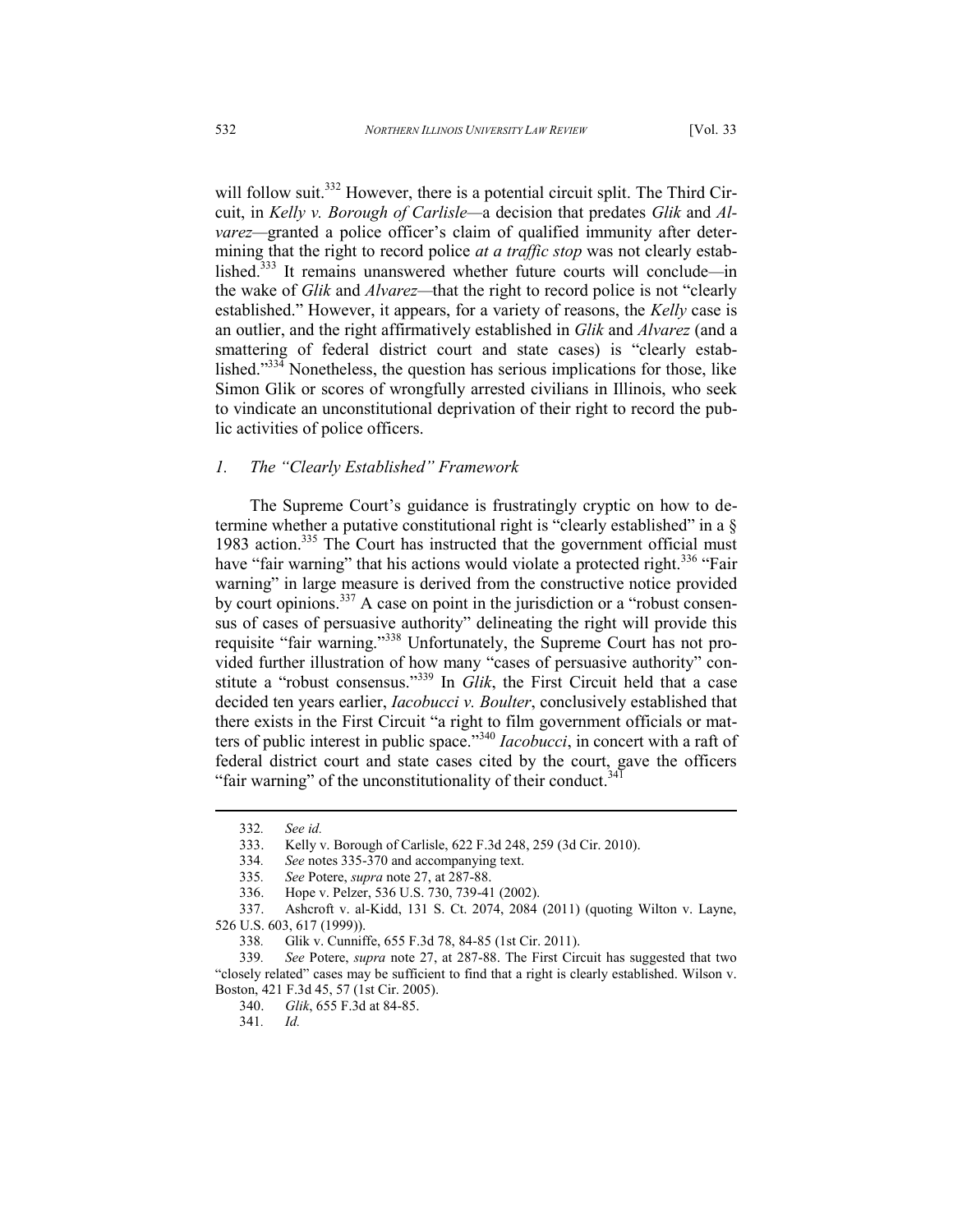### *2. There is a "Robust Consensus" of Persuasive Authority*

Now that two circuit courts of appeals have declared a positive First Amendment liberty to record police officers in the execution of the public duties, there is likely a "robust consensus" of persuasive authority that render the right "clearly established."<sup>342</sup> What is more, there is no authority at the circuit level or in the federal district courts that stands contrary; no federal court has expressly held that the Constitution does not protect the right. $343$ 

Likewise, two more circuit courts in abbreviated fashion and in opinions that have not generated the attention of *Glik* and *Alvarez,* appear to have aligned themselves with the reasoning of the First and Seventh Circuits.<sup>344</sup> In *Smith v. City of Cumming*, the plaintiffs, James and Barbara Smith, filed a § 1983 action against the City of Cumming Police Department.<sup>345</sup> The Smiths, upset over a prior traffic stop, repeatedly filmed police pulling over other vehicles to create an evidentiary record of what they believed was the department's abusive use of traffic stops.<sup>346</sup> While the Smiths were never arrested, they alleged that they were continually "harassed" when videotaping officers.<sup>347</sup> The Eleventh Circuit offered terse recognition of "a First Amendment right, subject to reasonable time, place and manner restrictions, to photograph or videotape police conduct."<sup>348</sup> Nonetheless, the court dismissed the complaint, determining that the Smiths had "not shown that the Defendants' actions violated that right."<sup>349</sup> Similarly, in *Fordyce v. City of Seattle*, the Ninth Circuit reversed a grant of summary judgment to police officers who allegedly assaulted a marcher who attempted to film police interference with a public protest.<sup>350</sup> In remanding, the Ninth Circuit held that "a genuine issue of material fact does exist regarding whether Fordyce was assaulted and battered by a Seattle police  $\overline{a}$ 

<sup>342</sup>*. See Ashcroft*, 131 S. Ct. at 2084.

<sup>343</sup>*. See generally* ACLU v. Alvarez, 679 F.3d 583 (7th Cir. 2012).

<sup>344</sup>*. See* Smith v. Cumming, 212 F.3d 1332, 1333 (11th Cir. 2000) (recognizing First Amendment right to "record matters of public interest"); Fordyce v. Seattle, 55 F.3d 436, 439 (9th Cir. 1995).

<sup>345</sup>*. Smith*, 212 F.3d at 1332-33.

<sup>346</sup>*. Id.*

<sup>347</sup>*. Id.* at 1333.

<sup>348</sup>*. Id.* In support, the Eleventh Circuit cited numerous cases. *Id. See* Blackston v. Alabama, 30 F.3d 117, 120 (11th Cir. 1994) (finding that plaintiffs' interest in filming public meetings is protected by the First Amendment); Fordyce v. City of Seattle, 55 F.3d 436, 439 (9th Cir. 1995) (recognizing a "First Amendment right to film matters of public interest"); Iacobucci v. Boulter, 1997 U.S. Dist. LEXIS 7010, No. CIV.A. 94-10531 (D. Mass, Mar. 26, 1997) (unpublished opinion) (finding that an independent reporter has a protected right under the First Amendment and state law to videotape public meetings).

<sup>349</sup>*. Smith*, 212 F.3d at 1333.

<sup>350</sup>*. Fordyce*, 55 F.3d at 438.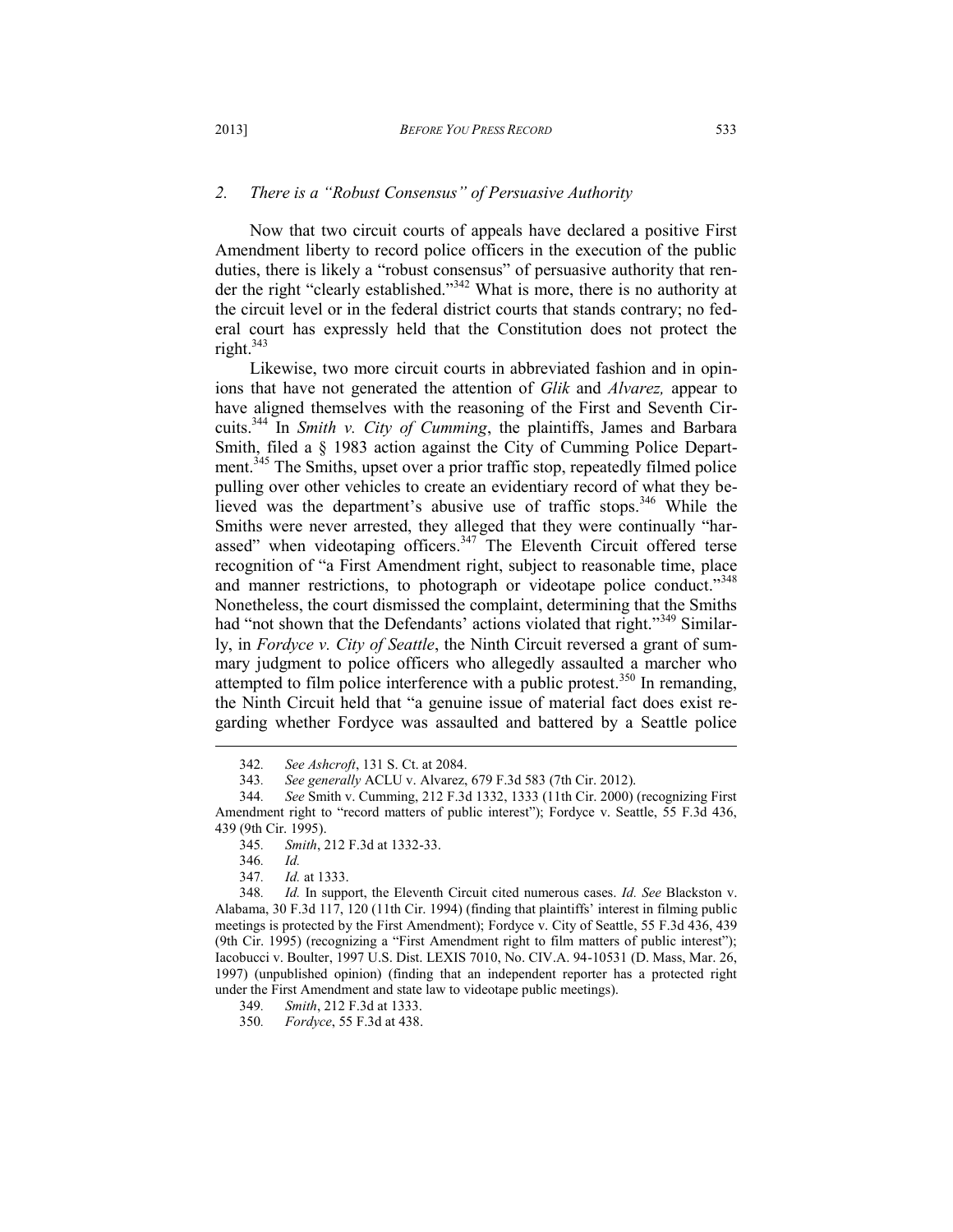officer in an attempt to prevent or dissuade him from exercising his First Amendment right to film matters of public interest."<sup>351</sup> The court's affirmation of the First Amendment right, though coming in a brusque recognition in the secondary clause of one sentence, nonetheless operates as persuasive authority.<sup>352</sup> Indeed, the First Circuit in *Glik* found that the Ninth and Eleventh Circuits had, in fact, positively affirmed the First Amendment right to film police in public.<sup>353</sup> It explained that those courts' abrupt declarations of the right evinced the "self evident" nature of the issue.<sup>354</sup>

Importantly, the consensus of persuasive authority extends to federal district court cases that also have "clearly established" the First Amendment right.<sup>355</sup> In *Robinson v. Fetterman*, the U.S. District Court for the Eastern District of Pennsylvania awarded damages pursuant to § 1983 to a truck driver twice arrested for criminal harassment after videotaping police at a truck inspection point on a state highway.<sup>356</sup> The court further held that the First Amendment preserved Robinson's right to express his concern about the safety of truck inspections through videotaping officers.<sup>357</sup> Robinson's actions, the court reasoned like the First and Seventh Circuits in *Glik* and *Alvarez*, fell comfortably within the scope of the First Amendment's protection of the right to gather information about matters of public interest.<sup>358</sup> The court wrote: "videotaping is a legitimate means of gathering information for public dissemination and can often provide cogent evidence, as it did in this case."<sup>359</sup> Similarly, in *Cirelli v. Town of Johnston Sch. Dist.*, the U.S. District Court for the District of Rhode Island held that a teacher's videotaping of hazardous conditions at school was aimed at gathering information on a matter of public concern, which was protected by the First Amendment and subject only to permissible time, place, and manner restrictions.<sup>360</sup> These cases are further arrows in the quiver of persuasive authority that renders the right to film police "clearly established" in future  $\S$ 1983 challenges.<sup>361</sup>

 $\overline{a}$ 

<sup>351</sup>*. Id.* at 439.

<sup>352</sup>*. Id.*

<sup>353.</sup> Glik v. Cunniffe, 655 F.3d 78, 84-85 (1st Cir. 2011).

<sup>354</sup>*. Id.* at 85.

<sup>355</sup>*. See* Robinson v. Fetterman, 378 F. Supp. 2d 534, 541 (E.D. Pa. 2005); Cirelli v. Town of Johnston Sch. Dist., 897 F. Supp. 663, 668 (D.R.I. 1995) (holding that teacher had First Amendment right to videotape potentially hazardous working conditions at school, which were a matter of public concern).

<sup>356</sup>*. Robinson*, 378 F. Supp. 2d at 538-40.

<sup>357</sup>*. Id.* at 541.

<sup>358</sup>*. Id.*

<sup>359</sup>*. Id.*

<sup>360</sup>*. Cirelli*, 897 F. Supp. at 668.

<sup>361</sup>*. See Robinson*, 378 F. Supp. 2d at 541; *Cirelli*, 897 F. Supp. at 668.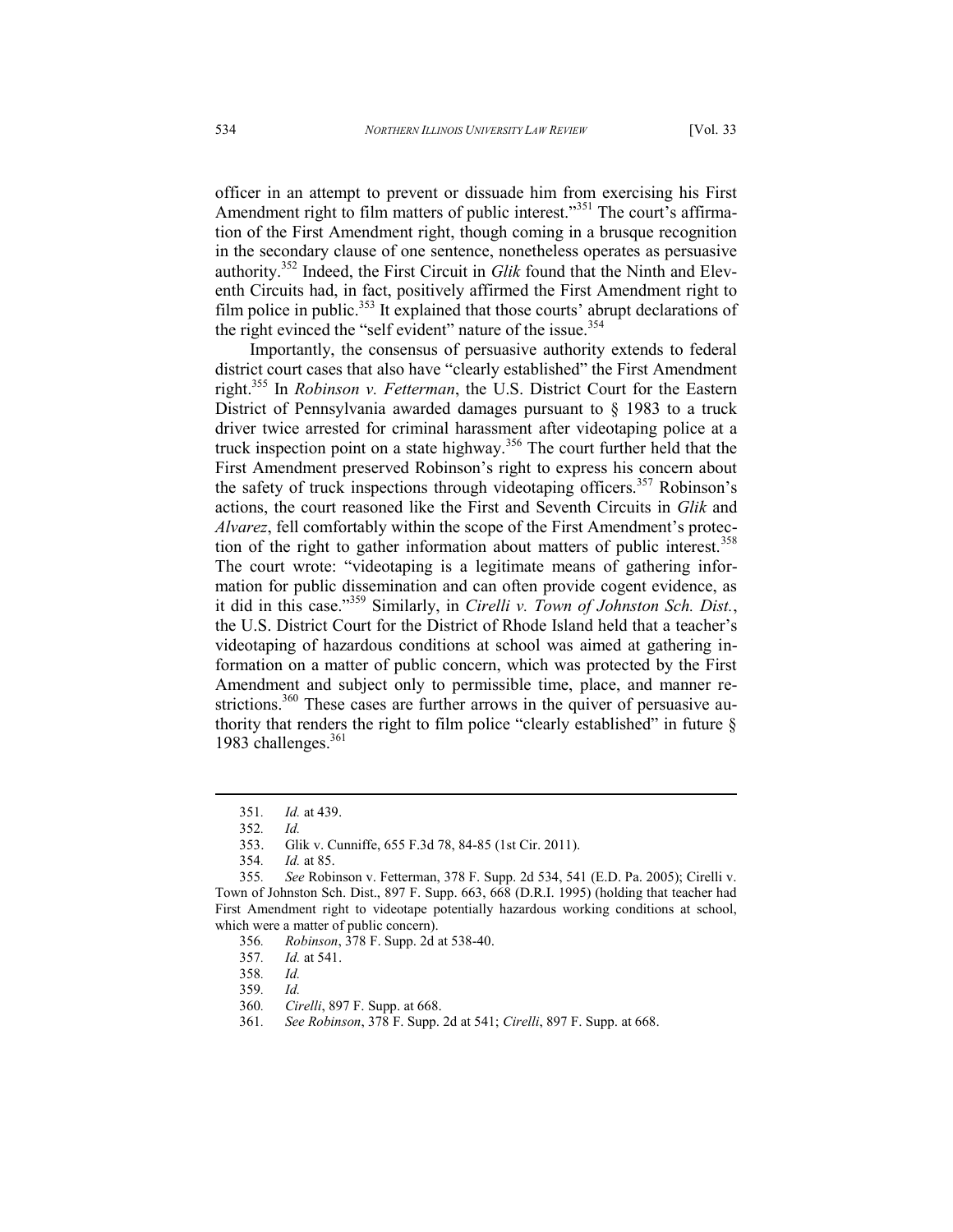### *3.* Kelly *is Likely an Outlier*

In *Kelly v. Borough of Carlisle*, the U.S. Court of Appeals for the Third Circuit concluded that the U.S. District Court erred in holding that the § 1983 plaintiff's right to videotape the officers conducting his traffic stop was "clearly established" under the First Amendment.<sup>362</sup> Deciding without the benefit of the *Glik* or *Alvarez* opinions, the court determined that the Eleventh Circuit's opinion in *Smith v. City of Cumming* and the U.S. District Court for the Eastern District of Pennsylvania's ruling in *Robinson v. Fetterman* were "insufficiently analogous to the facts of this case."<sup>363</sup> Noting that the right to record police is "subject to reasonable time, place and manner restrictions," the Third Circuit emphasized that—even where generally protected under the First Amendment's protection for the "right to receive information and ideas"—videotaping is "inherently dangerous" in the setting of a traffic stop.<sup>364</sup> It is critically important to note that throughout the country, the "clearly established" analysis changed since the *Glik*  and *Alvarez* opinions.<sup>365</sup> Cases in two different circuits of such magnitude, it must be said, put officers on "fair notice" of the constitutional right, *at minimum*, to openly film public police activity.<sup>366</sup> Moreover, as the First Circuit noted, *Kelly* is easily distinguished on its facts.<sup>367</sup> The court was not dismissive of the right, as Judge Posner's dissent, but stressed the significance of the fact that the recording occurred during a traffic stop. Indeed, the court wrote "the right to videotape police officers *during traffic stops* was not clearly established."<sup>368</sup> Not insignificantly, the recording also may have been surreptitious, as the officers contended they were not aware the plaintiff activated a recording device in his lap.<sup>369</sup> If anything, to the extent *Kelly* has any currency, the case stands for the proposition that a constitutional right to surreptitiously record a traffic stop is not "clearly established." $370$ 

<sup>362.</sup> Kelly v. Borough of Carlisle, 622 F.3d 248, 259 (3d Cir. 2010).

<sup>363</sup>*. Id.* at 262. *See* Smith v. Cumming, 212 F.3d 1332, 1332 (11th Cir. 2000); *Robinson*, 378 F. Supp. 2d. 534.

<sup>364</sup>*. Kelly*, 622 F.3d at 262.

<sup>365</sup>*. See id.*

<sup>366</sup>*. See id.*

<sup>367.</sup> Glik v. Cunniffe, 655 F.3d 78, 85 (1st Cir. 2011).

<sup>368</sup>*. Kelly*, 622 F.3d at 263 ("[W]e recognized that the right to receive information and ideas was well established.").

<sup>369</sup>*. Id.* at 251.

<sup>370</sup>*. See id.* at 262-63.